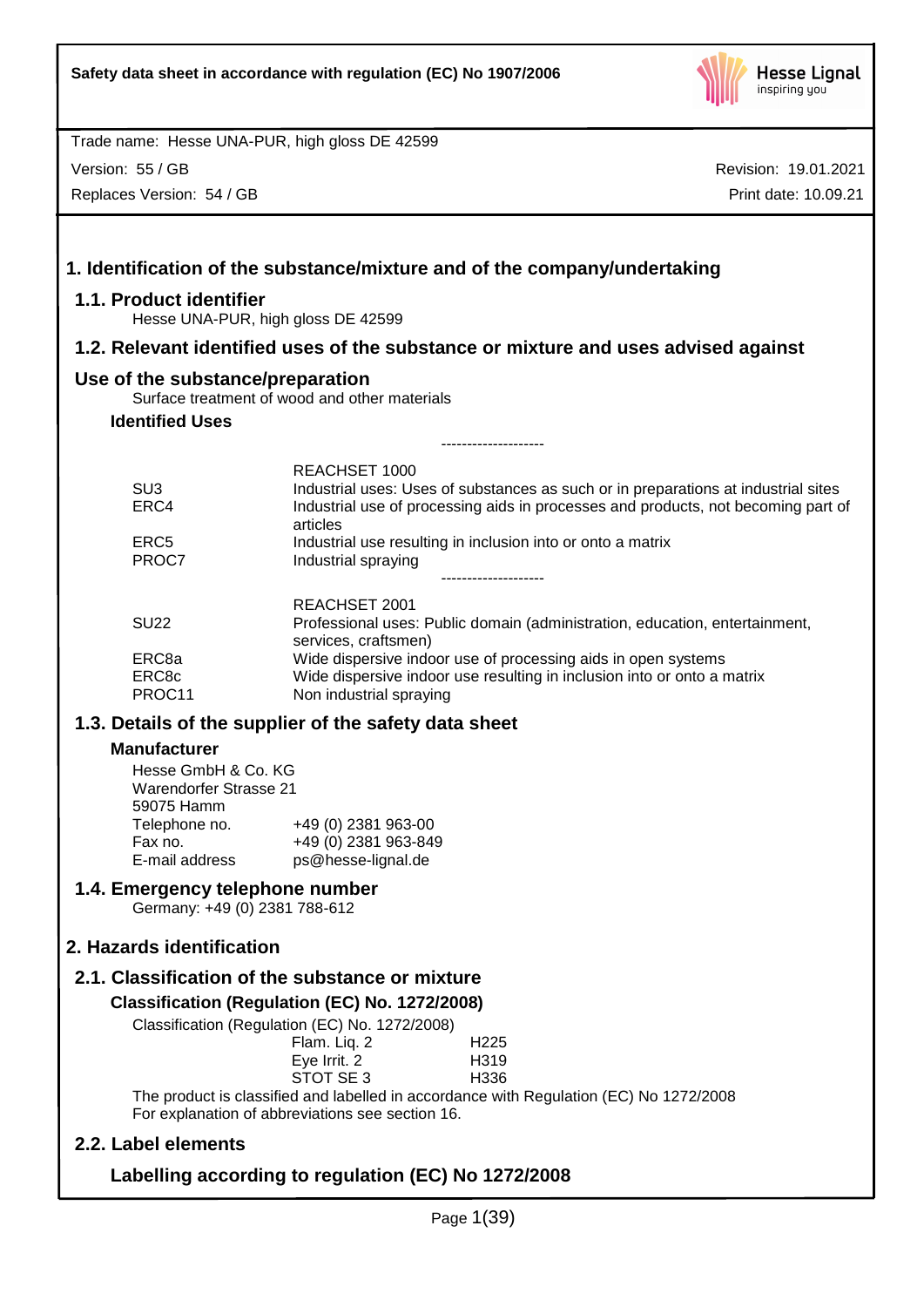

Revision: 19.01.2021 Trade name: Hesse UNA-PUR, high gloss DE 42599 Print date: 10.09.21 Version: 55 / GB Replaces Version: 54 / GB **Hazard pictograms Signal word** Danger **Hazard statements** H225 Highly flammable liquid and vapour. H319 Causes serious eye irritation. H336 May cause drowsiness or dizziness. **Precautionary statements** P210 Keep away from heat, hot surfaces, sparks, open flames and other ignition sources. No smoking. P261 Avoid breathing dust/fume/gas/mist/vapours/spray. P280 Wear protective gloves/protective clothing/eye protection/face protection. P304+P340 IF INHALED: Remove person to fresh air and keep comfortable for breathing. P305+P351+P338 IF IN EYES: Rinse cautiously with water for several minutes. Remove contact lenses, if present and easy to do. Continue rinsing. P308+P313 IF exposed or concerned: Get medical advice/ attention. **Hazardous component(s) to be indicated on label (Regulation (EC) No. 1272/2008)** contains acetone; n-butyl acetate EUH208 Contains methyl methacrylate, May produce an allergic reaction. **Supplemental information** EUH066 Repeated exposure may cause skin dryness or cracking. **2.3. Other hazards** This mixture contains no substance considered to be persistent, bioaccumulating nor toxic (PBT). This mixture contains no substance considered to be very persistent nor very bioaccumulating (vPvB) (if not listed in Section 3). **3. Composition/information on ingredients Hazardous ingredients n-butyl acetate** CAS No. 123-86-4 EINECS no. 204-658-1 Registration no. 01-2119485493-29 Concentration  $\rightarrow$  50 % Classification (Regulation (EC) No. 1272/2008) Flam. Liq. 3 H226 STOT SE 3 H336 Nervous system EUH066 **xylene** CAS No. 1330-20-7 EINECS no. 215-535-7 Registration no. 01-2119488216-32 Concentration  $\rightarrow$  1 < 10 %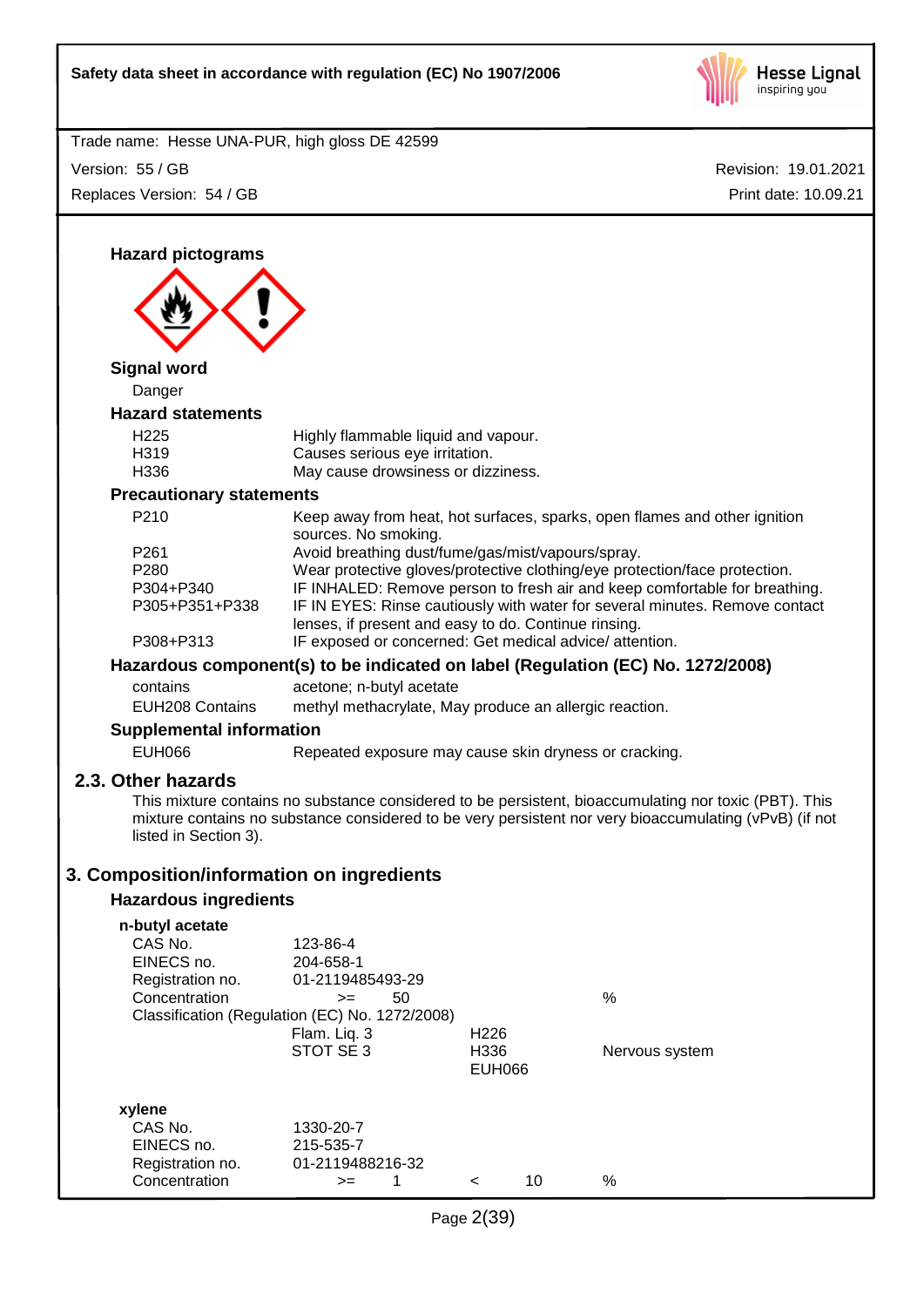| Safety data sheet in accordance with regulation (EC) No 1907/2006     |                                                                                                                        |                               |    | <b>Hesse Lignal</b><br>inspiring you                |
|-----------------------------------------------------------------------|------------------------------------------------------------------------------------------------------------------------|-------------------------------|----|-----------------------------------------------------|
| Trade name: Hesse UNA-PUR, high gloss DE 42599                        |                                                                                                                        |                               |    |                                                     |
| Version: 55 / GB                                                      |                                                                                                                        |                               |    | Revision: 19.01.2021                                |
| Replaces Version: 54 / GB                                             |                                                                                                                        |                               |    | Print date: 10.09.21                                |
|                                                                       | Classification (Regulation (EC) No. 1272/2008)<br>Flam. Liq. 3                                                         | H <sub>226</sub>              |    |                                                     |
|                                                                       | Acute Tox. 4                                                                                                           | H332                          |    | Route of exposure: Inhalation                       |
|                                                                       | Acute Tox. 4                                                                                                           | H312                          |    | exposure<br>Route of exposure: Dermal<br>exposure   |
|                                                                       | Skin Irrit. 2<br>Asp. Tox. 1<br>STOT SE 3                                                                              | H315<br>H304<br>H335          |    | Respiratory tract; Route of<br>exposure: inhalative |
|                                                                       | Eye Irrit. 2                                                                                                           | H319                          |    |                                                     |
| 4-methylpentan-2-one<br>CAS No.<br>EINECS no.<br>Registration no.     | 108-10-1<br>203-550-1<br>01-2119473980-30                                                                              |                               |    |                                                     |
| Concentration                                                         | 1<br>$>=$<br>Classification (Regulation (EC) No. 1272/2008)<br>Flam. Liq. 2                                            | $\,<\,$<br>H <sub>225</sub>   | 10 | $\%$                                                |
|                                                                       | Acute Tox. 4                                                                                                           | H332                          |    | Route of exposure: Inhalation<br>exposure           |
|                                                                       | Eye Irrit. 2<br>STOT SE 3                                                                                              | H319<br>H335<br><b>EUH066</b> |    | Respiratory tract                                   |
| acetone<br>CAS No.<br>EINECS no.<br>Registration no.<br>Concentration | 67-64-1<br>200-662-2<br>01-2119471330-49<br>1<br>$=$<br>Classification (Regulation (EC) No. 1272/2008)<br>Flam. Liq. 2 | $\,<\,$<br>H <sub>225</sub>   | 10 | $\%$                                                |
|                                                                       | Eye Irrit. 2<br>STOT SE 3                                                                                              | H319<br>H336<br><b>EUH066</b> |    | Nervous system                                      |
| ethylbenzene<br>CAS No.<br>EINECS no.<br>Registration no.             | $100 - 41 - 4$<br>202-849-4<br>01-2119489370-35                                                                        |                               |    |                                                     |
| Concentration                                                         | 1<br>$>=$<br>Classification (Regulation (EC) No. 1272/2008)                                                            | $\,<\,$                       | 3  | $\%$                                                |
|                                                                       | Flam. Liq. 2<br>Acute Tox. 4                                                                                           | H <sub>225</sub><br>H332      |    | Route of exposure: Inhalation                       |
|                                                                       | STOT RE <sub>2</sub><br>Asp. Tox. 1                                                                                    | H373<br>H304                  |    | exposure<br>Ear                                     |
| toluene<br>CAS No.<br>EINECS no.<br>Registration no.                  | 108-88-3<br>203-625-9<br>01-2119471310-51                                                                              |                               |    |                                                     |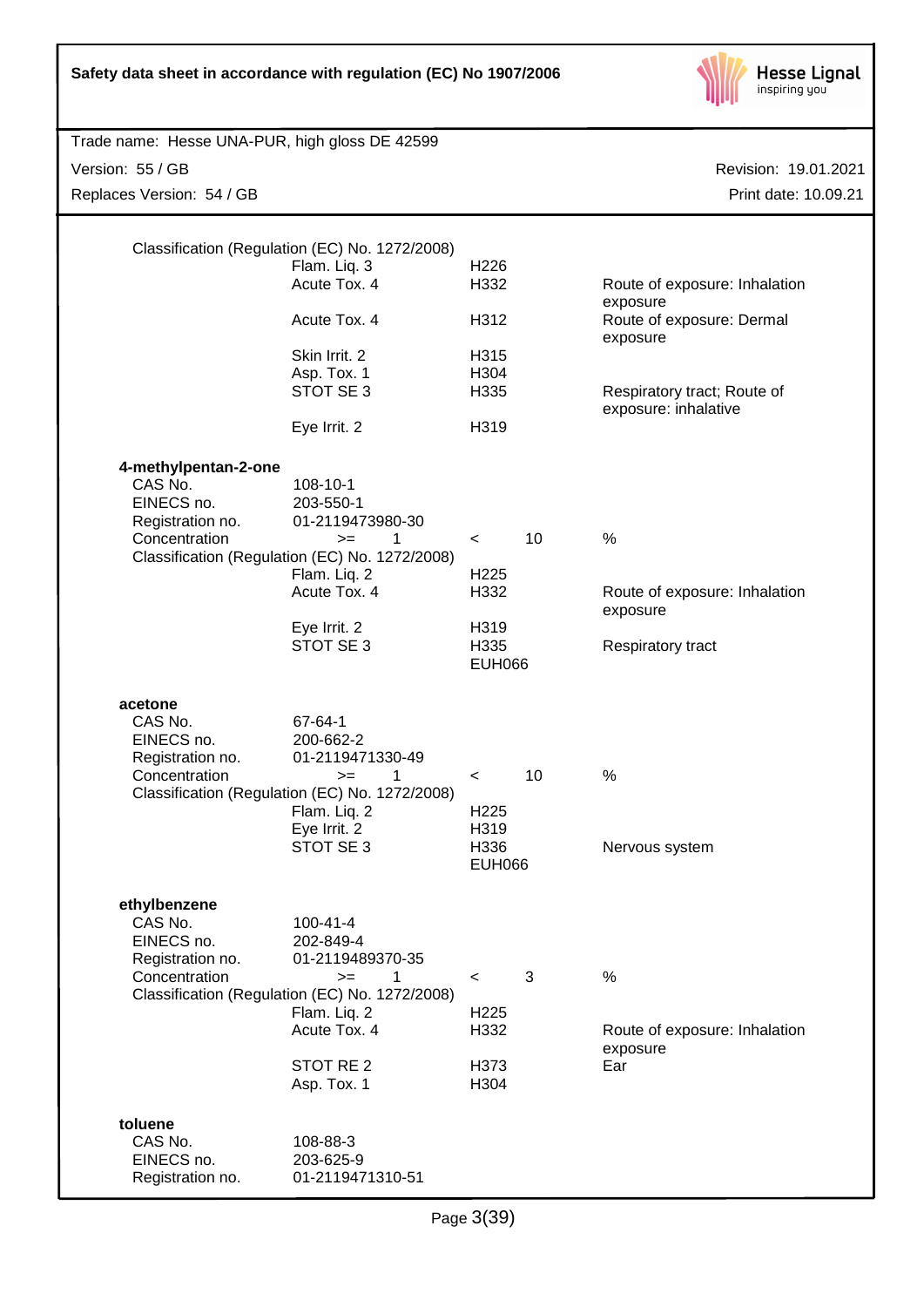| Safety data sheet in accordance with regulation (EC) No 1907/2006                                                                                                                                                              |                                                                                                                                                                         |                                                                      |              | <b>Hesse Lignal</b><br>inspiring you |
|--------------------------------------------------------------------------------------------------------------------------------------------------------------------------------------------------------------------------------|-------------------------------------------------------------------------------------------------------------------------------------------------------------------------|----------------------------------------------------------------------|--------------|--------------------------------------|
| Trade name: Hesse UNA-PUR, high gloss DE 42599                                                                                                                                                                                 |                                                                                                                                                                         |                                                                      |              |                                      |
| Version: 55 / GB                                                                                                                                                                                                               |                                                                                                                                                                         |                                                                      |              | Revision: 19.01.2021                 |
| Replaces Version: 54 / GB                                                                                                                                                                                                      |                                                                                                                                                                         |                                                                      |              | Print date: 10.09.21                 |
| Concentration                                                                                                                                                                                                                  | 0,1<br>$>=$<br>Classification (Regulation (EC) No. 1272/2008)<br>Flam. Liq. 2<br>Repr. 2<br>Asp. Tox. 1<br>STOT RE <sub>2</sub><br>Skin Irrit. 2<br>STOT SE 3           | $\prec$<br>H <sub>225</sub><br>H361d<br>H304<br>H373<br>H315<br>H336 | 1            | %<br>Nervous system                  |
| methyl methacrylate<br>CAS No.<br>EINECS no.<br>Registration no.<br>Concentration                                                                                                                                              | 80-62-6<br>201-297-1<br>01-2119452498-28<br>0,1<br>$>=$<br>Classification (Regulation (EC) No. 1272/2008)<br>Flam. Liq. 2<br>STOT SE 3<br>Skin Irrit. 2<br>Skin Sens. 1 | $\prec$<br>H <sub>225</sub><br>H335<br>H315<br>H317                  | $\mathbf{1}$ | $\%$<br>Respiratory tract            |
| cellulose nitrate $<$ =12.6 % N<br>CAS No.                                                                                                                                                                                     | 9004-70-0<br>Classification (Regulation (EC) No. 1272/2008)<br>Expl. 1.1                                                                                                | H <sub>201</sub>                                                     |              |                                      |
| <b>Note</b>                                                                                                                                                                                                                    |                                                                                                                                                                         |                                                                      |              |                                      |
| For explanation of abbreviations see section 16.<br>This product does not contain substances of very high concern (Regulation (EC) No 1907/2006<br>(REACH), Article 57) (if not listed in Section 3).<br>4. First aid measures |                                                                                                                                                                         |                                                                      |              |                                      |

## **4.1. Description of first aid measures**

#### **General information**

If unconscious place in recovery position and seek medical advice. In all cases of doubt, or when symptoms persist, seek medical attention. First aider: Pay attention to self-protection! Remove affected person from danger area, lay him down.

#### **After inhalation**

In case of accident by inhalation: remove casualty to fresh air and keep at rest. Keep warm, calm and covered up. In all cases of doubt, or when symptoms persist, seek medical attention.

#### **After skin contact**

Wash off immediately with soap and water. Do NOT use solvents or thinners. Consult a doctor if skin irritation persists.

#### **After eye contact**

Remove contact lenses, irrigate copiously with clean, fresh water, holding the eyelids apart for at least 10 minutes and seek immediate medical advice. Take medical treatment.

## **After ingestion**

Do not induce vomiting. Take medical treatment.

## **4.2. Most important symptoms and effects, both acute and delayed**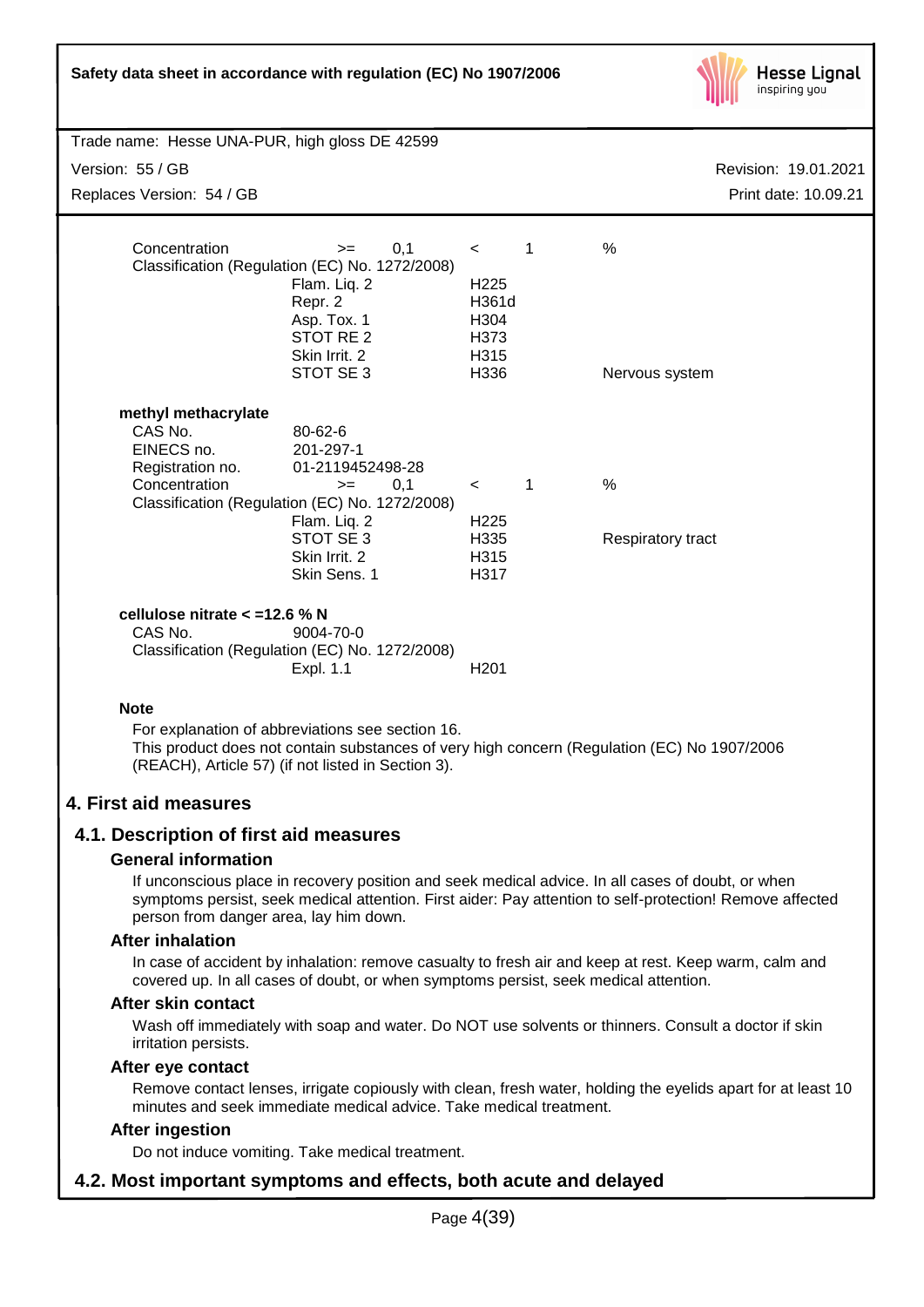

Version: 55 / GB

Replaces Version: 54 / GB

Revision: 19.01.2021

Print date: 10.09.21

Symptoms and signs include headache, dizziness, fatigue, muscular weakness, drowsiness and in extreme cases, loss of consciousness. High concentration of vapours may cause irritation to eyes and respiratory system and produce narcotic effects.

## **4.3. Indication of any immediate medical attention and special treatment needed**

## **Hints for the physician / treatment**

Treat symptomatically.

## **5. Firefighting measures**

## **5.1. Extinguishing media**

## **Suitable extinguishing media**

Recommended: alcohol resistant foam, CO2, powders, water spray/mist

## **Non suitable extinguishing media**

Do not use a solid water stream as it may scatter and spread fire.

## **5.2. Special hazards arising from the substance or mixture**

Fire will produce dense black smoke. In a fire, hazardous decomposition products may be produced. Exposure to decomposition products may cause a health hazard. Vapours can form an explosive mixture with air.

## **5.3. Advice for firefighters**

## **Special protective equipment for fire-fighting**

In case of combustion evolution of dangerous gases possible. Use self-contained breathing apparatus.

#### **Other information**

Cool closed containers exposed to fire with water. Do not allow run-off from fire fighting to enter drains or water courses. Standard procedure for chemical fires.

## **6. Accidental release measures**

## **6.1. Personal precautions, protective equipment and emergency procedures**

Eliminate all ignition sources if safe to do so. Ensure adequate ventilation. Do not inhale vapours. Do not inhale gases. Do not inhale mist.

## **6.2. Environmental precautions**

Do not allow to enter drains or waterways. Do not allow to enter soil, waterways or waste water canal. In case of gas escape or of entry into waterways, soil or drains, inform the responsible authorities.

## **6.3. Methods and material for containment and cleaning up**

Contain and collect spillage with non-combustible absorbent materials, e.g. sand, earth, vermiculite, diatomaceous earth and place in container for disposal according to local regulations (see section 13). Clean contaminated floors and objects thoroughly with water and detergents, observing environmental regulations. Do NOT use solvents or thinners. Send in suitable containers for recovery or disposal.

## **6.4. Reference to other sections**

Refer to protective measures listed in Sections 7 and 8.

## **7. Handling and storage**

## **7.1. Precautions for safe handling**

## **Advice on safe handling**

Prevent the creation of flammable or explosive concentrations of vapour in air and avoid vapour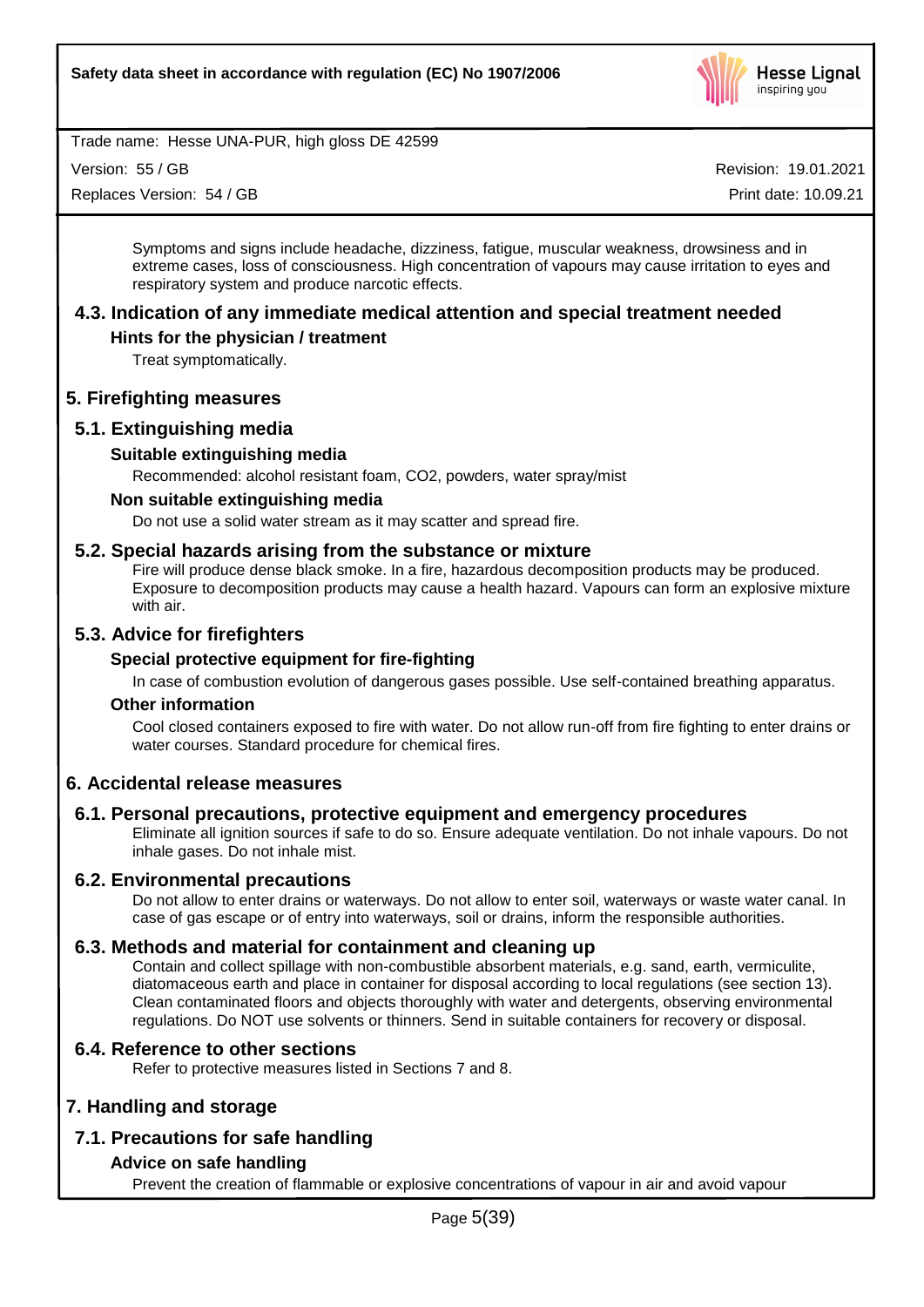

Version: 55 / GB

Replaces Version: 54 / GB

Revision: 19.01.2021

Print date: 10.09.21

concentration higher than the occupational exposure limits. Keep container tightly closed and dry in a cool, well-ventilated place. Use only with adequate ventilation/personal protection. Ensure adequate ventilation. Provide for sufficient ventilation. This can be achieved by local exhaust or general exhaust air collection. Wear a suitable respirator if the ventilation is not sufficient to keep the solvent vapour concentration below the occupational limit values. Avoid contact with skin and eyes. Avoid inhalation of vapour and spray mist. Do no eat, drink or smoke when using this product. Use personal protective clothing. For personal protection see Section 8.

## **Advice on protection against fire and explosion**

Vapours can form an explosive mixture with air. Vapours are heavier than air and may spread along floors. In addition, the product should only be used in areas from which all naked lights and other sources of ignition have been excluded. Mixture may charge electrostatically: always use earthing leads when transferring from one container to another. Take measures to prevent the build up of electrostatic charge. Wear shoes with conductive soles. No sparking tools should be used. Fight fire with normal precautions from a reasonable distance.

## **7.2. Conditions for safe storage, including any incompatibilities**

## **Requirements for storage rooms and vessels**

Provide solvent-resistant and impermeable floor. Keep only in the original container in a cool, well ventilated place. Containers which are opened must be carefully resealed and kept upright to prevent leakage.

## **Hints on storage assembly**

Store away from oxidising agents, from strongly alkaline and strongly acid materials.

#### **Storage classes**

Storage class according to TRGS 510 3 Flammable liquid

## **Further information on storage conditions**

Protect from frost. Protect from heat and direct sunlight. Keep away from sources of ignition - No smoking. Store in accordance with the particular national regulations.

## **7.3. Specific end use(s)**

See exposure scenario, if available.

## **8. Exposure controls/personal protection**

## **8.1. Control parameters**

## **Exposure limit values**

| 83   | mg/m <sup>3</sup> | 20                                                                                                       | ppm(V) |
|------|-------------------|----------------------------------------------------------------------------------------------------------|--------|
| 208  | mg/m <sup>3</sup> | 50                                                                                                       | ppm(V) |
|      |                   |                                                                                                          |        |
|      |                   |                                                                                                          |        |
| EH40 |                   |                                                                                                          |        |
| 208  | mg/m <sup>3</sup> | 50                                                                                                       | ppm(V) |
| 416  | mg/m <sup>3</sup> | 100                                                                                                      | ppm(V) |
|      |                   |                                                                                                          |        |
|      |                   |                                                                                                          |        |
|      |                   |                                                                                                          |        |
| 1210 | mq/m <sup>3</sup> | 500                                                                                                      | ppm(V) |
|      |                   |                                                                                                          |        |
|      |                   | Directive 2017/164 EG<br>Skin resorption / sensibilisation: Sk; Status: 01/2020<br>Directive 2017/164 EG |        |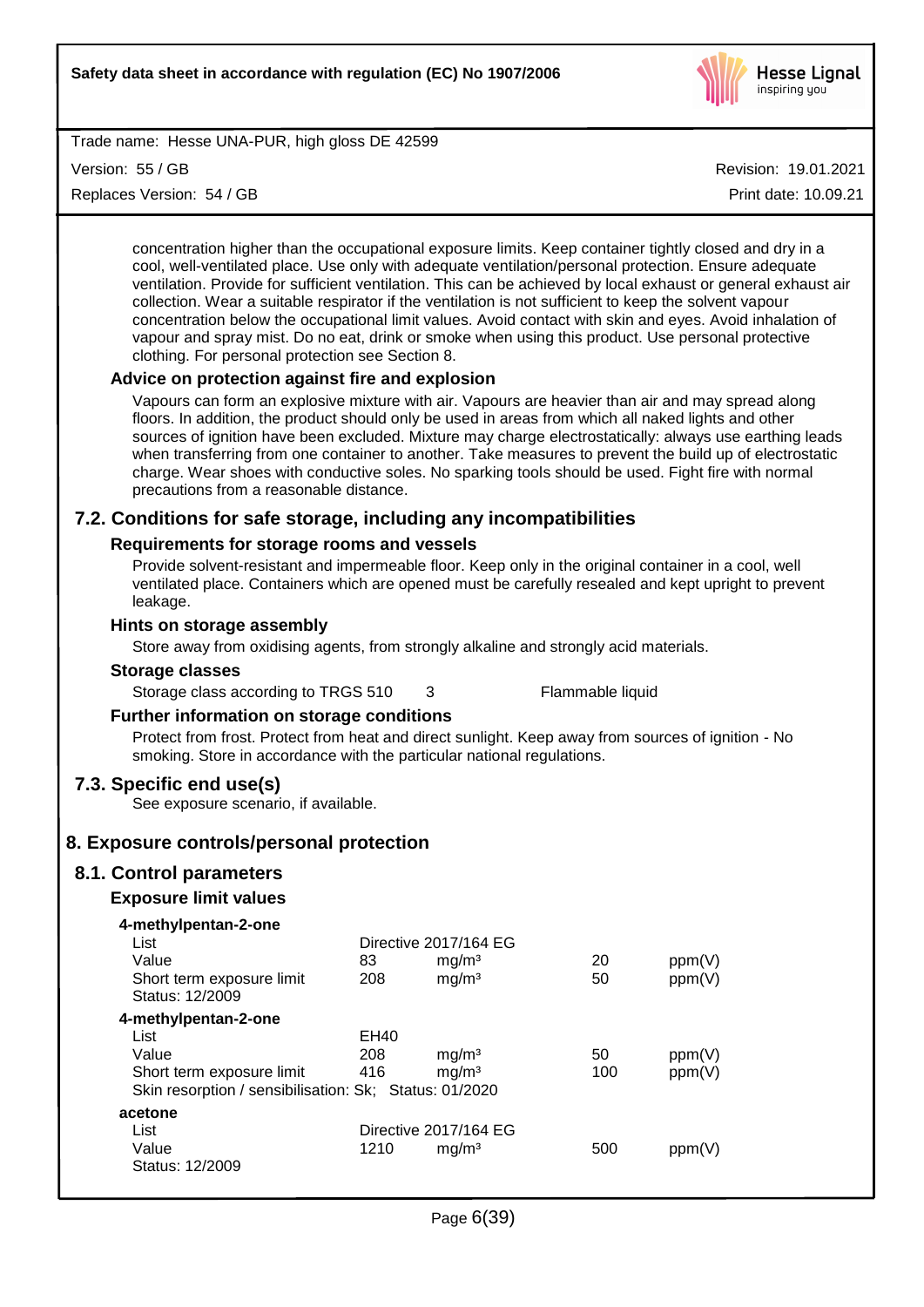

Version: 55 / GB

Replaces Version: 54 / GB

| acetone                                                |                  |                                |      |         |
|--------------------------------------------------------|------------------|--------------------------------|------|---------|
| List                                                   | EH40             |                                |      |         |
| Value                                                  | 1210             | mg/m <sup>3</sup>              | 500  | ppm(V)  |
| Short term exposure limit                              | 3620             | mg/m <sup>3</sup>              | 1500 | ppm(V)  |
| Status: 01/2020                                        |                  |                                |      |         |
| n-butyl acetate                                        |                  |                                |      |         |
| List                                                   | EH40             |                                |      |         |
| Value                                                  | 724              | mg/m <sup>3</sup>              | 150  | ppm(V)  |
| Short term exposure limit                              | 966              | mg/m <sup>3</sup>              | 200  | ppm(V)  |
| Status: 01/2020                                        |                  |                                |      |         |
|                                                        |                  |                                |      |         |
| n-butyl acetate                                        |                  |                                |      |         |
| List                                                   |                  | Directive 2017/164 EG          |      |         |
| Value                                                  | 241              | mg/m <sup>3</sup>              | 50   | ppm(V)  |
| Short term exposure limit                              | 723              | mg/m <sup>3</sup>              | 150  | ppm(V)  |
| Status: 10/2019                                        |                  |                                |      |         |
| xylene                                                 |                  |                                |      |         |
| List                                                   |                  | Directive 2017/164 EG          |      |         |
| Value                                                  | 221              | mg/m <sup>3</sup>              | 50   | ppm(V)  |
| Short term exposure limit                              | 442              | mg/m <sup>3</sup>              | 100  | ppm(V)  |
| Skin resorption / sensibilisation: H; Status: 12/2009  |                  |                                |      |         |
| xylene                                                 |                  |                                |      |         |
| List                                                   | EH40             |                                |      |         |
| Value                                                  | 220              | mg/m <sup>3</sup>              | 50   | ppm(V)  |
| Short term exposure limit                              | 441              | mg/m <sup>3</sup>              | 100  | ppm(V)  |
| Skin resorption / sensibilisation: Sk; Status: 01/2020 |                  |                                |      |         |
| ethylbenzene                                           |                  |                                |      |         |
| List                                                   |                  | Directive 2017/164 EG          |      |         |
| Value                                                  | 442              | mg/m <sup>3</sup>              | 100  |         |
|                                                        | 884              | mg/m <sup>3</sup>              | 200  | ppm(V)  |
| Short term exposure limit<br>Status: 12/2009           |                  |                                |      | ppm(V)  |
|                                                        |                  |                                |      |         |
| ethylbenzene                                           |                  |                                |      |         |
| List                                                   | EH40             |                                |      |         |
| Value                                                  | 441              | mg/m <sup>3</sup>              | 100  | ppm(V)  |
| Short term exposure limit                              | 552              | mg/m <sup>3</sup>              | 125  | ppm(V)  |
| Skin resorption / sensibilisation: Sk; Status: 01/2020 |                  |                                |      |         |
| <b>Other information</b>                               |                  |                                |      |         |
|                                                        |                  |                                |      |         |
| <b>Derived No/Minimal Effect Levels (DNEL/DMEL)</b>    |                  |                                |      |         |
| n-butyl acetate                                        |                  |                                |      |         |
| Type of value                                          |                  | Derived No Effect Level (DNEL) |      |         |
| Reference group                                        |                  | Workers (professional)         |      |         |
| Duration of exposure                                   | Long-term        |                                |      |         |
| Route of exposure                                      | Dermal exposure  |                                |      |         |
| Mode of action                                         | Systemic effects |                                |      |         |
| Concentration                                          |                  | 11                             |      | mg/kg/d |
|                                                        |                  |                                |      |         |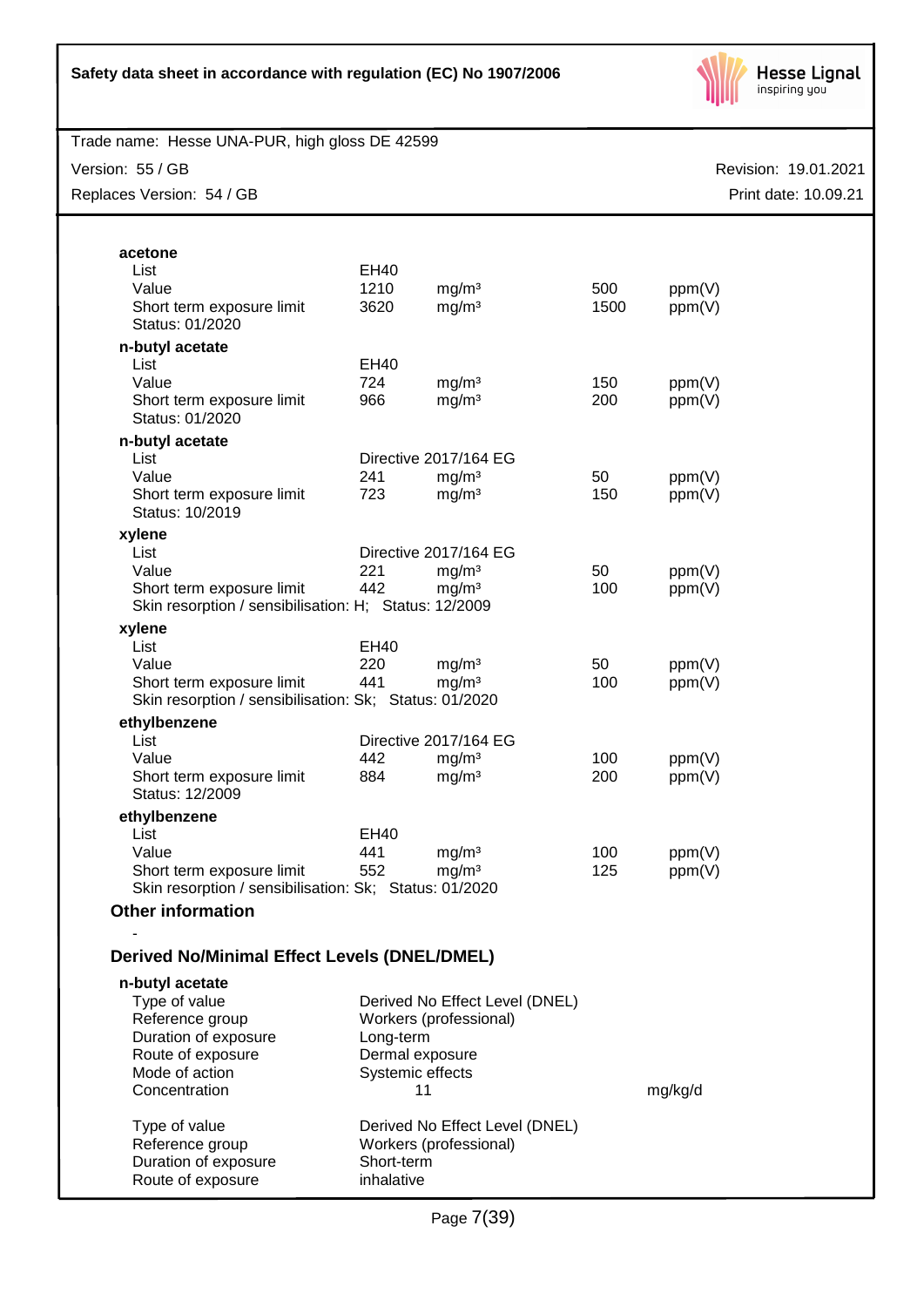

## Trade name: Hesse UNA-PUR, high gloss DE 42599

Version: 55 / GB

Replaces Version: 54 / GB

| Mode of action<br>Concentration | Systemic effects<br>600        | mg/m <sup>3</sup> |
|---------------------------------|--------------------------------|-------------------|
| Type of value                   | Derived No Effect Level (DNEL) |                   |
| Reference group                 | Workers (professional)         |                   |
| Duration of exposure            | Short-term                     |                   |
| Route of exposure               | inhalative                     |                   |
| Mode of action                  | Local effects                  |                   |
| Concentration                   | 600                            | mg/m <sup>3</sup> |
| Type of value                   | Derived No Effect Level (DNEL) |                   |
| Reference group                 | Workers (professional)         |                   |
| Duration of exposure            | Long-term                      |                   |
| Route of exposure               | inhalative                     |                   |
| Mode of action                  | Local effects                  |                   |
| Concentration                   | 300                            | mg/m <sup>3</sup> |
| Type of value                   | Derived No Effect Level (DNEL) |                   |
| Reference group                 | Workers (professional)         |                   |
| Duration of exposure            | Long-term                      |                   |
| Route of exposure               | inhalative                     |                   |
| Mode of action                  | Systemic effects               |                   |
| Concentration                   | 300                            | mg/m <sup>3</sup> |
| Type of value                   | Derived No Effect Level (DNEL) |                   |
| Reference group                 | Consumer                       |                   |
| Duration of exposure            | Long-term                      |                   |
| Route of exposure               | Dermal exposure                |                   |
| Mode of action                  | Systemic effects               |                   |
| Concentration                   | 6                              | mg/kg/d           |
| Type of value                   | Derived No Effect Level (DNEL) |                   |
| Reference group                 | Consumer                       |                   |
| Duration of exposure            | Long-term                      |                   |
| Route of exposure               | Oral exposure                  |                   |
| Mode of action                  | Systemic effects               |                   |
| Concentration                   | 2                              | mg/kg/d           |
| Type of value                   | Derived No Effect Level (DNEL) |                   |
| Reference group                 | Consumer                       |                   |
| Duration of exposure            | Short-term                     |                   |
| Route of exposure               | inhalative                     |                   |
| Mode of action                  | Systemic effects               |                   |
| Concentration                   | 300                            | mg/m <sup>3</sup> |
| Type of value                   | Derived No Effect Level (DNEL) |                   |
| Reference group                 | Consumer                       |                   |
| Duration of exposure            | Short-term                     |                   |
| Route of exposure               | inhalative                     |                   |
| Mode of action                  | Local effects                  |                   |
| Concentration                   | 300                            | mg/m <sup>3</sup> |
| Type of value                   | Derived No Effect Level (DNEL) |                   |
|                                 |                                |                   |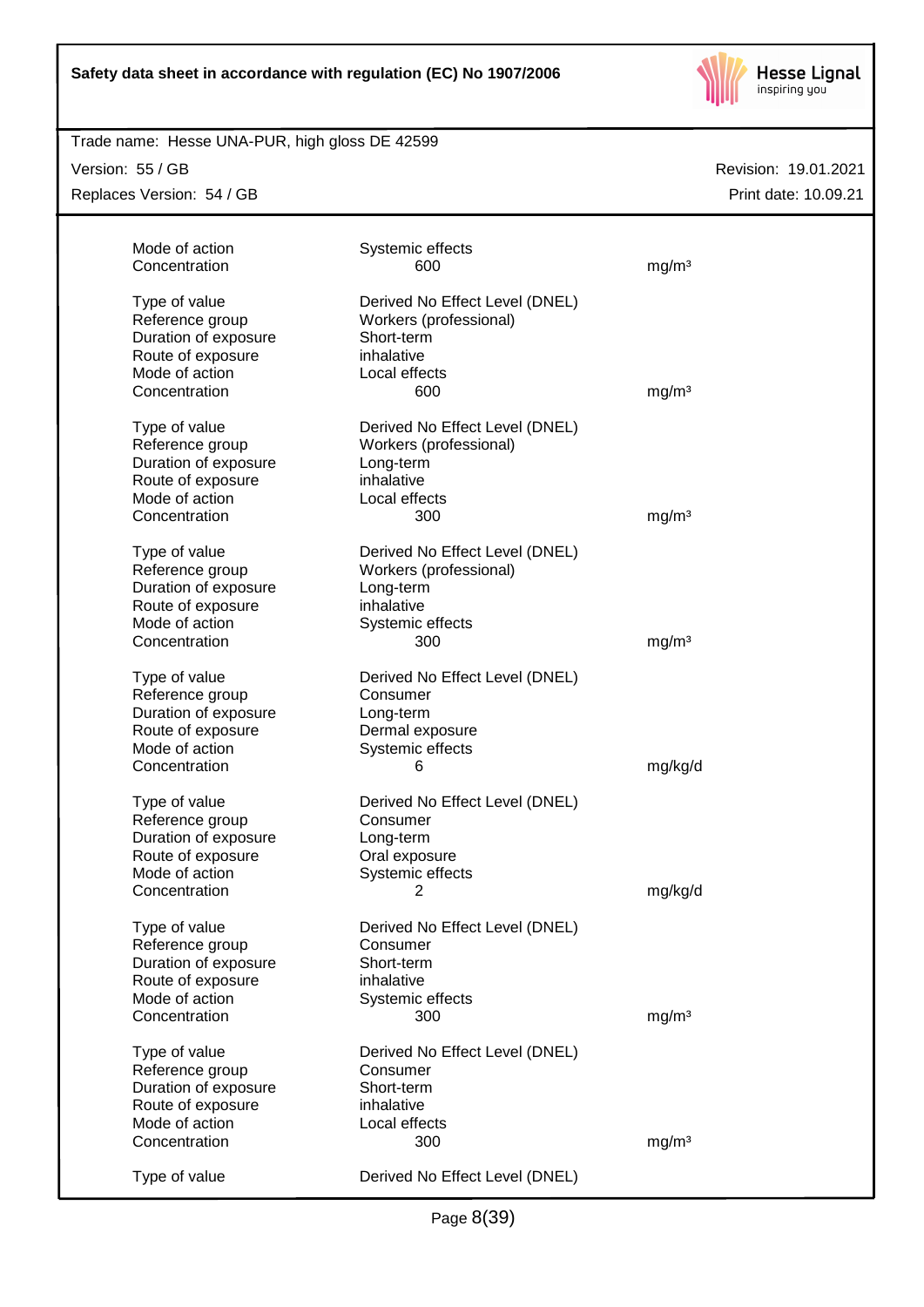

| Trade name: Hesse UNA-PUR, high gloss DE 42599 |                                |                   |                      |
|------------------------------------------------|--------------------------------|-------------------|----------------------|
| Version: 55 / GB                               |                                |                   | Revision: 19.01.2021 |
| Replaces Version: 54 / GB                      |                                |                   | Print date: 10.09.21 |
|                                                |                                |                   |                      |
| Reference group                                | Consumer                       |                   |                      |
| Duration of exposure                           | Long-term                      |                   |                      |
| Route of exposure                              | inhalative                     |                   |                      |
| Mode of action                                 | Systemic effects               |                   |                      |
| Concentration                                  | 35,7                           | mg/m <sup>3</sup> |                      |
|                                                |                                |                   |                      |
| Type of value                                  | Derived No Effect Level (DNEL) |                   |                      |
| Reference group                                | Consumer                       |                   |                      |
| Duration of exposure                           | Long-term                      |                   |                      |
| Route of exposure                              | inhalative                     |                   |                      |
| Mode of action                                 | Local effects                  |                   |                      |
| Concentration                                  | 35,7                           | mg/m <sup>3</sup> |                      |
|                                                |                                |                   |                      |
| 4-methylpentan-2-one                           |                                |                   |                      |
| Type of value                                  | Derived No Effect Level (DNEL) |                   |                      |
| Reference group                                | Workers (professional)         |                   |                      |
| Duration of exposure                           | Short-term                     |                   |                      |
| Route of exposure                              | inhalative                     |                   |                      |
| Mode of action                                 | Systemic effects               |                   |                      |
| Concentration                                  | 208                            | mg/m <sup>3</sup> |                      |
|                                                |                                |                   |                      |
| Type of value                                  | Derived No Effect Level (DNEL) |                   |                      |
| Reference group                                | Workers (professional)         |                   |                      |
| Duration of exposure                           | Short-term                     |                   |                      |
| Route of exposure<br>Mode of action            | inhalative                     |                   |                      |
| Concentration                                  | Local effects<br>208           | mg/m <sup>3</sup> |                      |
|                                                |                                |                   |                      |
| Type of value                                  | Derived No Effect Level (DNEL) |                   |                      |
| Reference group                                | Workers (professional)         |                   |                      |
| Duration of exposure                           | Long-term                      |                   |                      |
| Route of exposure                              | inhalative                     |                   |                      |
| Mode of action                                 | Systemic effects               |                   |                      |
| Concentration                                  | 83                             | mg/m <sup>3</sup> |                      |
|                                                |                                |                   |                      |
| Type of value                                  | Derived No Effect Level (DNEL) |                   |                      |
| Reference group                                | Workers (professional)         |                   |                      |
| Duration of exposure                           | Long-term                      |                   |                      |
| Route of exposure                              | inhalative                     |                   |                      |
| Mode of action                                 | Local effects                  |                   |                      |
| Concentration                                  | 83                             | mg/m <sup>3</sup> |                      |
|                                                |                                |                   |                      |
| Type of value                                  | Derived No Effect Level (DNEL) |                   |                      |
| Reference group                                | Workers (professional)         |                   |                      |
| Duration of exposure                           | Long-term                      |                   |                      |
| Route of exposure                              | Dermal exposure                |                   |                      |
| Mode of action                                 | Systemic effects               |                   |                      |
| Concentration                                  | 11,8                           | mg/kg/d           |                      |
| Type of value                                  | Derived No Effect Level (DNEL) |                   |                      |
| Reference group                                | Consumer                       |                   |                      |
| Duration of exposure                           | Long-term                      |                   |                      |
| Route of exposure                              | inhalative                     |                   |                      |
|                                                |                                |                   |                      |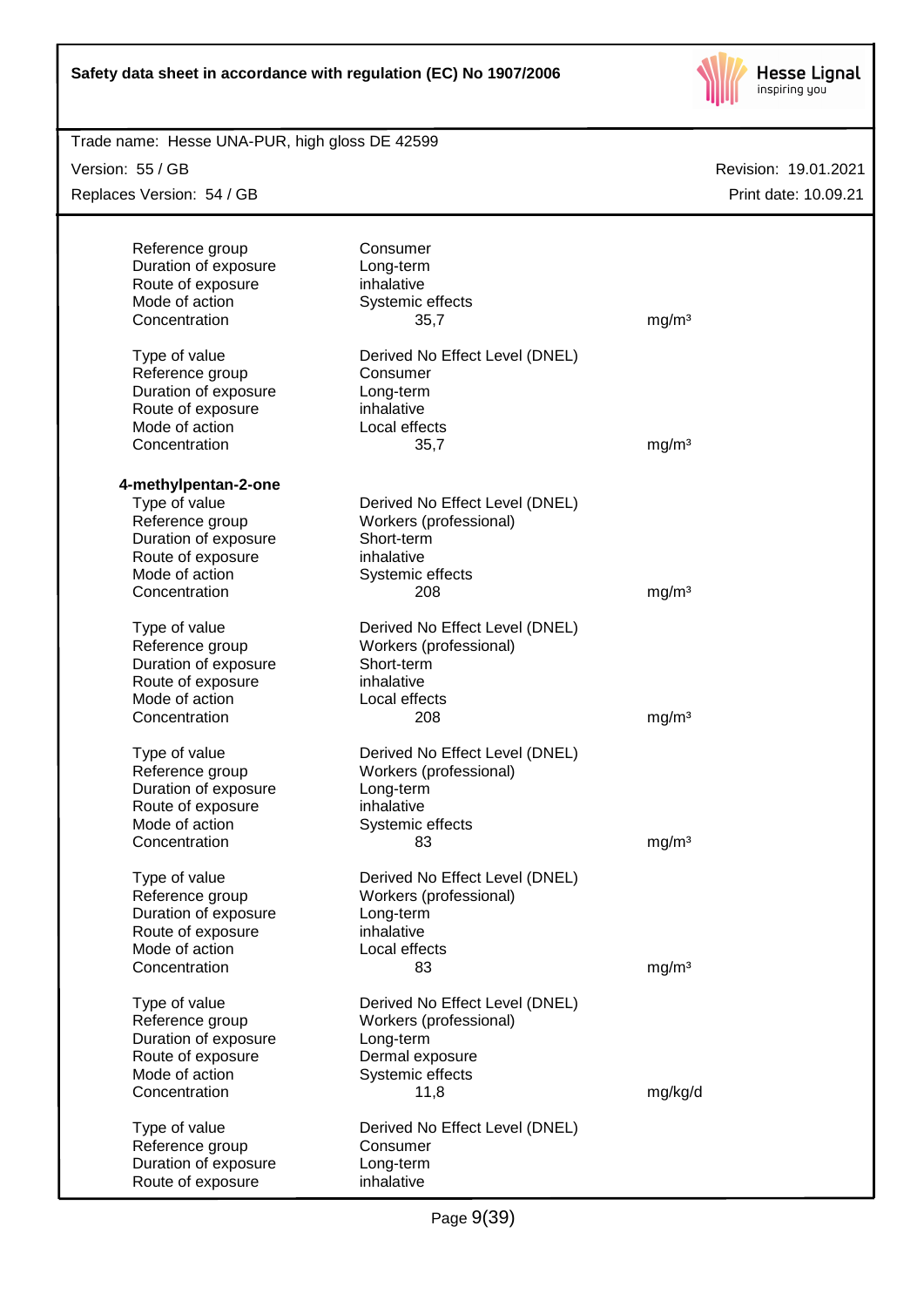

## Trade name: Hesse UNA-PUR, high gloss DE 42599

Version: 55 / GB

Replaces Version: 54 / GB

| Mode of action<br>Concentration                                                                 | Systemic effects<br>14,7                                                                       | mg/m <sup>3</sup> |
|-------------------------------------------------------------------------------------------------|------------------------------------------------------------------------------------------------|-------------------|
| Type of value<br>Reference group<br>Duration of exposure                                        | Derived No Effect Level (DNEL)<br>Consumer<br>Long-term                                        |                   |
| Route of exposure<br>Mode of action<br>Concentration                                            | inhalative<br>Local effects<br>14,7                                                            | mg/m <sup>3</sup> |
| Type of value<br>Reference group<br>Duration of exposure                                        | Derived No Effect Level (DNEL)<br>Consumer<br>Short-term                                       |                   |
| Route of exposure<br>Mode of action                                                             | inhalative<br>Systemic effects                                                                 |                   |
| Concentration                                                                                   | 155,2                                                                                          | mg/m <sup>3</sup> |
| Type of value<br>Reference group<br>Duration of exposure<br>Route of exposure                   | Derived No Effect Level (DNEL)<br>Consumer<br>Short-term<br>inhalative                         |                   |
| Mode of action<br>Concentration                                                                 | Local effects<br>155,2                                                                         | mg/m <sup>3</sup> |
| Type of value<br>Reference group<br>Duration of exposure<br>Route of exposure<br>Mode of action | Derived No Effect Level (DNEL)<br>Consumer<br>Long-term<br>Dermal exposure<br>Systemic effects |                   |
| Concentration                                                                                   | 4,2                                                                                            | mg/kg/d           |
| Type of value<br>Reference group<br>Duration of exposure<br>Route of exposure<br>Mode of action | Derived No Effect Level (DNEL)<br>Consumer<br>Long-term<br>Oral exposure<br>Systemic effects   |                   |
| Concentration                                                                                   | 4,2                                                                                            | mg/kg/d           |
| acetone<br>Type of value<br>Reference group                                                     | Derived No Effect Level (DNEL)<br>Workers (professional)                                       |                   |
| Duration of exposure<br>Route of exposure<br>Mode of action<br>Concentration                    | Long-term<br>inhalative<br>Systemic effects<br>1210                                            | mg/m <sup>3</sup> |
| Type of value<br>Reference group<br>Duration of exposure                                        | Derived No Effect Level (DNEL)<br>Workers (professional)<br>Long-term                          |                   |
| Route of exposure<br>Mode of action<br>Concentration                                            | Dermal exposure<br>Systemic effects<br>186                                                     | mg/kg/d           |
|                                                                                                 |                                                                                                |                   |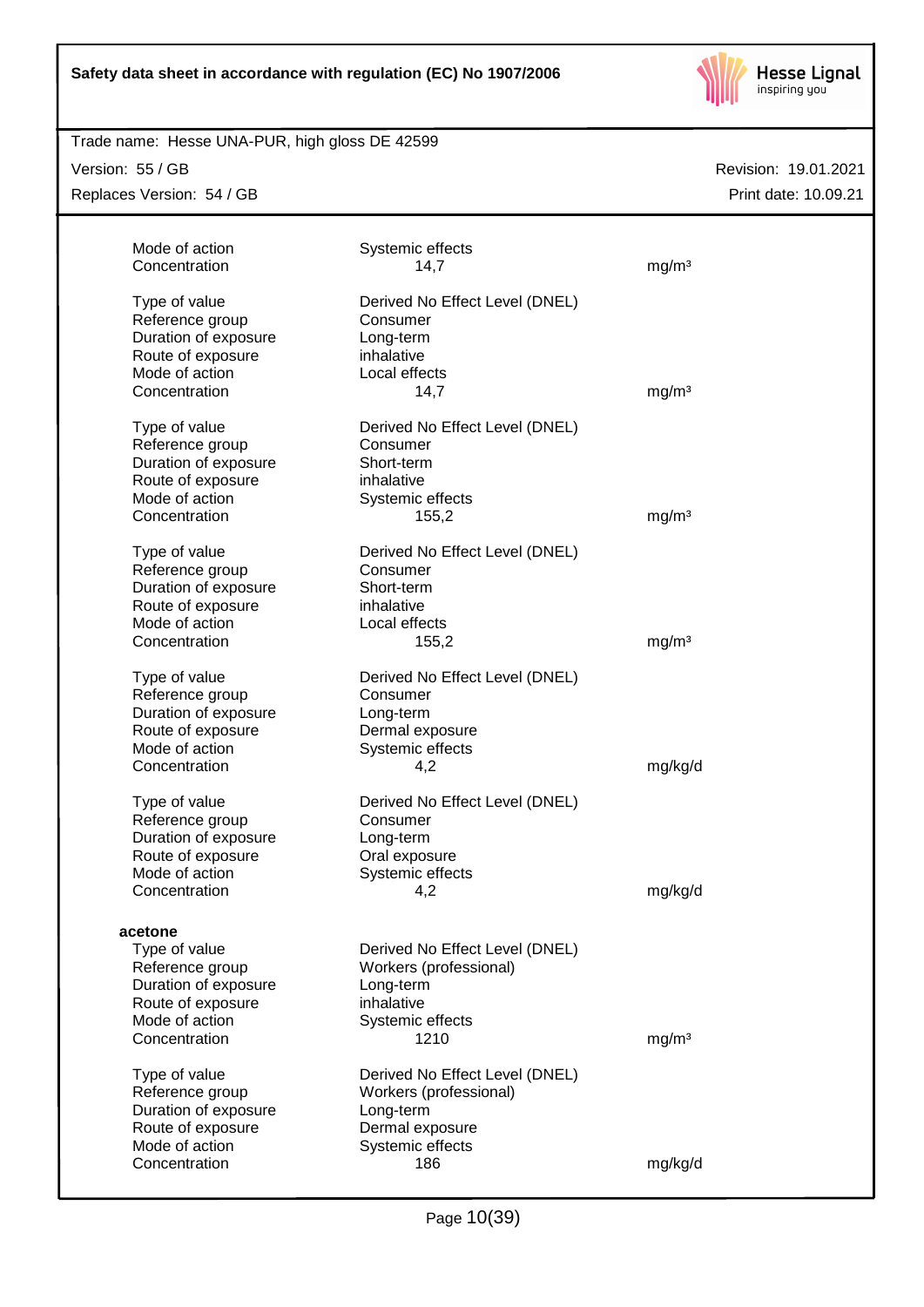

| Trade name: Hesse UNA-PUR, high gloss DE 42599 |                                |                      |
|------------------------------------------------|--------------------------------|----------------------|
| Version: 55 / GB                               |                                | Revision: 19.01.2021 |
| Replaces Version: 54 / GB                      |                                | Print date: 10.09.21 |
|                                                |                                |                      |
| Type of value                                  | Derived No Effect Level (DNEL) |                      |
| Reference group                                | Workers (professional)         |                      |
| Duration of exposure                           | Short-term                     |                      |
| Route of exposure                              | inhalative                     |                      |
| Mode of action                                 | Local effects                  |                      |
| Concentration                                  | 2420                           | mg/m <sup>3</sup>    |
|                                                |                                |                      |
| Type of value                                  | Derived No Effect Level (DNEL) |                      |
| Reference group                                | Workers (professional)         |                      |
| Duration of exposure                           | Short-term                     |                      |
| Route of exposure                              | inhalative                     |                      |
| Mode of action                                 | Systemic effects               |                      |
| Concentration                                  | 1210                           | mg/m <sup>3</sup>    |
|                                                |                                |                      |
| Type of value                                  | Derived No Effect Level (DNEL) |                      |
| Reference group                                | Consumer                       |                      |
| Duration of exposure                           | Long-term                      |                      |
| Route of exposure                              | Oral exposure                  |                      |
| Mode of action                                 | Systemic effects               |                      |
| Concentration                                  | 62                             | mg/kg/d              |
|                                                |                                |                      |
| Type of value                                  | Derived No Effect Level (DNEL) |                      |
| Reference group                                | Consumer                       |                      |
| Duration of exposure                           | Long-term                      |                      |
| Route of exposure                              | Dermal exposure                |                      |
| Mode of action                                 | Systemic effects               |                      |
| Concentration                                  | 62                             | mg/kg/d              |
|                                                |                                |                      |
| Type of value                                  | Derived No Effect Level (DNEL) |                      |
| Reference group                                | Consumer                       |                      |
| Duration of exposure                           | Long-term                      |                      |
| Route of exposure                              | inhalative                     |                      |
| Mode of action                                 | Systemic effects               |                      |
| Concentration                                  | 200                            | mg/m <sup>3</sup>    |
|                                                |                                |                      |
| xylene                                         |                                |                      |
| Type of value                                  | Derived No Effect Level (DNEL) |                      |
| Reference group                                | Consumer                       |                      |
| Duration of exposure                           | Long-term                      |                      |
| Route of exposure                              | Dermal exposure                |                      |
| Mode of action                                 | Systemic effects               |                      |
| Concentration                                  | 108                            | mg/kg/d              |
|                                                |                                |                      |
| Type of value                                  | Derived No Effect Level (DNEL) |                      |
| Reference group                                | Workers (professional)         |                      |
| Duration of exposure                           | Long-term                      |                      |
| Route of exposure                              | Dermal exposure                |                      |
| Mode of action                                 | Systemic effects               |                      |
| Concentration                                  | 180                            | mg/kg/d              |
|                                                |                                |                      |
| Type of value                                  | Derived No Effect Level (DNEL) |                      |
| Reference group                                | Consumer                       |                      |
| Duration of exposure                           | Long-term                      |                      |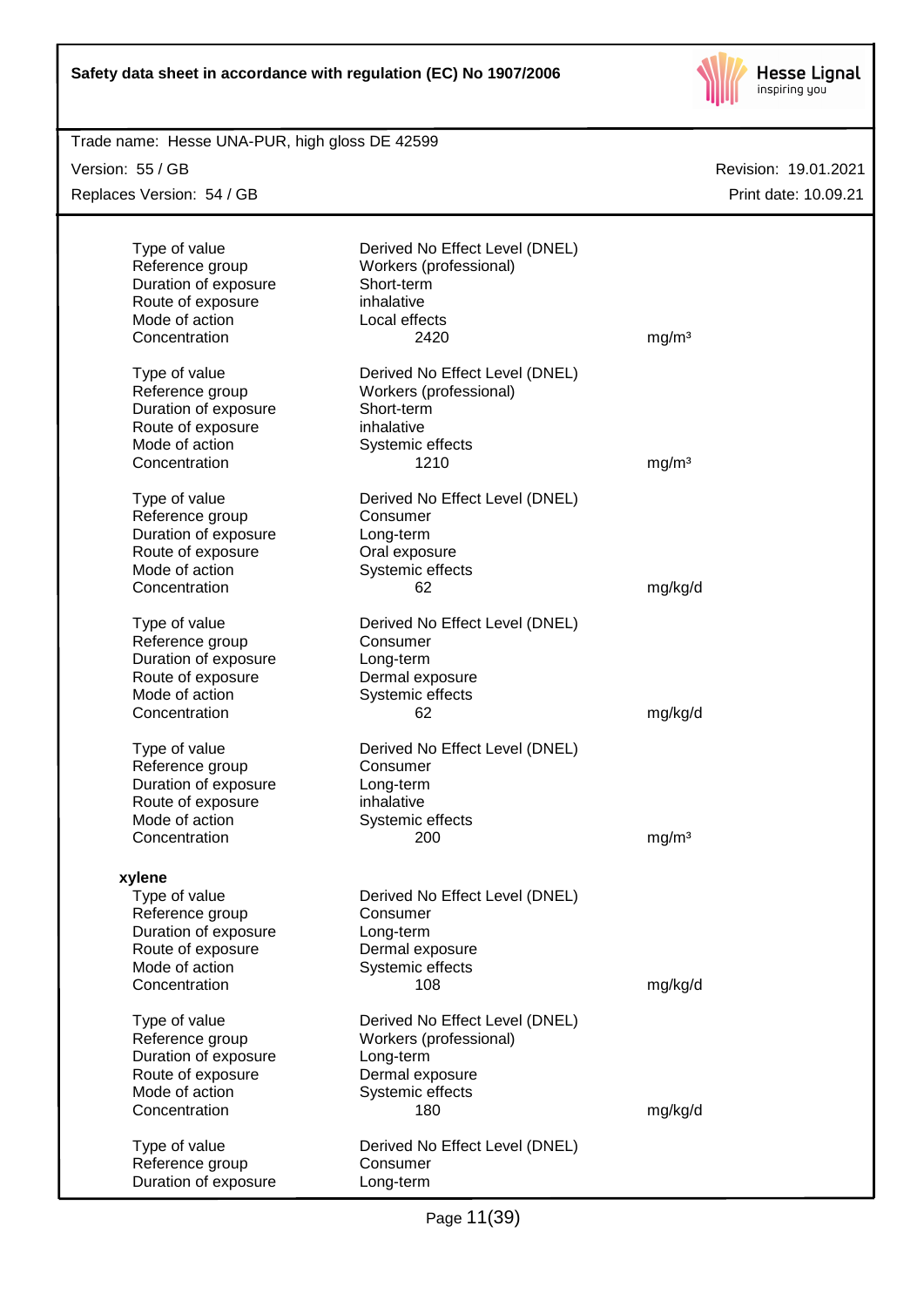

## Trade name: Hesse UNA-PUR, high gloss DE 42599

Version: 55 / GB

Replaces Version: 54 / GB

| Route of exposure                   | inhalative                     |                   |
|-------------------------------------|--------------------------------|-------------------|
| Mode of action                      | Systemic effects               |                   |
| Concentration                       | 14,8                           | mg/m <sup>3</sup> |
| Type of value                       | Derived No Effect Level (DNEL) |                   |
| Reference group                     | Consumer                       |                   |
| Duration of exposure                | Short-term                     |                   |
| Route of exposure                   | inhalative                     |                   |
| Mode of action                      | Systemic effects               |                   |
| Concentration                       | 174                            | mg/m <sup>3</sup> |
|                                     |                                |                   |
| Type of value                       | Derived No Effect Level (DNEL) |                   |
| Reference group                     | Consumer                       |                   |
| Duration of exposure                | Short-term                     |                   |
| Route of exposure                   | inhalative                     |                   |
| Mode of action                      | Local effects                  |                   |
| Concentration                       | 174                            | mg/m <sup>3</sup> |
|                                     |                                |                   |
| Type of value                       | Derived No Effect Level (DNEL) |                   |
| Reference group                     | Workers (professional)         |                   |
| Duration of exposure                | Long-term                      |                   |
| Route of exposure                   | inhalative                     |                   |
| Mode of action                      | Local effects                  |                   |
| Concentration                       | 77                             | mg/m <sup>3</sup> |
| Type of value                       | Derived No Effect Level (DNEL) |                   |
| Reference group                     | Workers (professional)         |                   |
| Duration of exposure                | Long-term                      |                   |
| Route of exposure                   | inhalative                     |                   |
| Mode of action                      | Systemic effects               |                   |
| Concentration                       | 77                             | mg/m <sup>3</sup> |
|                                     |                                |                   |
| Type of value                       | Derived No Effect Level (DNEL) |                   |
| Reference group                     | Workers (professional)         |                   |
| Duration of exposure                | Short-term                     |                   |
| Route of exposure                   | inhalative                     |                   |
| Mode of action                      | Systemic effects               |                   |
| Concentration                       | 289                            | mg/m <sup>3</sup> |
|                                     |                                |                   |
| Type of value                       | Derived No Effect Level (DNEL) |                   |
| Reference group                     | Workers (professional)         |                   |
| Duration of exposure                | Short-term                     |                   |
| Route of exposure<br>Mode of action | inhalative                     |                   |
| Concentration                       | Local effects<br>289           |                   |
|                                     |                                | mg/m <sup>3</sup> |
| Type of value                       | Derived No Effect Level (DNEL) |                   |
| Reference group                     | Consumer                       |                   |
| Duration of exposure                | Long-term                      |                   |
| Route of exposure                   | Oral exposure                  |                   |
| Mode of action                      | Systemic effects               |                   |
| Concentration                       | 1,6                            | mg/kg/d           |
|                                     |                                |                   |
|                                     |                                |                   |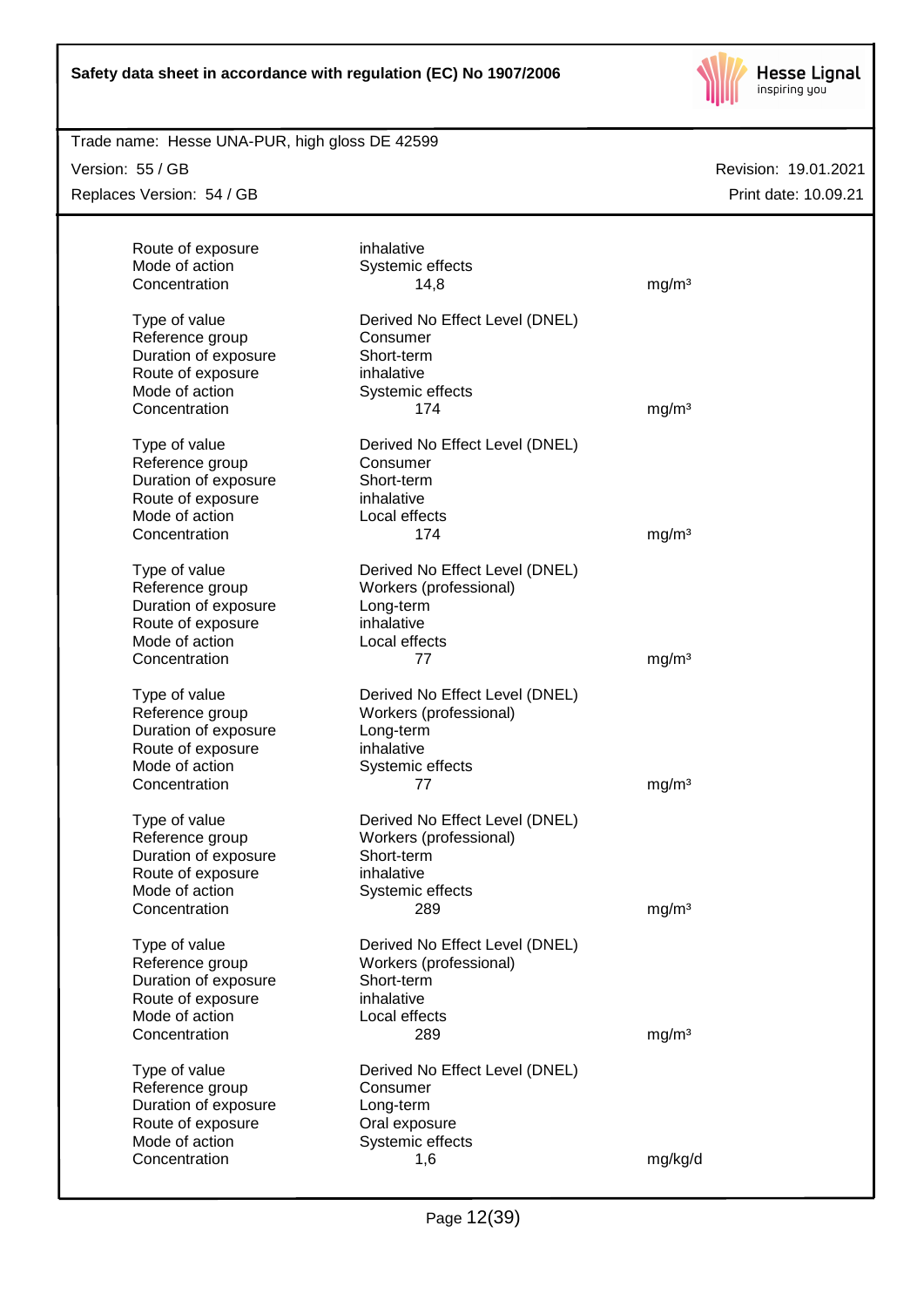

| Trade name: Hesse UNA-PUR, high gloss DE 42599 |                                |                      |
|------------------------------------------------|--------------------------------|----------------------|
| Version: 55 / GB                               |                                | Revision: 19.01.2021 |
| Replaces Version: 54 / GB                      |                                | Print date: 10.09.21 |
|                                                |                                |                      |
| Type of value                                  | Derived No Effect Level (DNEL) |                      |
| Reference group                                | Workers (professional)         |                      |
| Duration of exposure                           | Short-term                     |                      |
| Route of exposure                              | Dermal exposure                |                      |
| Mode of action                                 | Local effects                  |                      |
| Concentration                                  | 174                            | mg/kg/d              |
| ethylbenzene                                   |                                |                      |
| Type of value                                  | Derived No Effect Level (DNEL) |                      |
| Reference group                                | Workers (professional)         |                      |
| Duration of exposure                           | Short-term                     |                      |
| Route of exposure                              | inhalative                     |                      |
| Mode of action                                 | Systemic effects               |                      |
| Concentration                                  | 289                            | mg/m <sup>3</sup>    |
|                                                |                                |                      |
| Type of value                                  | Derived No Effect Level (DNEL) |                      |
| Reference group                                | Workers (professional)         |                      |
| Duration of exposure                           | Long-term                      |                      |
| Route of exposure                              | inhalative                     |                      |
| Mode of action                                 | Systemic effects               |                      |
| Concentration                                  | 77                             | mg/m <sup>3</sup>    |
| Type of value                                  | Derived No Effect Level (DNEL) |                      |
| Reference group                                | Workers (professional)         |                      |
| Duration of exposure                           | Short-term                     |                      |
| Route of exposure                              | inhalative                     |                      |
| Mode of action                                 | Local effects                  |                      |
| Concentration                                  | 289                            | mg/m <sup>3</sup>    |
| Type of value                                  | Derived No Effect Level (DNEL) |                      |
| Reference group                                | Workers (professional)         |                      |
| Duration of exposure                           | Long-term                      |                      |
| Route of exposure                              | inhalative                     |                      |
| Mode of action                                 | Local effects                  |                      |
| Concentration                                  | 77                             | mg/m <sup>3</sup>    |
| Type of value                                  | Derived No Effect Level (DNEL) |                      |
| Reference group                                | Workers (professional)         |                      |
| Duration of exposure                           | Long-term                      |                      |
| Route of exposure                              | Dermal exposure                |                      |
| Mode of action                                 | Systemic effects               |                      |
| Concentration                                  | 18                             | mg/kg/d              |
|                                                |                                |                      |
| Type of value                                  | Derived No Effect Level (DNEL) |                      |
| Reference group                                | Consumer                       |                      |
| Duration of exposure                           | Short-term                     |                      |
| Route of exposure                              | inhalative                     |                      |
| Mode of action                                 | Systemic effects               |                      |
| Concentration                                  | 174                            | mg/m <sup>3</sup>    |
| Type of value                                  | Derived No Effect Level (DNEL) |                      |
| Reference group                                | Consumer                       |                      |
| Duration of exposure                           | Short-term                     |                      |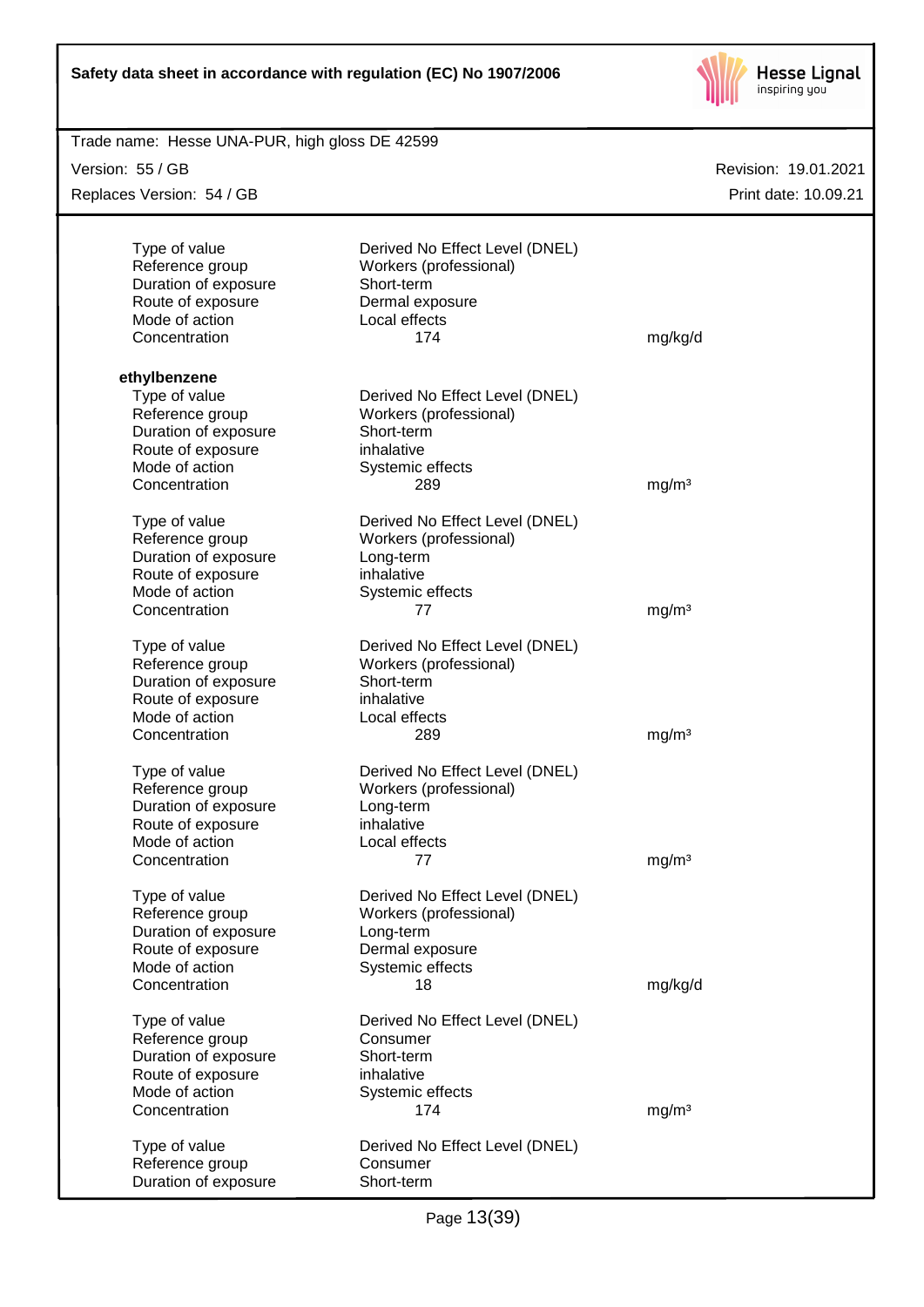

## Trade name: Hesse UNA-PUR, high gloss DE 42599

Version: 55 / GB

Replaces Version: 54 / GB

| Route of exposure<br>Mode of action<br>Concentration                                                                              | inhalative<br>Local effects<br>174                                                                                 | mg/m <sup>3</sup>          |
|-----------------------------------------------------------------------------------------------------------------------------------|--------------------------------------------------------------------------------------------------------------------|----------------------------|
| Type of value<br>Reference group<br>Duration of exposure<br>Route of exposure<br>Mode of action<br>Concentration                  | Derived No Effect Level (DNEL)<br>Consumer<br>Long-term<br>inhalative<br>Systemic effects<br>14,8                  | mg/m <sup>3</sup>          |
| Type of value<br>Reference group<br>Duration of exposure<br>Route of exposure<br>Mode of action<br>Concentration                  | Derived No Effect Level (DNEL)<br>Consumer<br>Long-term<br>Dermal exposure<br>Systemic effects<br>108              | mg/kg/d                    |
| Type of value<br>Reference group<br>Duration of exposure<br>Route of exposure<br>Mode of action<br>Concentration                  | Derived No Effect Level (DNEL)<br>Consumer<br>Long-term<br>Oral exposure<br>Systemic effects<br>1,6                | mg/kg/d                    |
| toluene<br>Type of value<br>Reference group<br>Duration of exposure<br>Route of exposure<br>Mode of action                        | Derived No Effect Level (DNEL)<br>Workers (professional)<br>Short-term<br>inhalative<br>Local effects              |                            |
| Concentration<br>Type of value<br>Reference group<br>Duration of exposure<br>Route of exposure<br>Mode of action                  | 343<br>Derived No Effect Level (DNEL)<br>Workers (professional)<br>Short-term<br>inhalative<br>Systemic effects    | mg/m <sup>3</sup>          |
| Concentration<br>Type of value<br>Reference group<br>Duration of exposure<br>Route of exposure<br>Mode of action<br>Concentration | 384<br>Derived No Effect Level (DNEL)<br>Workers (professional)<br>Long-term<br>inhalative<br>Local effects<br>192 | mg/kg<br>mg/m <sup>3</sup> |
| Type of value<br>Reference group<br>Duration of exposure<br>Route of exposure<br>Mode of action<br>Concentration                  | Derived No Effect Level (DNEL)<br>Workers (professional)<br>Long-term<br>inhalative<br>Systemic effects<br>192     | mg/m <sup>3</sup>          |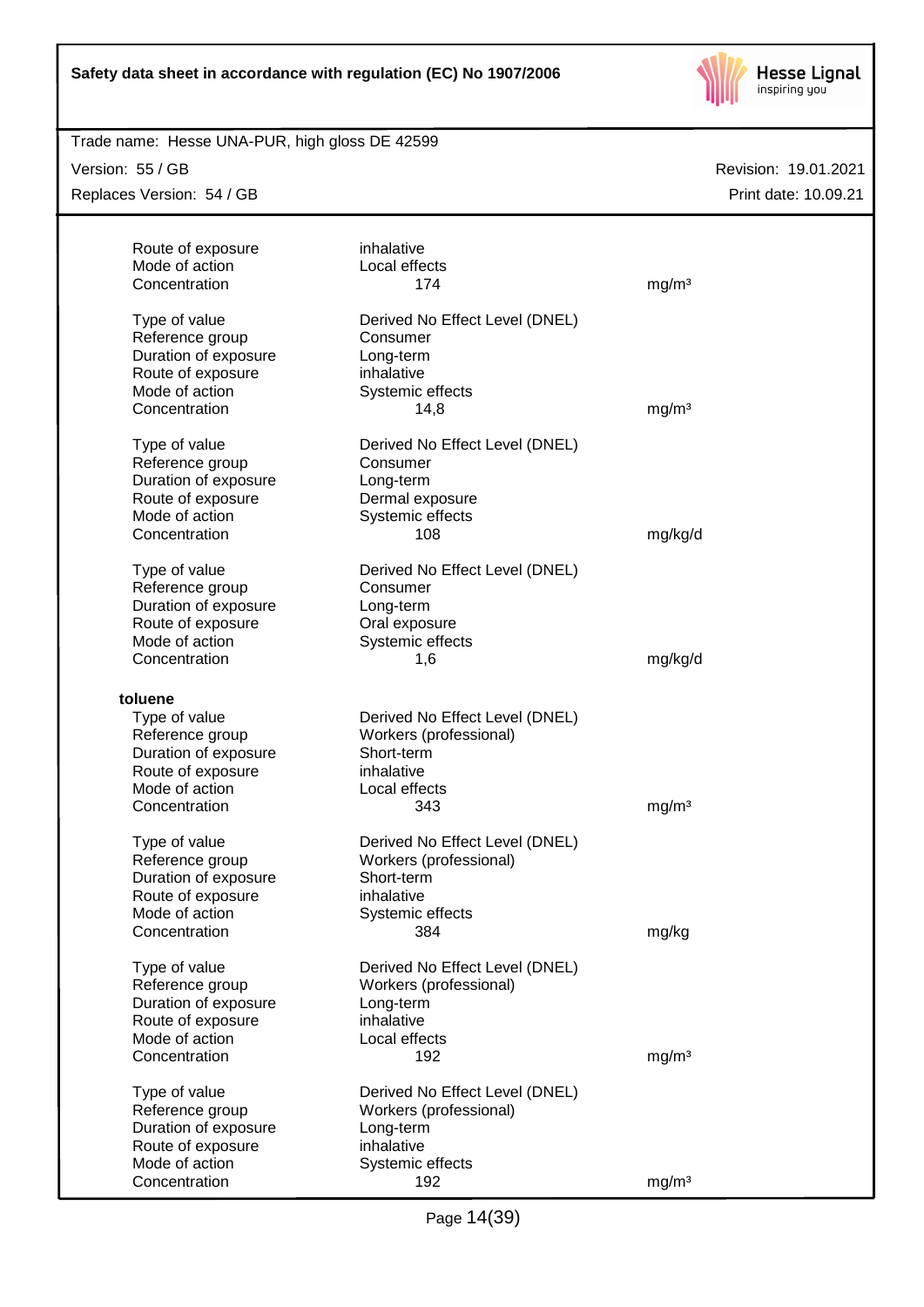

Trade name: Hesse UNA-PUR, high gloss DE 42599

Version: 55 / GB Replaces Version: 54 / GB

| Type of value<br>Reference group<br>Duration of exposure<br>Route of exposure<br>Mode of action<br>Concentration                        | Derived No Effect Level (DNEL)<br>Consumer<br>Long-term<br>Dermal exposure<br>Systemic effects<br>384     | mg/kg/d           |
|-----------------------------------------------------------------------------------------------------------------------------------------|-----------------------------------------------------------------------------------------------------------|-------------------|
| Type of value<br>Reference group<br>Duration of exposure<br>Route of exposure<br>Mode of action<br>Concentration                        | Derived No Effect Level (DNEL)<br>Consumer<br>Short-term<br>inhalative<br>Local effects<br>226            | mg/m <sup>3</sup> |
| Type of value<br>Reference group<br>Duration of exposure<br>Route of exposure<br>Mode of action<br>Concentration                        | Derived No Effect Level (DNEL)<br>Consumer<br>Short-term<br>inhalative<br>Systemic effects<br>226         | mg/m <sup>3</sup> |
| Type of value<br>Reference group<br>Duration of exposure<br>Route of exposure<br>Mode of action<br>Concentration                        | Derived No Effect Level (DNEL)<br>Consumer<br>Long-term<br>inhalative<br>Systemic effects<br>56,5         | mg/m <sup>3</sup> |
| Type of value<br>Reference group<br>Duration of exposure<br>Route of exposure<br>Mode of action<br>Concentration                        | Derived No Effect Level (DNEL)<br>Consumer<br>Long-term<br>Dermal exposure<br>Systemic effects<br>226     | mg/kg/d           |
| Type of value<br>Reference group<br>Duration of exposure<br>Route of exposure<br>Mode of action<br>Concentration                        | Derived No Effect Level (DNEL)<br>Consumer<br>Long-term<br>Oral exposure<br>Systemic effects<br>8,13      | mg/kg/d           |
| methyl methacrylate<br>Type of value<br>Reference group<br>Duration of exposure<br>Route of exposure<br>Mode of action<br>Concentration | Derived No Effect Level (DNEL)<br>Workers (industrial)<br>Long-term<br>inhalative<br>Local effects<br>210 | mg/m <sup>3</sup> |
| Type of value<br>Reference group                                                                                                        | Derived No Effect Level (DNEL)<br>Workers (industrial)                                                    |                   |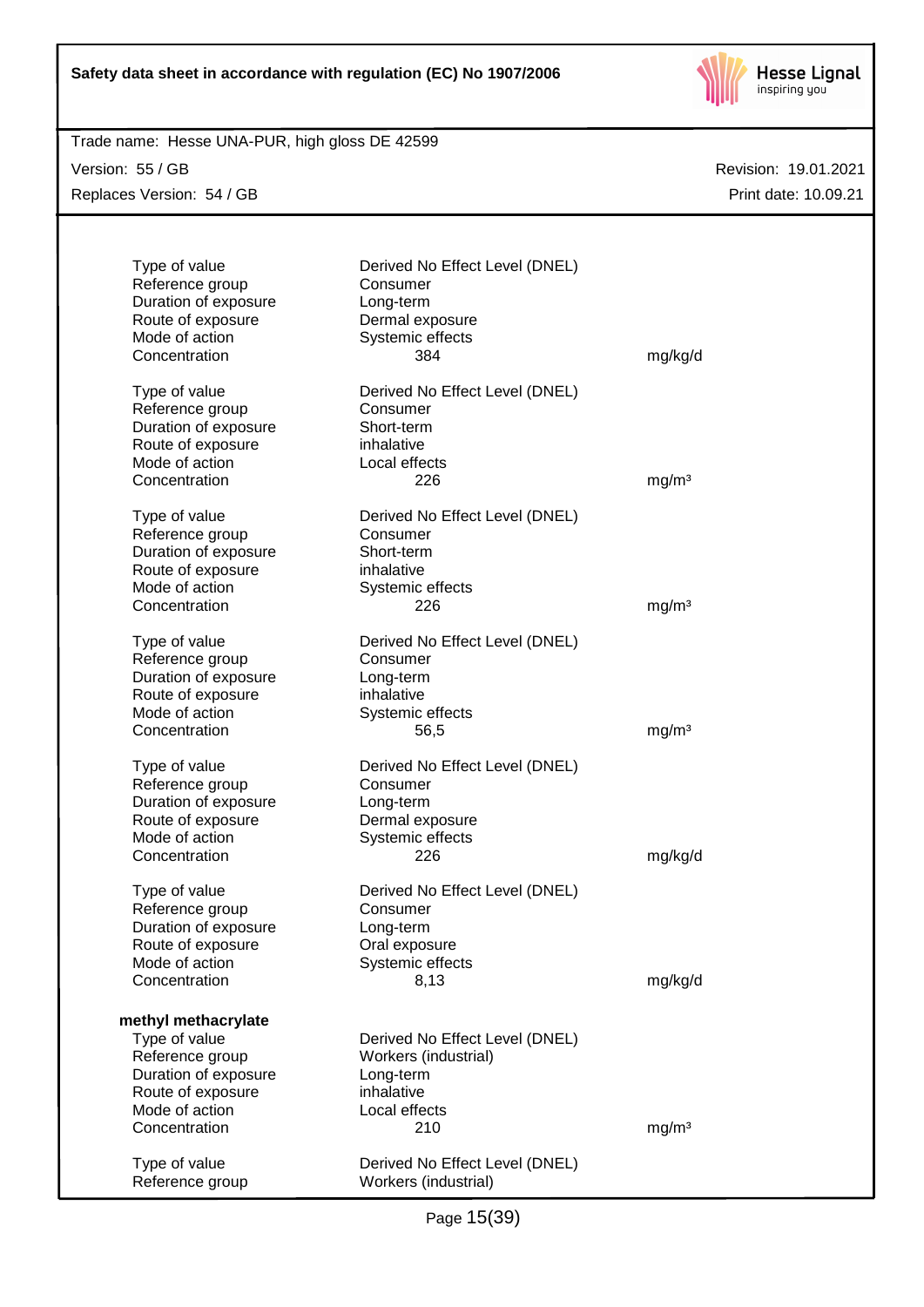

Trade name: Hesse UNA-PUR, high gloss DE 42599

Version: 55 / GB

Replaces Version: 54 / GB

| Duration of exposure<br>Route of exposure<br>Mode of action<br>Concentration                    | Long-term<br>inhalative<br>Systemic effects<br>210                                                         | mg/m <sup>3</sup>  |
|-------------------------------------------------------------------------------------------------|------------------------------------------------------------------------------------------------------------|--------------------|
| Type of value<br>Reference group<br>Duration of exposure<br>Route of exposure<br>Mode of action | Derived No Effect Level (DNEL)<br>Workers (industrial)<br>Long-term<br>Dermal exposure<br>Local effects    |                    |
| Concentration                                                                                   | 1,5                                                                                                        | mg/cm <sup>2</sup> |
| Type of value<br>Reference group<br>Duration of exposure<br>Route of exposure<br>Mode of action | Derived No Effect Level (DNEL)<br>Workers (industrial)<br>Long-term<br>Dermal exposure<br>Systemic effects |                    |
| Concentration                                                                                   | 13,67                                                                                                      | mg/kg/d            |
| Type of value<br>Reference group<br>Duration of exposure<br>Route of exposure<br>Mode of action | Derived No Effect Level (DNEL)<br>Workers (industrial)<br>Short-term<br>Dermal exposure<br>Local effects   |                    |
| Concentration                                                                                   | 1,5                                                                                                        | mg/cm <sup>2</sup> |
| Type of value<br>Reference group<br>Duration of exposure<br>Route of exposure<br>Mode of action | Derived No Effect Level (DNEL)<br>Consumer<br>Long-term<br>inhalative<br>Local effects                     |                    |
| Concentration                                                                                   | 105                                                                                                        | mg/m <sup>3</sup>  |
| Type of value<br>Reference group<br>Duration of exposure<br>Route of exposure<br>Mode of action | Derived No Effect Level (DNEL)<br>Consumer<br>Long-term<br>inhalative<br>Systemic effects                  |                    |
| Concentration                                                                                   | 74,3                                                                                                       | mg/m <sup>3</sup>  |
| Type of value<br>Reference group<br>Duration of exposure<br>Route of exposure<br>Mode of action | Derived No Effect Level (DNEL)<br>Consumer<br>Long-term<br>Dermal exposure<br>Local effects                |                    |
| Concentration                                                                                   | 1,5                                                                                                        | mg/cm <sup>2</sup> |
| Type of value<br>Reference group<br>Duration of exposure<br>Route of exposure<br>Mode of action | Derived No Effect Level (DNEL)<br>Consumer<br>Long-term<br>Dermal exposure<br>Systemic effects             |                    |
| Concentration                                                                                   | 8,2                                                                                                        | mg/kg/d            |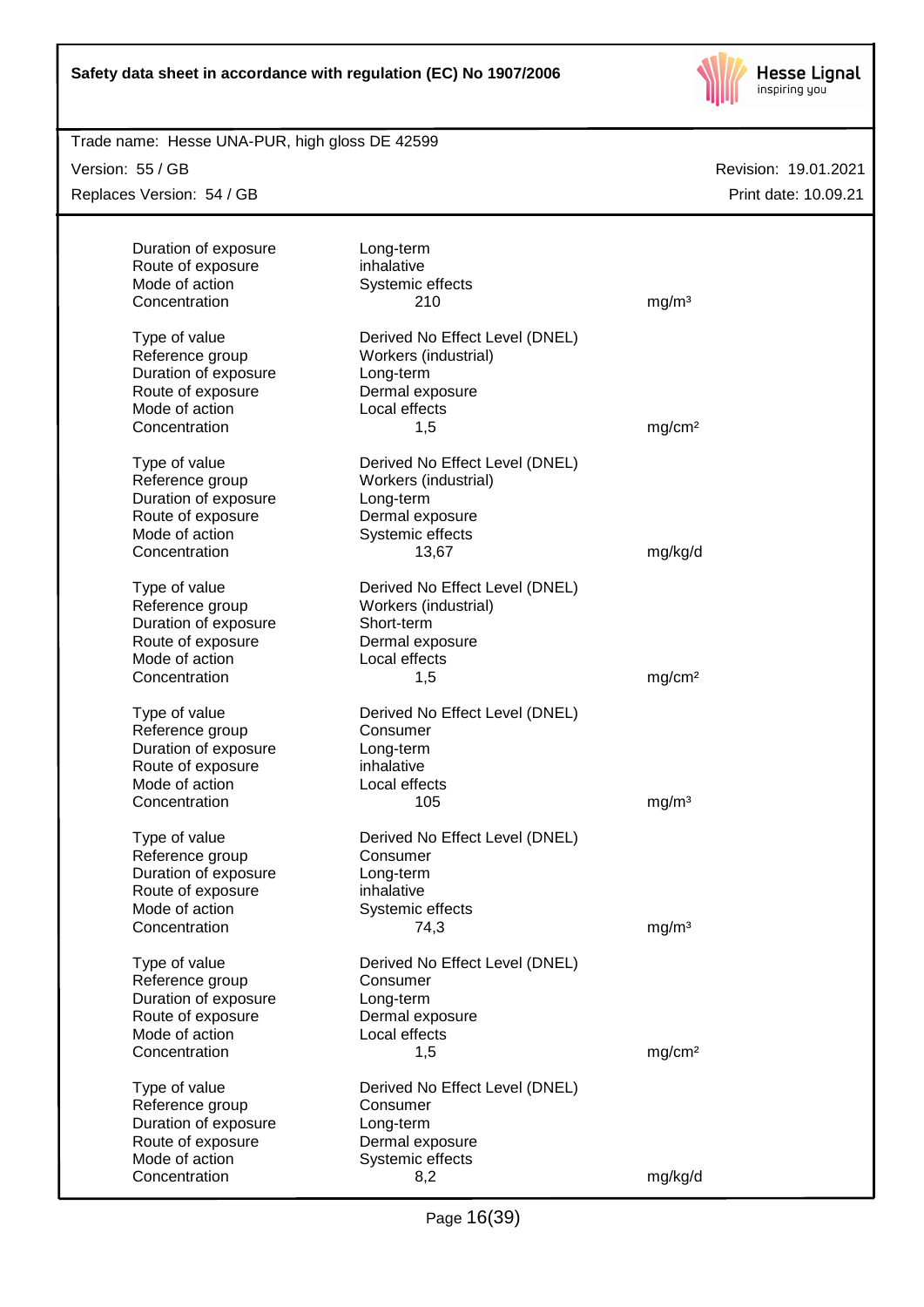| Safety data sheet in accordance with regulation (EC) No 1907/2006 |  |
|-------------------------------------------------------------------|--|
|-------------------------------------------------------------------|--|



Version: 55 / GB

Replaces Version: 54 / GB

| Type of value                                   | Derived No Effect Level (DNEL) |                    |
|-------------------------------------------------|--------------------------------|--------------------|
| Reference group                                 | Consumer                       |                    |
|                                                 |                                |                    |
| Duration of exposure                            | Short-term                     |                    |
| Route of exposure                               | Dermal exposure                |                    |
| Mode of action                                  | Local effects                  |                    |
| Concentration                                   | 1,5                            | mg/cm <sup>2</sup> |
|                                                 |                                |                    |
| <b>Predicted No Effect Concentration (PNEC)</b> |                                |                    |
| n-butyl acetate                                 |                                |                    |
| Type of value                                   | <b>PNEC</b>                    |                    |
| <b>Type</b>                                     | Freshwater                     |                    |
| Concentration                                   | 0,18                           | mg/l               |
|                                                 |                                |                    |
| Type of value                                   | <b>PNEC</b>                    |                    |
| <b>Type</b>                                     | Saltwater                      |                    |
| Concentration                                   | 0,018                          | mg/l               |
|                                                 |                                |                    |
| Type of value                                   | <b>PNEC</b>                    |                    |
| <b>Type</b>                                     | Sewage treatment plant (STP)   |                    |
| Concentration                                   | 35,6                           | mg/l               |
|                                                 |                                |                    |
| Type of value                                   | <b>PNEC</b>                    |                    |
| <b>Type</b>                                     | Water                          |                    |
| Conditions                                      | sporadic release               |                    |
| Concentration                                   | 0,36                           | mg/l               |
|                                                 |                                |                    |
| Type of value                                   | <b>PNEC</b>                    |                    |
| <b>Type</b>                                     | Fresh water sediment           |                    |
| Concentration                                   | 0,981                          | mg/kg              |
|                                                 |                                |                    |
| Type of value                                   | <b>PNEC</b>                    |                    |
| <b>Type</b>                                     | saltwater sediment             |                    |
| Concentration                                   | 0,0981                         | mg/l               |
|                                                 |                                |                    |
| Type of value                                   | <b>PNEC</b>                    |                    |
| <b>Type</b>                                     | Soil                           |                    |
| Concentration                                   | 0,0903                         | mg/kg              |
|                                                 |                                |                    |
| 4-methylpentan-2-one                            |                                |                    |
| Type of value                                   | <b>PNEC</b>                    |                    |
| <b>Type</b>                                     | Freshwater                     |                    |
| Concentration                                   | 0,6                            | mg/l               |
|                                                 |                                |                    |
| Type of value                                   | <b>PNEC</b>                    |                    |
| <b>Type</b>                                     | Saltwater                      |                    |
| Concentration                                   | 0,06                           | mg/l               |
|                                                 |                                |                    |
| Type of value                                   | <b>PNEC</b>                    |                    |
| Conditions                                      | sporadic release               |                    |
| Concentration                                   | 1,5                            | mg/l               |
|                                                 |                                |                    |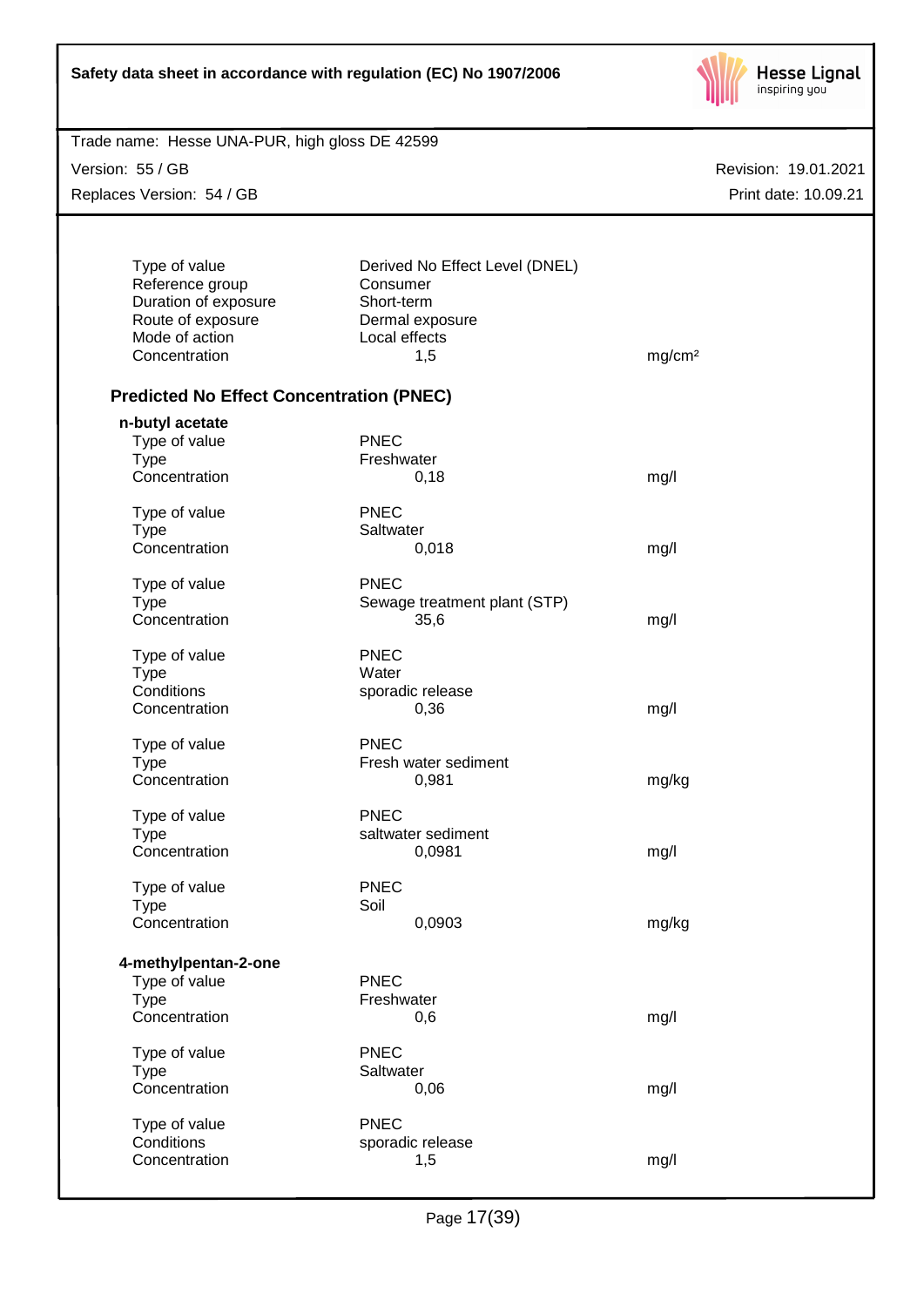

## Trade name: Hesse UNA-PUR, high gloss DE 42599

Version: 55 / GB

Replaces Version: 54 / GB

| Type of value<br><b>Type</b><br>Concentration           | <b>PNEC</b><br>Sewage treatment plant (STP)<br>27,5 | mg/l  |
|---------------------------------------------------------|-----------------------------------------------------|-------|
| Type of value<br><b>Type</b><br>Concentration           | <b>PNEC</b><br>Fresh water sediment<br>8,27         | mg/kg |
| Type of value<br><b>Type</b><br>Concentration           | <b>PNEC</b><br>saltwater sediment<br>0,83           | mg/kg |
| Type of value<br><b>Type</b><br>Concentration           | <b>PNEC</b><br>Soil<br>1,3                          | mg/kg |
| acetone                                                 |                                                     |       |
| Type of value<br><b>Type</b><br>Concentration           | <b>PNEC</b><br>Freshwater<br>10,6                   | mg/l  |
| Type of value<br>Type<br>Concentration                  | <b>PNEC</b><br>Saltwater<br>1,06                    | mg/l  |
| Type of value<br><b>Type</b><br>Concentration           | <b>PNEC</b><br>Fresh water sediment<br>30,4         | mg/kg |
| Type of value<br><b>Type</b><br>Concentration           | <b>PNEC</b><br>saltwater sediment<br>3,04           | mg/kg |
| Type of value<br><b>Type</b><br>Concentration           | <b>PNEC</b><br>Soil<br>29,5                         | mg/kg |
| Type of value<br><b>Type</b><br>Concentration           | <b>PNEC</b><br>Sewage treatment plant (STP)<br>100  | mg/l  |
| Type of value<br>Conditions<br>Concentration            | <b>PNEC</b><br>sporadic release<br>21               | mg/l  |
| xylene<br>Type of value<br><b>Type</b><br>Concentration | <b>PNEC</b><br>Freshwater<br>0,327                  | mg/l  |
| Type of value<br><b>Type</b><br>Concentration           | <b>PNEC</b><br>Saltwater<br>0,327                   | mg/l  |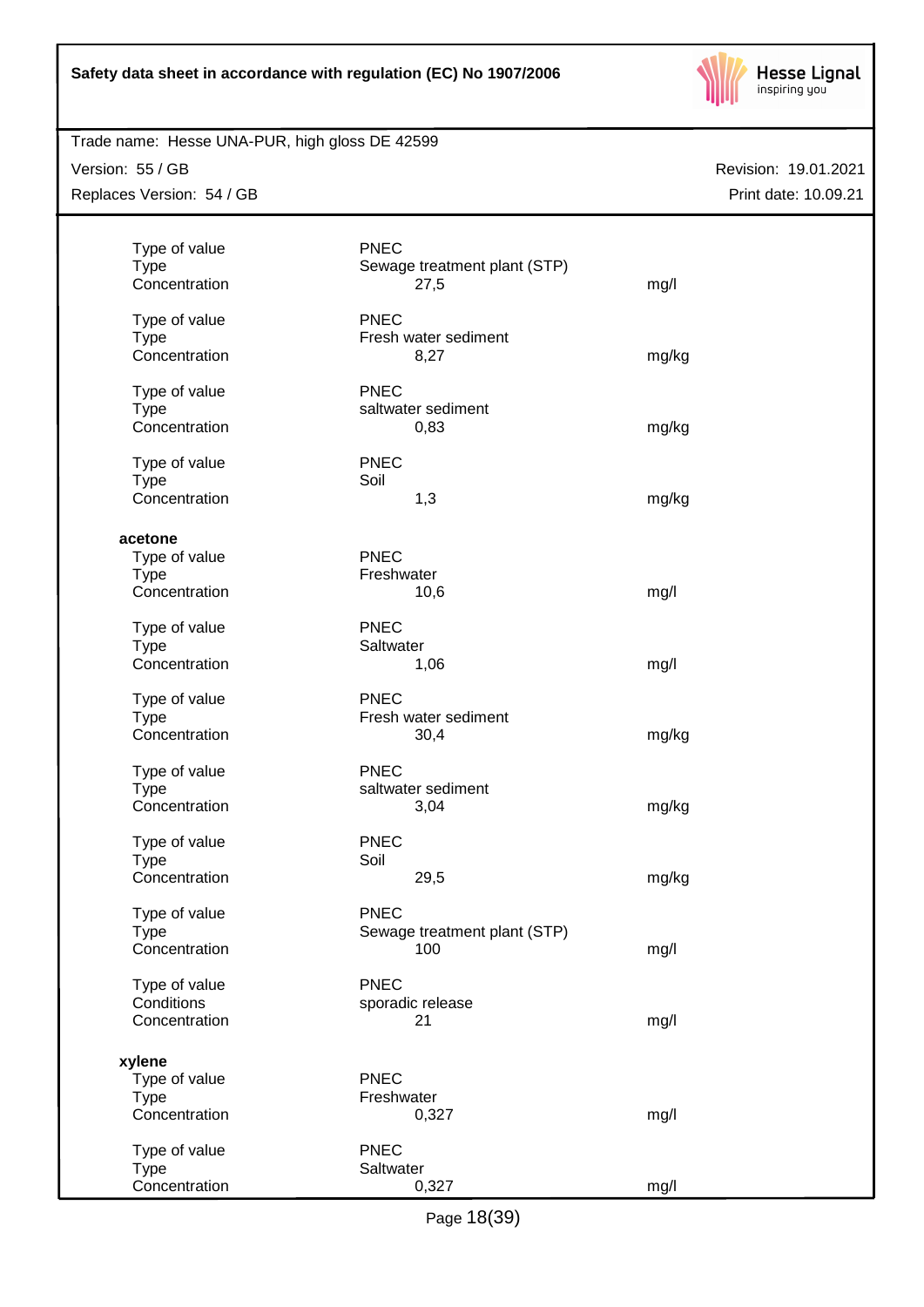

## Trade name: Hesse UNA-PUR, high gloss DE 42599

Version: 55 / GB Replaces Version: 54 / GB

| Type of value<br><b>Type</b> | <b>PNEC</b><br>Fresh water sediment |       |
|------------------------------|-------------------------------------|-------|
| Concentration                | 12,46                               | mg/kg |
| Type of value                | <b>PNEC</b>                         |       |
| <b>Type</b>                  | saltwater sediment                  |       |
| Concentration                | 12,46                               | mg/kg |
| Type of value                | <b>PNEC</b>                         |       |
| <b>Type</b>                  | Soil                                |       |
| Concentration                | 2,31                                | mg/kg |
| Type of value                | <b>PNEC</b>                         |       |
| <b>Type</b>                  | Sewage treatment plant (STP)        |       |
| Concentration                | 6,58                                | mg/l  |
| ethylbenzene                 |                                     |       |
| Type of value                | <b>PNEC</b>                         |       |
| <b>Type</b>                  | Freshwater                          |       |
| Concentration                | 0,327                               | mg/l  |
| Type of value                | <b>PNEC</b>                         |       |
| <b>Type</b>                  | Fresh water sediment                |       |
| Concentration                | 12,46                               | mg/kg |
| Type of value                | <b>PNEC</b>                         |       |
| <b>Type</b>                  | Soil                                |       |
| Concentration                | 2,31                                | mg/kg |
| Type of value                | <b>PNEC</b>                         |       |
| <b>Type</b>                  | Sewage treatment plant (STP)        |       |
| Concentration                | 6,58                                | mg/l  |
| toluene                      |                                     |       |
| Type of value                | <b>PNEC</b>                         |       |
| <b>Type</b>                  | Freshwater                          |       |
| Concentration                | 0.68                                | mg/l  |
| Type of value                | <b>PNEC</b>                         |       |
| <b>Type</b>                  | Fresh water sediment                |       |
| Concentration                | 16,39                               | mg/kg |
| Type of value                | <b>PNEC</b>                         |       |
| <b>Type</b>                  | Soil                                |       |
| Concentration                | 2,89                                | mg/kg |
| Type of value                | <b>PNEC</b>                         |       |
| <b>Type</b>                  | Sewage treatment plant (STP)        |       |
| Concentration                | 13,61                               | mg/l  |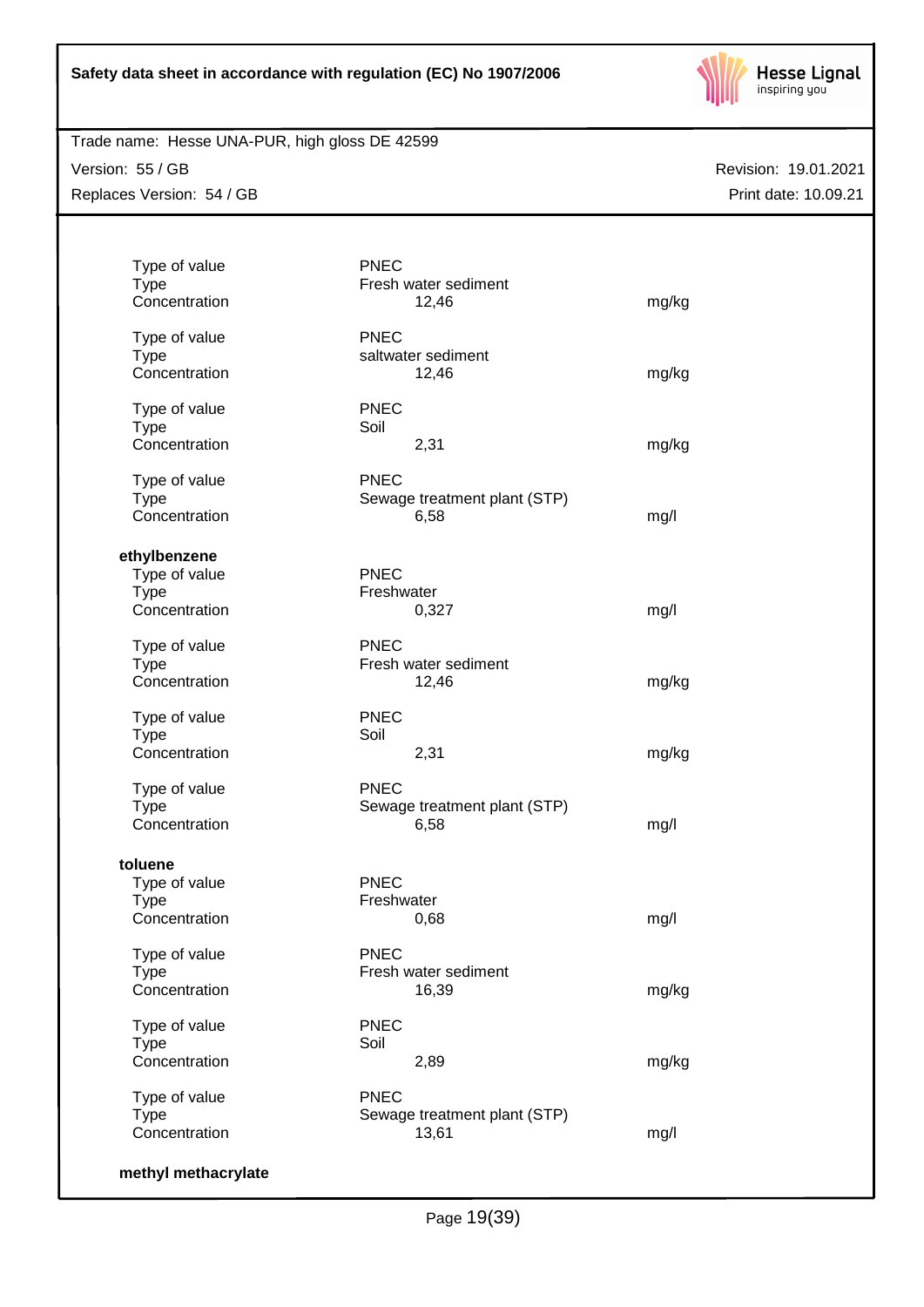

Trade name: Hesse UNA-PUR, high gloss DE 42599

Version: 55 / GB

Replaces Version: 54 / GB

| <b>PNEC</b>  |       |
|--------------|-------|
| Freshwater   |       |
| 0,94         | mg/l  |
| <b>PNEC</b>  |       |
| marine water |       |
| 0,094        | mg/l  |
| <b>PNEC</b>  |       |
| Soil         |       |
| 1,47         | mg/kg |
|              |       |

## **8.2. Exposure controls**

## **Exposure controls**

Users are advised to consider national Occupational Exposure Limits or other equivalent values. Provide for sufficient ventilation. This can be achieved by local exhaust or general exhaust air collection. Wear a suitable respirator if the ventilation is not sufficient to keep the solvent vapour concentration below the occupational limit values.

## **Respiratory protection**

Avoid inhalation of vapour and spray mist. Use breathing apparatus if exposed to vapours/dust/aerosol. Recommended Filter type: Respiratory protection mask with combination filter A/P2

## **Hand protection**

Protective gloves complying with EN 374.

Glove material

Multilayer gloves made from

Appropriate Material Fluorinated rubber / butyl-rubber

Material thickness  $\rightarrow$  = 0.7 mm Breakthrough time >= 30 min

This recommendation is valid only for the product named in this safety data sheet supplied by us, and only for the indicated intended use purposes.

For special purposes, it is recommended to check the resistance to chemicals of the protective gloves mentioned above together with the supplier of these gloves.

The instructions and information provided by the glove manufacturer on use, storage, maintenance and replacement must be followed.

The breakthrough time must be greater than the end use time of the product.

Gloves should be replaced regularly and if there is any sign of damage to the glove material.

The performance or effectiveness of the glove may be reduced by physical/ chemical damage and poor maintenance.

## **Eye protection**

Wear eye glasses with side protection according to EN 166.

## **Body protection**

Wear suitable protective clothing. Remove contaminated clothing and wash it before reuse. Wash hands before breaks and after work.

## **9. Physical and chemical properties**

## **9.1. Information on basic physical and chemical properties**

| Form          | liquid     |
|---------------|------------|
| <b>Colour</b> | colourless |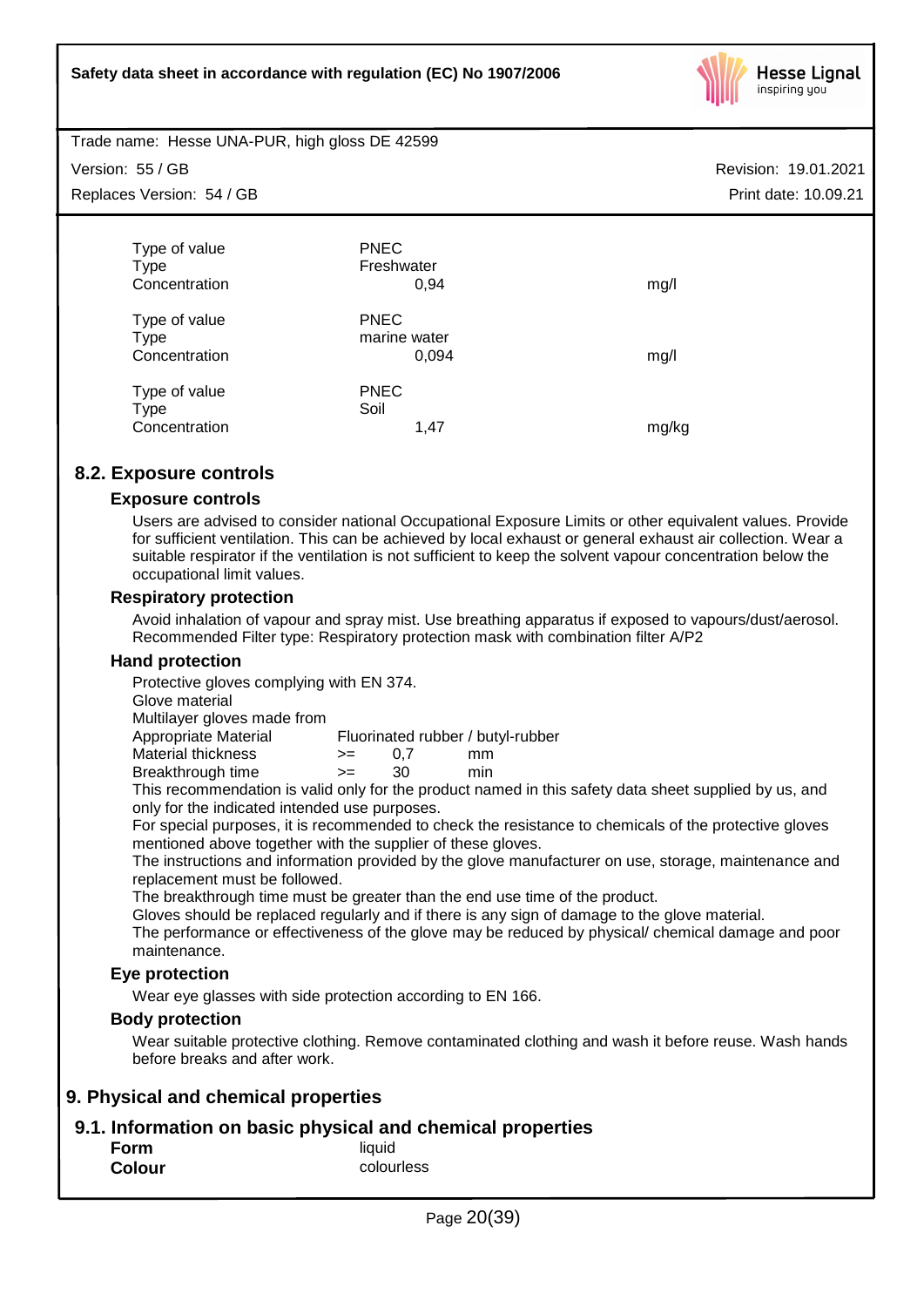

Trade name: Hesse UNA-PUR, high gloss DE 42599 Version: 55 / GB

Replaces Version: 54 / GB

| Odour                                         | solvent-like   |             |    |      |
|-----------------------------------------------|----------------|-------------|----|------|
| <b>Odour threshold</b>                        |                |             |    |      |
| Remarks                                       | not determined |             |    |      |
| <b>Melting point</b>                          |                |             |    |      |
| Remarks                                       | not determined |             |    |      |
| <b>Freezing point</b>                         |                |             |    |      |
| Remarks                                       | not determined |             |    |      |
| Initial boiling point and boiling range       |                |             |    |      |
| Remarks                                       | not determined |             |    |      |
| <b>Flash point</b>                            |                |             |    |      |
| Value                                         | 7              |             |    | °C   |
| <b>Evaporation rate</b>                       |                |             |    |      |
| Remarks                                       | not determined |             |    |      |
| Flammability (solid, gas)                     |                |             |    |      |
| not determined                                |                |             |    |      |
| Upper/lower flammability or explosive limits  |                |             |    |      |
| Remarks                                       | not determined |             |    |      |
| Vapour pressure                               |                |             |    |      |
| Remarks                                       | not determined |             |    |      |
| <b>Vapour density</b>                         |                |             |    |      |
| Remarks                                       | not determined |             |    |      |
| <b>Density</b>                                |                |             |    |      |
| Value                                         | 0,925<br>appr. |             |    | kg/l |
| Temperature                                   | 20             | °C          |    |      |
| Solubility in water                           |                |             |    |      |
| Remarks                                       | not determined |             |    |      |
| Solubility(ies)                               |                |             |    |      |
| Remarks                                       | not determined |             |    |      |
| <b>Partition coefficient: n-octanol/water</b> |                |             |    |      |
| Remarks                                       | not determined |             |    |      |
| Ignition temperature                          |                |             |    |      |
| Remarks                                       | not determined |             |    |      |
| <b>Decomposition temperature</b>              |                |             |    |      |
| Remarks                                       | not determined |             |    |      |
| <b>Viscosity</b>                              |                |             |    |      |
| Remarks                                       | not determined |             |    |      |
| <b>Efflux time</b>                            |                |             |    |      |
| Value                                         | 27             | to          | 33 | S    |
| Temperature                                   | 20             | $^{\circ}C$ |    |      |
| Method                                        | DIN 53211 4 mm |             |    |      |
| <b>Explosive properties</b>                   |                |             |    |      |
| evaluation                                    | not determined |             |    |      |
|                                               |                |             |    |      |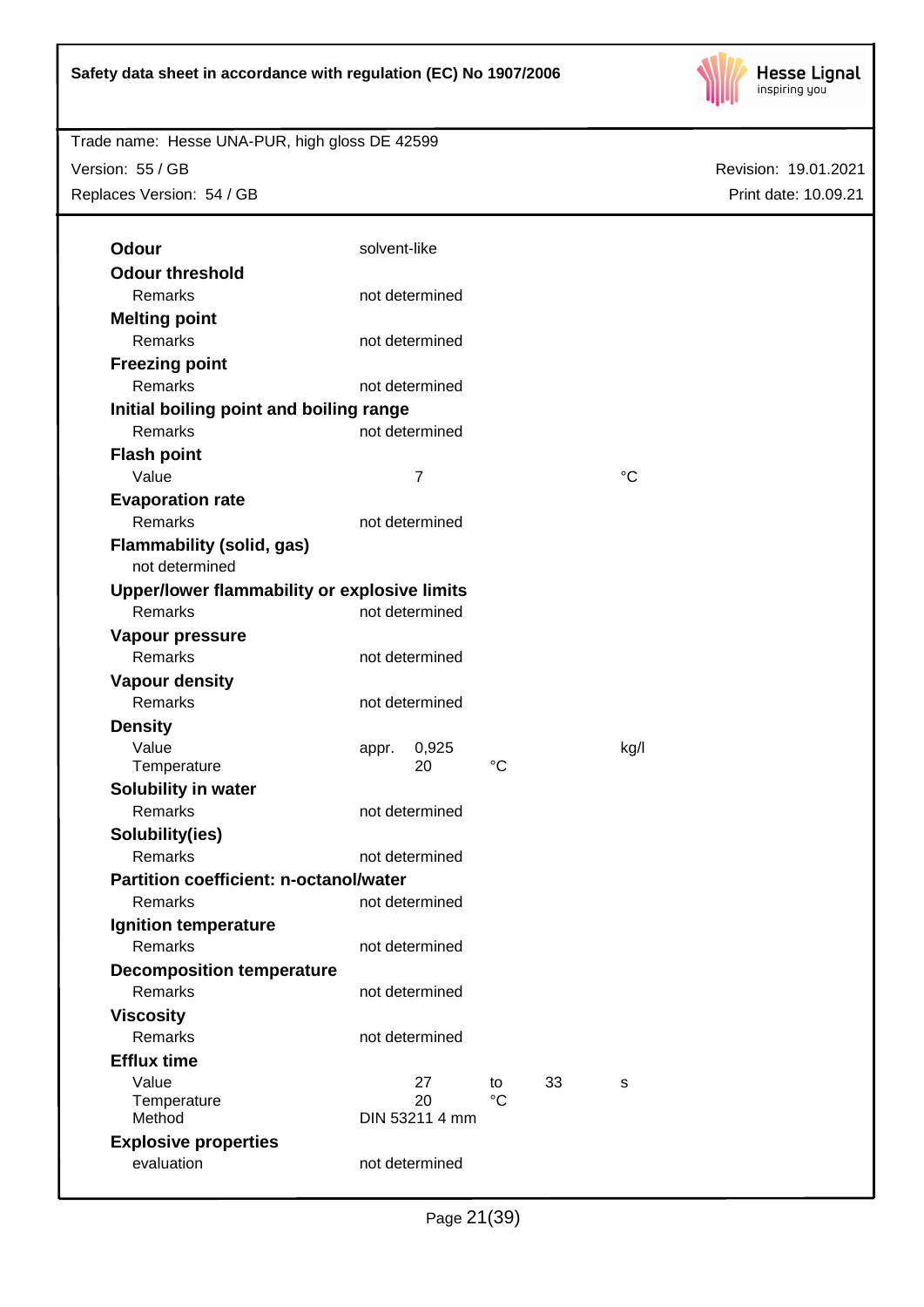

Revision: 19.01.2021

Trade name: Hesse UNA-PUR, high gloss DE 42599

Version: 55 / GB

| Replaces Version: 54 / GB                                                         |                                                                                                                         | Print date: 10.09.21                                                                             |
|-----------------------------------------------------------------------------------|-------------------------------------------------------------------------------------------------------------------------|--------------------------------------------------------------------------------------------------|
| <b>Oxidising properties</b><br>Remarks                                            | not determined                                                                                                          |                                                                                                  |
|                                                                                   |                                                                                                                         |                                                                                                  |
| 9.2. Other information                                                            |                                                                                                                         |                                                                                                  |
| <b>Non-volatile content</b>                                                       |                                                                                                                         |                                                                                                  |
| Value<br>Method                                                                   | 24,5<br>calculated value                                                                                                | %                                                                                                |
| <b>Other information</b>                                                          |                                                                                                                         |                                                                                                  |
| This information is not available.                                                |                                                                                                                         |                                                                                                  |
| 10. Stability and reactivity                                                      |                                                                                                                         |                                                                                                  |
| 10.1. Reactivity                                                                  |                                                                                                                         |                                                                                                  |
|                                                                                   | Stable under recommended storage and handling conditions (see section 7).                                               |                                                                                                  |
| 10.2. Chemical stability<br>Stable under normal conditions.                       |                                                                                                                         |                                                                                                  |
| 10.3. Possibility of hazardous reactions                                          |                                                                                                                         |                                                                                                  |
| To avoid thermal decomposition, do not overheat.                                  |                                                                                                                         |                                                                                                  |
| 10.4. Conditions to avoid<br>Isolate from sources of heat, sparks and open flame. |                                                                                                                         |                                                                                                  |
| 10.5. Incompatible materials<br>exothermic reactions.                             |                                                                                                                         | Keep away from oxidising agents, strongly alkaline and strongly acid materials in order to avoid |
| 10.6. Hazardous decomposition products<br>used as prescribed.                     |                                                                                                                         | Carbon monoxide and carbon dioxide, nitrous oxides (NOx), dense black smoke, No decomposition if |
| 11. Toxicological information                                                     |                                                                                                                         |                                                                                                  |
| 11.1. Information on toxicological effects                                        |                                                                                                                         |                                                                                                  |
| <b>Acute oral toxicity</b>                                                        |                                                                                                                         |                                                                                                  |
| Method<br>Remarks                                                                 | Calculation method (Regulation (EC) No. 1272/2008)<br>Based on available data, the classification criteria are not met. |                                                                                                  |
| <b>Acute dermal toxicity</b>                                                      |                                                                                                                         |                                                                                                  |
| ATE                                                                               | 10.000<br>$\geq$                                                                                                        | mg/kg                                                                                            |
| Method<br>Remarks                                                                 | calculated value (Regulation (EC) No. 1272/2008)<br>Based on available data, the classification criteria are not met.   |                                                                                                  |
| <b>Acute dermal toxicity (Components)</b>                                         |                                                                                                                         |                                                                                                  |
| xylene                                                                            |                                                                                                                         |                                                                                                  |
| <b>ATE</b>                                                                        | 2000                                                                                                                    | mg/kg                                                                                            |
| Source                                                                            | alle Daten über 2000 mg/kg                                                                                              |                                                                                                  |
| <b>Acute inhalational toxicity</b>                                                |                                                                                                                         |                                                                                                  |
| <b>ATE</b><br>Administration/Form                                                 | 12,766<br>Dust/Mist                                                                                                     | mg/l                                                                                             |
| Method                                                                            | calculated value (Regulation (EC) No. 1272/2008)                                                                        |                                                                                                  |
| Remarks                                                                           | Based on available data, the classification criteria are not met.                                                       |                                                                                                  |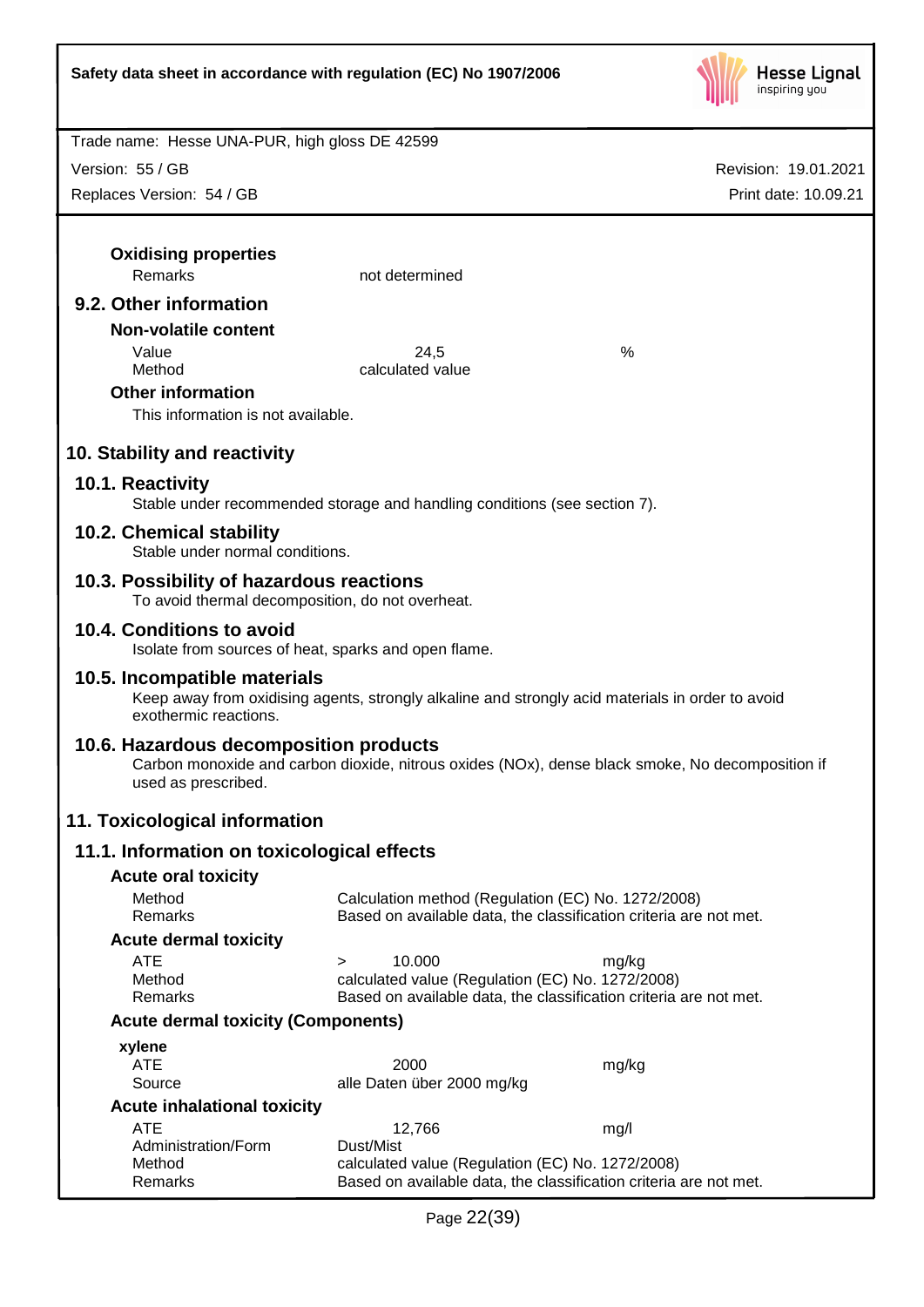

Revision: 19.01.2021 Trade name: Hesse UNA-PUR, high gloss DE 42599 Print date: 10.09.21 Version: 55 / GB Replaces Version: 54 / GB **Acute inhalative toxicity (Components) 4-methylpentan-2-one** Species rat<br>LC50 LC50 2,9 mg/l Duration of exposure **4** h Administration/Form Dust/Mist Source 2 (reliable with restrictions) **xylene** ATE 5 mg/l Duration of exposure 4 h Administration/Form Dust/Mist Source alle Werte über 5 mg/l **ethylbenzene** ATE 1,5 mg/l Duration of exposure 14 h Administration/Form Dust/Mist Method **conversion value** Remarks Mist **Skin corrosion/irritation** Method Calculation method (Regulation (EC) No. 1272/2008)<br>Remarks Based on available data, the classification criteria are Based on available data, the classification criteria are not met. **Skin corrosion/irritation (Components) toluene** Species rabbit Duration of exposure 14 h Observation Period 7 d evaluation **I**rritating to skin. Method **EEC 84/449, B.4** Source 1 (reliable without restriction) **xylene** Species rabbit Observation Period 72 h evaluation **I**rritating to skin. Source 2 (reliable with restrictions) **methyl methacrylate** evaluation **I**rritating to skin. **Serious eye damage/irritation** evaluation irritant Method Calculation method (Regulation (EC) No. 1272/2008) Remarks The classification criteria are met. **Serious eye damage/irritation (Components) 4-methylpentan-2-one** Species rabbit Observation Period 72 h evaluation **I**rritating to eyes and respiratory system. Source 1 (reliable without restriction) **acetone** Species rabbit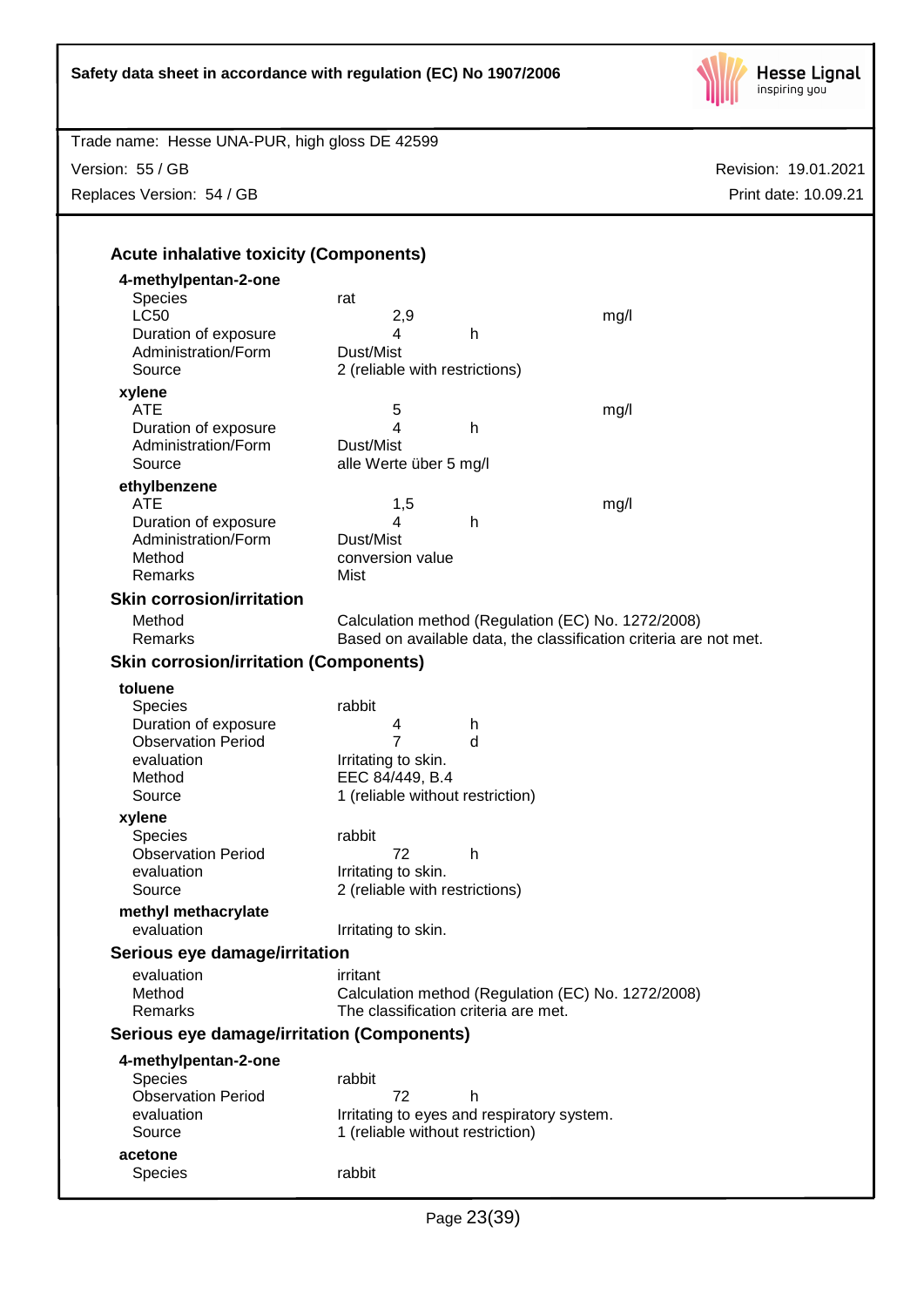

Trade name: Hesse UNA-PUR, high gloss DE 42599

Version: 55 / GB

Replaces Version: 54 / GB

| <b>Observation Period</b>                    | 24<br>h                                                                                                                 |
|----------------------------------------------|-------------------------------------------------------------------------------------------------------------------------|
| evaluation<br>Source                         | Irritating to eyes.<br>1 (reliable without restriction)                                                                 |
| xylene                                       |                                                                                                                         |
| Species                                      | rabbit                                                                                                                  |
| evaluation                                   | Irritating to eyes.                                                                                                     |
| Source                                       | 2 (reliable with restrictions)                                                                                          |
| <b>Sensitization</b>                         |                                                                                                                         |
| Method                                       | Calculation method (Regulation (EC) No. 1272/2008)                                                                      |
| Remarks                                      | Based on available data, the classification criteria are not met.                                                       |
| <b>Sensitization (Components)</b>            |                                                                                                                         |
| methyl methacrylate                          |                                                                                                                         |
| <b>Species</b>                               | mouse                                                                                                                   |
| evaluation                                   | May cause sensitization by skin contact.                                                                                |
| <b>Mutagenicity</b>                          |                                                                                                                         |
| Method                                       | Calculation method (Regulation (EC) No. 1272/2008)                                                                      |
| Remarks                                      | Based on available data, the classification criteria are not met.                                                       |
| <b>Reproductive toxicity</b>                 |                                                                                                                         |
| Method<br>Remarks                            | Calculation method (Regulation (EC) No. 1272/2008)                                                                      |
|                                              | Based on available data, the classification criteria are not met.                                                       |
| <b>Reproduction toxicity (Components)</b>    |                                                                                                                         |
| toluene                                      |                                                                                                                         |
| evaluation                                   | Reproductive toxicity, Category 2                                                                                       |
| Carcinogenicity                              |                                                                                                                         |
| Method<br>Remarks                            | Calculation method (Regulation (EC) No. 1272/2008)<br>Based on available data, the classification criteria are not met. |
|                                              |                                                                                                                         |
| <b>Specific Target Organ Toxicity (STOT)</b> |                                                                                                                         |
| <b>Single exposure</b>                       |                                                                                                                         |
| Method<br>Remarks                            | Calculation method (Regulation (EC) No. 1272/2008)<br>The classification criteria are met.                              |
| evaluation                                   | May cause drowsiness or dizziness.                                                                                      |
|                                              |                                                                                                                         |
| <b>Repeated exposure</b><br>Remarks          | Based on available data, the classification criteria are not met.                                                       |
|                                              | <b>Specific Target Organ Toxicity (STOT) (Components)</b>                                                               |
|                                              |                                                                                                                         |
| 4-methylpentan-2-one<br>evaluation           | May cause respiratory irritation.                                                                                       |
|                                              | Route of exposure Inhalation exposure                                                                                   |
|                                              | Organs: Nose, respiratory system, eyes                                                                                  |
| Remarks                                      | May cause respiratory irritation.                                                                                       |
| acetone                                      |                                                                                                                         |
|                                              | Specific target organ toxicity - repeated exposure                                                                      |
|                                              | Organs: Nervous system                                                                                                  |
| Remarks                                      | Possible narcotic effects (drowsiness, dizziness).                                                                      |
| n-butyl acetate                              |                                                                                                                         |
|                                              | Specific target organ toxicity - repeated exposure                                                                      |
|                                              | Organs: Nervous system                                                                                                  |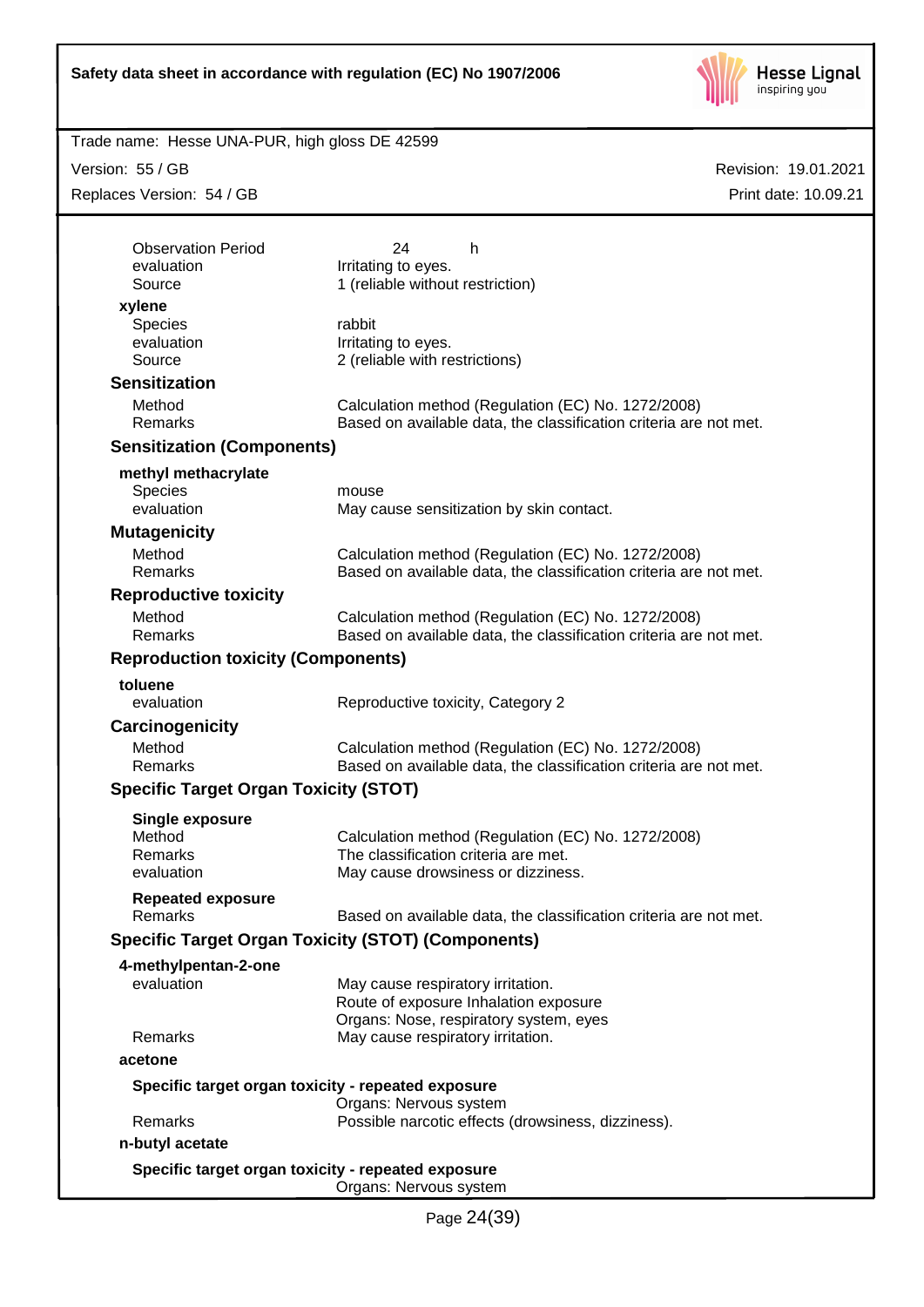

Revision: 19.01.2021 Trade name: Hesse UNA-PUR, high gloss DE 42599 Print date: 10.09.21 Version: 55 / GB Replaces Version: 54 / GB Page 25(39) Remarks Possible narcotic effects (drowsiness, dizziness). **toluene Specific target organ toxicity - single exposure** Organs: Liver Remarks May cause damage to organs through prolonged or repeated exposure: **toluene Specific target organ toxicity - repeated exposure** Organs: Nervous system Remarks Possible narcotic effects (drowsiness, dizziness). **xylene Specific target organ toxicity - single exposure** Route of exposure inhalative Organs: Respiratory tract Remarks May cause respiratory irritation. **methyl methacrylate Specific target organ toxicity - single exposure** Organs: Respiratory tract Remarks May cause respiratory irritation. **Aspiration hazard** Based on available data, the classification criteria are not met. **Other information** No toxicological data are available. **12. Ecological information 12.1. Toxicity General information** For this subsection there is no ecotoxicological data available on the product as such. **Fish toxicity (Components) methyl methacrylate** Species Pimephales promelas (fathead minnow) LC50 130 mg/l Duration of exposure 96 h **12.2. Persistence and degradability General information** For this subsection there is no ecotoxicological data available on the product as such. **12.3. Bioaccumulative potential General information** For this subsection there is no ecotoxicological data available on the product as such. **Partition coefficient: n-octanol/water** Remarks not determined **12.4. Mobility in soil General information** For this subsection there is no ecotoxicological data available on the product as such.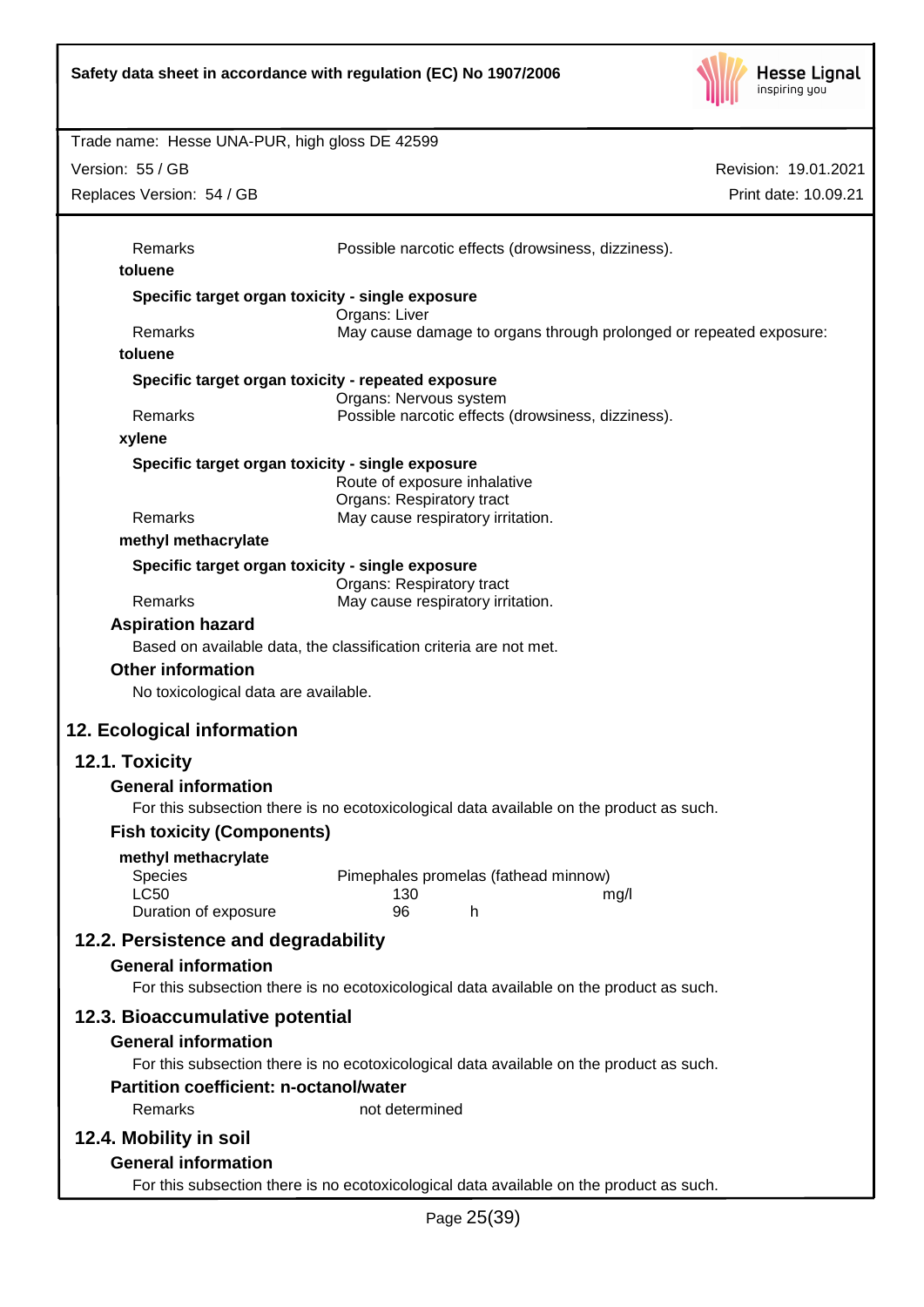

Version: 55 / GB

Replaces Version: 54 / GB

| <b>Mobility in soil</b>                                            |                                                                                                |
|--------------------------------------------------------------------|------------------------------------------------------------------------------------------------|
| no data available                                                  |                                                                                                |
| 12.5. Results of PBT and vPvB assessment                           |                                                                                                |
| <b>General information</b>                                         |                                                                                                |
|                                                                    | For this subsection there is no ecotoxicological data available on the product as such.        |
| 12.6. Other adverse effects                                        |                                                                                                |
| <b>General information</b>                                         |                                                                                                |
|                                                                    | For this subsection there is no ecotoxicological data available on the product as such.        |
| <b>General information / ecology</b>                               |                                                                                                |
|                                                                    | For this subsection there is no ecotoxicological data available on the product as such.        |
| 13. Disposal considerations                                        |                                                                                                |
| 13.1. Waste treatment methods                                      |                                                                                                |
| Disposal recommendations for the product                           |                                                                                                |
| EWC waste code                                                     | 080111 - waste paint and varnish containing organic                                            |
|                                                                    | solvents or other dangerous substances                                                         |
| EWC waste code                                                     | 200127 - paint, inks, adhesives and resins containing<br>dangerous substances                  |
| Where possible recycling is preferred to disposal or incineration. |                                                                                                |
| Do not allow to enter drains or waterways.                         |                                                                                                |
| modified product                                                   |                                                                                                |
| EWC waste code                                                     | 080113 - sludges from paint or varnish containing organic                                      |
| EWC waste code                                                     | solvents or other dangerous substances<br>080115 - aqueous sludges containing paint or varnish |
|                                                                    | containing organic solvents or other dangerous substances                                      |
| <b>Dried residues</b>                                              |                                                                                                |
| EWC waste code                                                     | 080112 - waste lacquers and waste paint except those<br>falling under 080111                   |
| Disposal recommendations for packaging                             |                                                                                                |
| EWC waste code                                                     | 150110 - packaging containing residues of or contaminated                                      |
| Completely emptied packagings can be given for recycling.          | by dangerous substances                                                                        |
|                                                                    |                                                                                                |
| 14. Transport information                                          |                                                                                                |
|                                                                    |                                                                                                |
|                                                                    |                                                                                                |
|                                                                    |                                                                                                |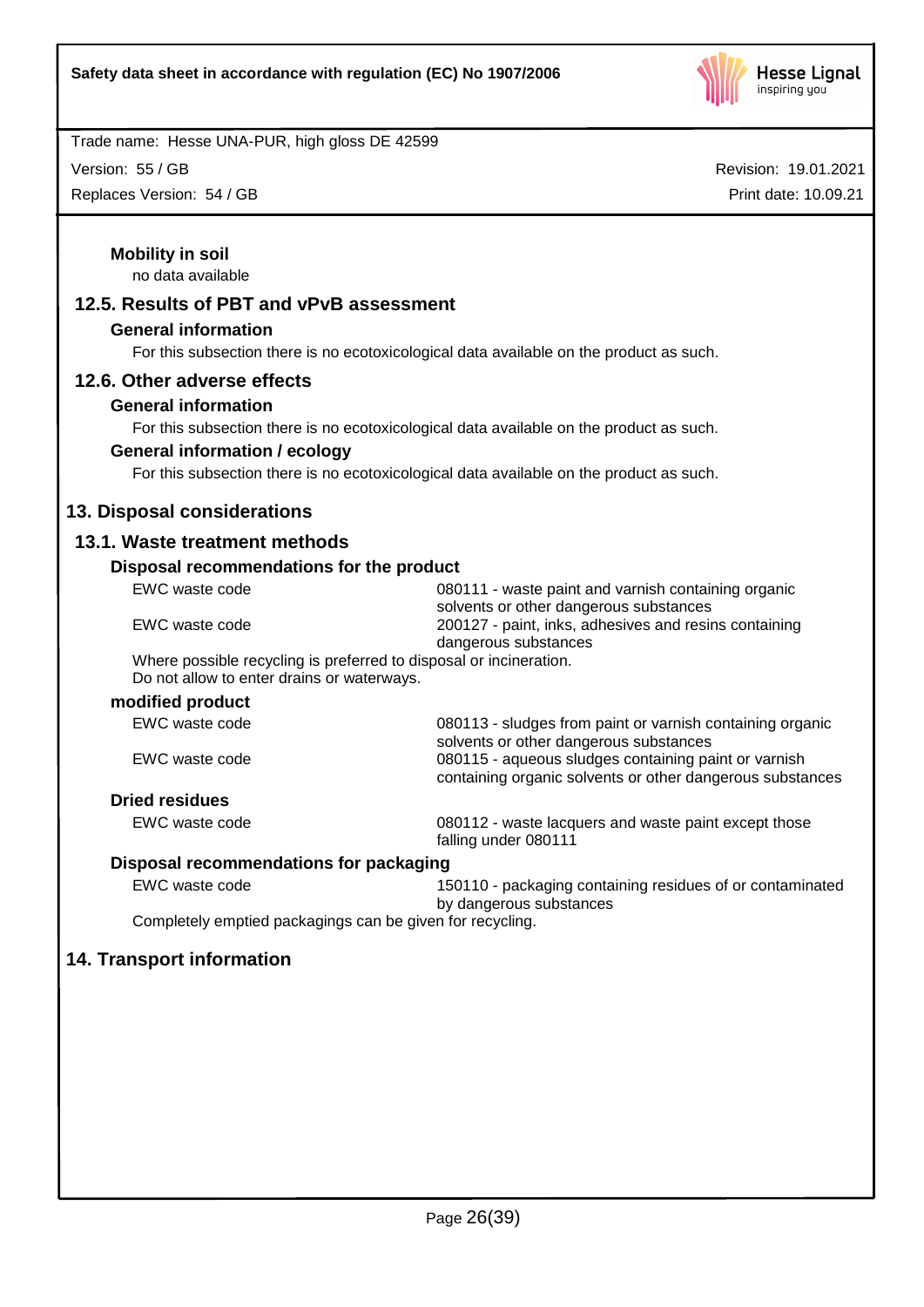

Version: 55 / GB

Replaces Version: 54 / GB

Revision: 19.01.2021

Print date: 10.09.21

|                                     | <b>Land transport ADR/RID</b> | <b>Marine transport</b><br><b>IMDG/GGVSee</b> | Air transport<br><b>ICAO/IATA</b> |
|-------------------------------------|-------------------------------|-----------------------------------------------|-----------------------------------|
| Tunnel restriction code             | D/E                           |                                               |                                   |
| 14.1. UN number                     | 1263                          | 1263                                          | 1263                              |
| 14.2. UN proper shipping name       | <b>PAINT</b>                  | <b>PAINT</b>                                  | <b>PAINT</b>                      |
| 14.3. Transport hazard<br>class(es) | 3                             | 3                                             | 3                                 |
| Label                               | ≝                             |                                               |                                   |
| 14.4. Packing group                 | $\mathbf{I}$                  | $\mathbf{II}$                                 | $\mathbf{I}$                      |
| Special provision                   | 640D                          |                                               |                                   |
| <b>Limited Quantity</b>             | 51                            |                                               |                                   |
| Transport category                  | $\overline{2}$                |                                               |                                   |

## **15. Regulatory information**

## **15.1. Safety, health and environmental regulations/legislation specific for the substance or mixture**

**VOC**

VOC (EU) 75,3 % 696 g/l

## **Other information**

All components are contained in the TSCA inventory or exempted. All components are contained in the IECSC inventory.

## **15.2. Chemical safety assessment**

For this substance / mixture a chemical safety assessment was not carried out.

## **16. Other information**

## **Hazard statements listed in Chapter 3**

| <b>EUH066</b>    | Repeated exposure may cause skin dryness or cracking. |
|------------------|-------------------------------------------------------|
| H <sub>201</sub> | Explosive; mass explosion hazard.                     |
| H <sub>225</sub> | Highly flammable liquid and vapour.                   |
| H <sub>226</sub> | Flammable liquid and vapour.                          |
| H <sub>304</sub> | May be fatal if swallowed and enters airways.         |
| H312             | Harmful in contact with skin.                         |
| H <sub>315</sub> | Causes skin irritation.                               |
| H317             | May cause an allergic skin reaction.                  |
| H319             | Causes serious eye irritation.                        |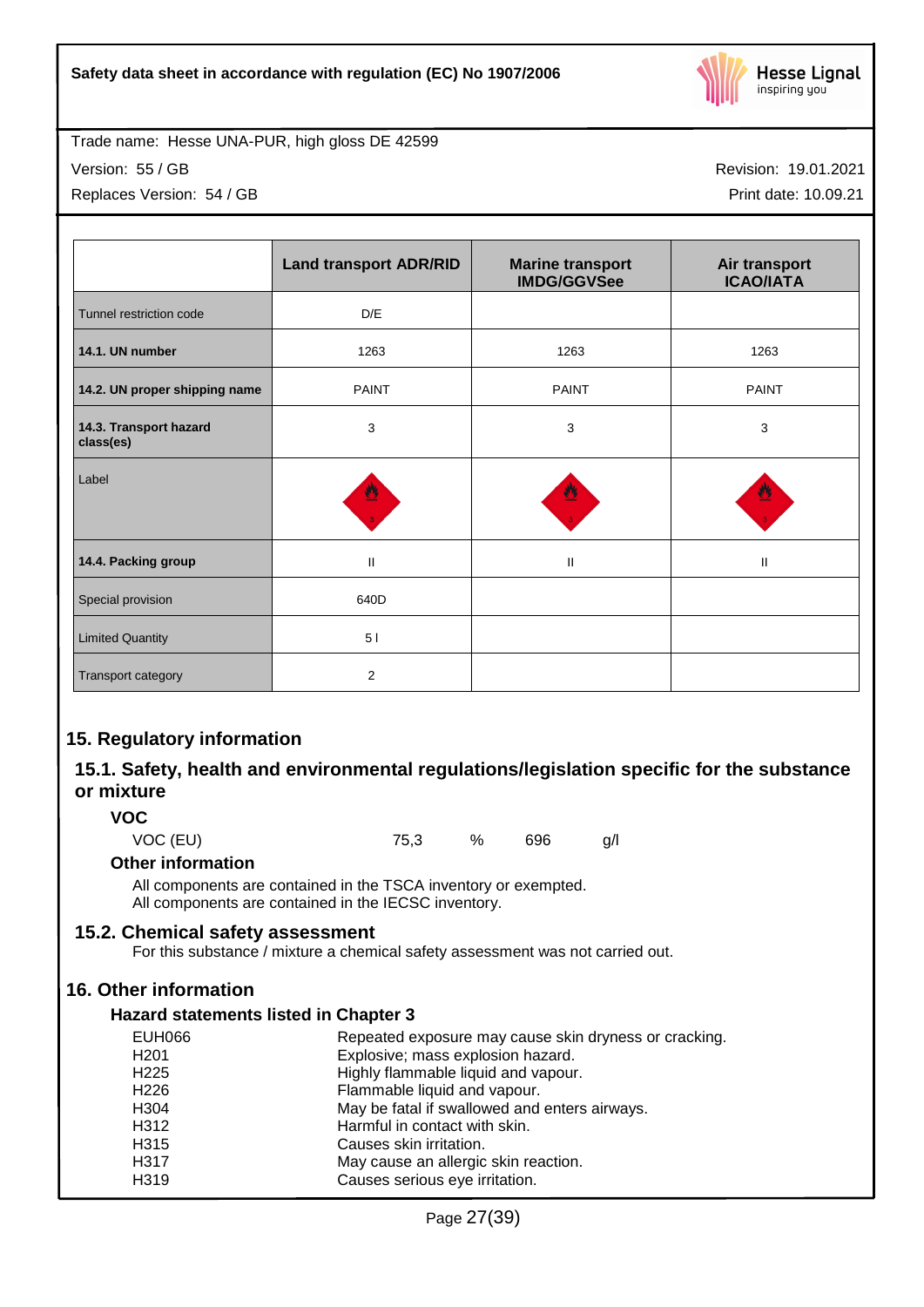

Version: 55 / GB

Replaces Version: 54 / GB

Revision: 19.01.2021 Print date: 10.09.21

| H332                                                                                                                                             | Harmful if inhaled.                                                                                      |  |  |
|--------------------------------------------------------------------------------------------------------------------------------------------------|----------------------------------------------------------------------------------------------------------|--|--|
| H <sub>335</sub>                                                                                                                                 | May cause respiratory irritation.                                                                        |  |  |
| H336                                                                                                                                             | May cause drowsiness or dizziness.                                                                       |  |  |
| H361d                                                                                                                                            | Suspected of damaging the unborn child.                                                                  |  |  |
| H373                                                                                                                                             | May cause damage to organs through prolonged or repeated exposure.                                       |  |  |
|                                                                                                                                                  |                                                                                                          |  |  |
| <b>CLP categories listed in Chapter 3</b>                                                                                                        |                                                                                                          |  |  |
| Acute Tox. 4                                                                                                                                     | Acute toxicity, Category 4                                                                               |  |  |
| Asp. Tox. 1                                                                                                                                      | Aspiration hazard, Category 1                                                                            |  |  |
| Expl. 1.1                                                                                                                                        | Explosive, Division 1.1                                                                                  |  |  |
| Eye Irrit. 2                                                                                                                                     | Eye irritation, Category 2                                                                               |  |  |
| Flam. Liq. 2                                                                                                                                     | Flammable liquid, Category 2                                                                             |  |  |
| Flam. Liq. 3                                                                                                                                     | Flammable liquid, Category 3                                                                             |  |  |
| Repr. 2                                                                                                                                          | Reproductive toxicity, Category 2                                                                        |  |  |
| Skin Irrit. 2                                                                                                                                    | Skin irritation, Category 2                                                                              |  |  |
| Skin Sens. 1                                                                                                                                     | Skin sensitization, Category 1                                                                           |  |  |
| STOT RE 2                                                                                                                                        |                                                                                                          |  |  |
|                                                                                                                                                  | Specific target organ toxicity - repeated exposure, Category 2                                           |  |  |
| STOT SE 3                                                                                                                                        | Specific target organ toxicity - single exposure, Category 3                                             |  |  |
| <b>Abbreviations</b>                                                                                                                             |                                                                                                          |  |  |
| Flam. Liq - Flammable liquids                                                                                                                    |                                                                                                          |  |  |
|                                                                                                                                                  | RID - Règlement international concernant le transport des marchandises dangereuses par chemin de fer     |  |  |
|                                                                                                                                                  | (Regulations Concerning theInternational Transport of Dangerous Goods by Rail)                           |  |  |
|                                                                                                                                                  | IMDG - International Maritime Code for Dangerous Goods                                                   |  |  |
|                                                                                                                                                  |                                                                                                          |  |  |
| IATA - International Air Transport Association<br>IATA-DGR - Dangerous Goods Regulations by the "International Air Transport Association" (IATA) |                                                                                                          |  |  |
|                                                                                                                                                  |                                                                                                          |  |  |
| ICAO-TI - Technical Instructions by the "International Civil Aviation Organization" (ICAO)                                                       |                                                                                                          |  |  |
| GHS - Globally Harmonized System of Classification and Labelling of Chemicals                                                                    |                                                                                                          |  |  |
| EINECS - European Inventory of Existing Commercial Chemical Substances                                                                           |                                                                                                          |  |  |
| CAS - Chemical Abstracts Service (division of the American Chemical Society)                                                                     |                                                                                                          |  |  |
| GefStoffV - Gefahrstoffverordnung (Ordinance on Hazardous Substances, Germany)                                                                   |                                                                                                          |  |  |
| <b>LOAEL - Lowest Observed Adverse Effect Level</b>                                                                                              |                                                                                                          |  |  |
| LOEL - Lowest Observed Effect Level                                                                                                              |                                                                                                          |  |  |
| <b>NOAEL - No Observed Adverse Effect Level</b>                                                                                                  |                                                                                                          |  |  |
| <b>NOEC - No Observed Effect Concentration</b>                                                                                                   |                                                                                                          |  |  |
| <b>NOEL - No Observed Effect Level</b>                                                                                                           |                                                                                                          |  |  |
| OECD - Organisation for Econpmic Cooperation and Development                                                                                     |                                                                                                          |  |  |
| VOC - Volatile Organic Compounds                                                                                                                 |                                                                                                          |  |  |
| Changes since the last version are highlighted in the margin (***). This version replaces all previous                                           |                                                                                                          |  |  |
| versions.                                                                                                                                        |                                                                                                          |  |  |
|                                                                                                                                                  | This safety datasheet only contains information relating to safety and does not replace any product      |  |  |
| information or product specification.                                                                                                            |                                                                                                          |  |  |
|                                                                                                                                                  | The information provided in this Safety Data Sheet is correct to the best of our knowledge, information  |  |  |
|                                                                                                                                                  | and belief at the date of its publication. The information given is designed only as a guidance for safe |  |  |
| handling, use, processing, storage, transportation, disposal and release and is not to be considered a                                           |                                                                                                          |  |  |
| warranty or quality specification.                                                                                                               |                                                                                                          |  |  |
|                                                                                                                                                  | The information relates only to the specific material designated and may not be valid for such material  |  |  |
|                                                                                                                                                  | used in combination with any other materials or in any process, unless specified in the text.            |  |  |
| The information contained herein is based on the present state of our knowledge and does therefore not                                           |                                                                                                          |  |  |
| guarantee certain properties.                                                                                                                    |                                                                                                          |  |  |
|                                                                                                                                                  |                                                                                                          |  |  |

# **Annex to the extended Safety Data Sheet (eSDS)**

**Short title of the exposure scenario**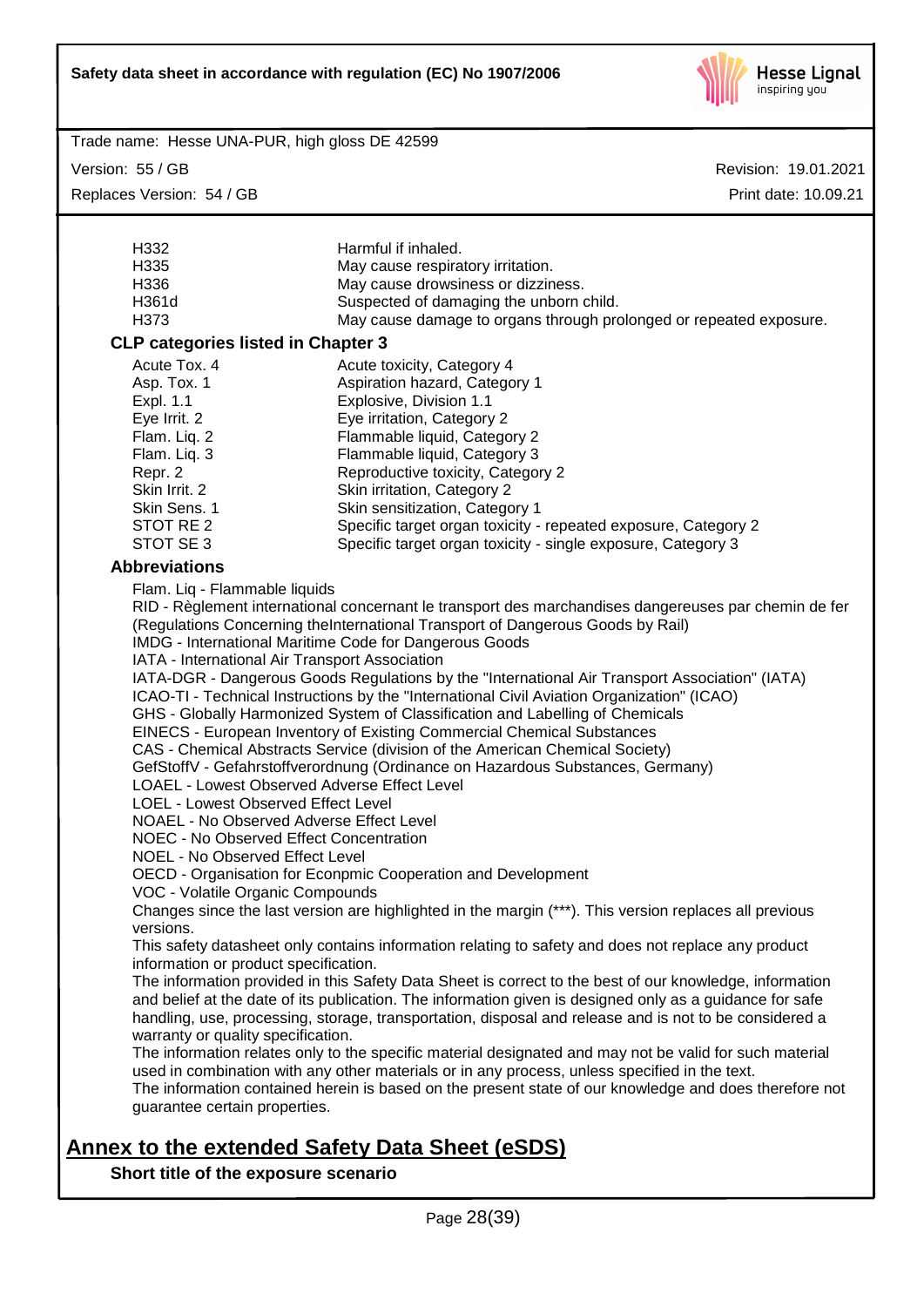

Version: 55 / GB

Replaces Version: 54 / GB

Revision: 19.01.2021 Print date: 10.09.21

ES001 - Industrial applications: industrial spraying (inside)

## **Use of the substance/preparation**

Surface treatment of wood and other materials

**Use**

| Industrial uses: Uses of substances as such or in preparations at industrial sites |
|------------------------------------------------------------------------------------|
| Industrial use of processing aids in processes and products, not becoming part of  |
| articles                                                                           |
| Industrial use resulting in inclusion into or onto a matrix                        |
| Industrial spraying                                                                |
|                                                                                    |

# **Contributing exposure scenario controlling environmental exposure**

| <b>Use</b>                                 |                                                                                                                                                                                                                                                                                                           |
|--------------------------------------------|-----------------------------------------------------------------------------------------------------------------------------------------------------------------------------------------------------------------------------------------------------------------------------------------------------------|
| ERC4                                       | Industrial use of processing aids in processes and products, not becoming part of<br>articles                                                                                                                                                                                                             |
| ERC <sub>5</sub>                           | Industrial use resulting in inclusion into or onto a matrix                                                                                                                                                                                                                                               |
| <b>Physical form</b>                       | liquid                                                                                                                                                                                                                                                                                                    |
| Maximum amount used per time or activity   |                                                                                                                                                                                                                                                                                                           |
| Emission days per site:                    | 300<br>$\leq$                                                                                                                                                                                                                                                                                             |
| Other relevant operational conditions      |                                                                                                                                                                                                                                                                                                           |
| Use: Room temperature                      | Drying and through-curing takes place at ambient temperature or at higher temperatures.<br>Where possible recycling is preferred to disposal or incineration.<br>Do not allow to enter soil, waterways or waste water canal.<br>Dispose of rinse water in accordance with local and national regulations. |
| <b>Waste water</b>                         |                                                                                                                                                                                                                                                                                                           |
|                                            | Do not discharge into the drains/surface waters/groundwater. Spray cabin waters are to be conducted<br>after mechanical pretreatment into a wastewater treatment facility.                                                                                                                                |
| <b>Exhaust air</b>                         |                                                                                                                                                                                                                                                                                                           |
|                                            | Keep container closed. Avoid release to the environment.                                                                                                                                                                                                                                                  |
| Soil                                       |                                                                                                                                                                                                                                                                                                           |
|                                            | Floors should be impervious, resistant to liquids and easy to clean.                                                                                                                                                                                                                                      |
|                                            | Disposal recommendations for the product                                                                                                                                                                                                                                                                  |
| EWC waste code                             | 080111 - waste paint and varnish containing organic<br>solvents or other dangerous substances<br>200127 - paint, inks, adhesives and resins containing<br>dangerous substances                                                                                                                            |
| Do not allow to enter drains or waterways. | Where possible recycling is preferred to disposal or incineration.                                                                                                                                                                                                                                        |
| modified product                           |                                                                                                                                                                                                                                                                                                           |
| EWC waste code                             | 080113 - sludges from paint or varnish containing organic<br>solvents or other dangerous substances<br>080115 - aqueous sludges containing paint or varnish<br>containing organic solvents or other dangerous substances                                                                                  |
| <b>Dried residues</b>                      |                                                                                                                                                                                                                                                                                                           |
| EWC waste code                             | 080112 - waste lacquers and waste paint except those<br>falling under 080111                                                                                                                                                                                                                              |
|                                            |                                                                                                                                                                                                                                                                                                           |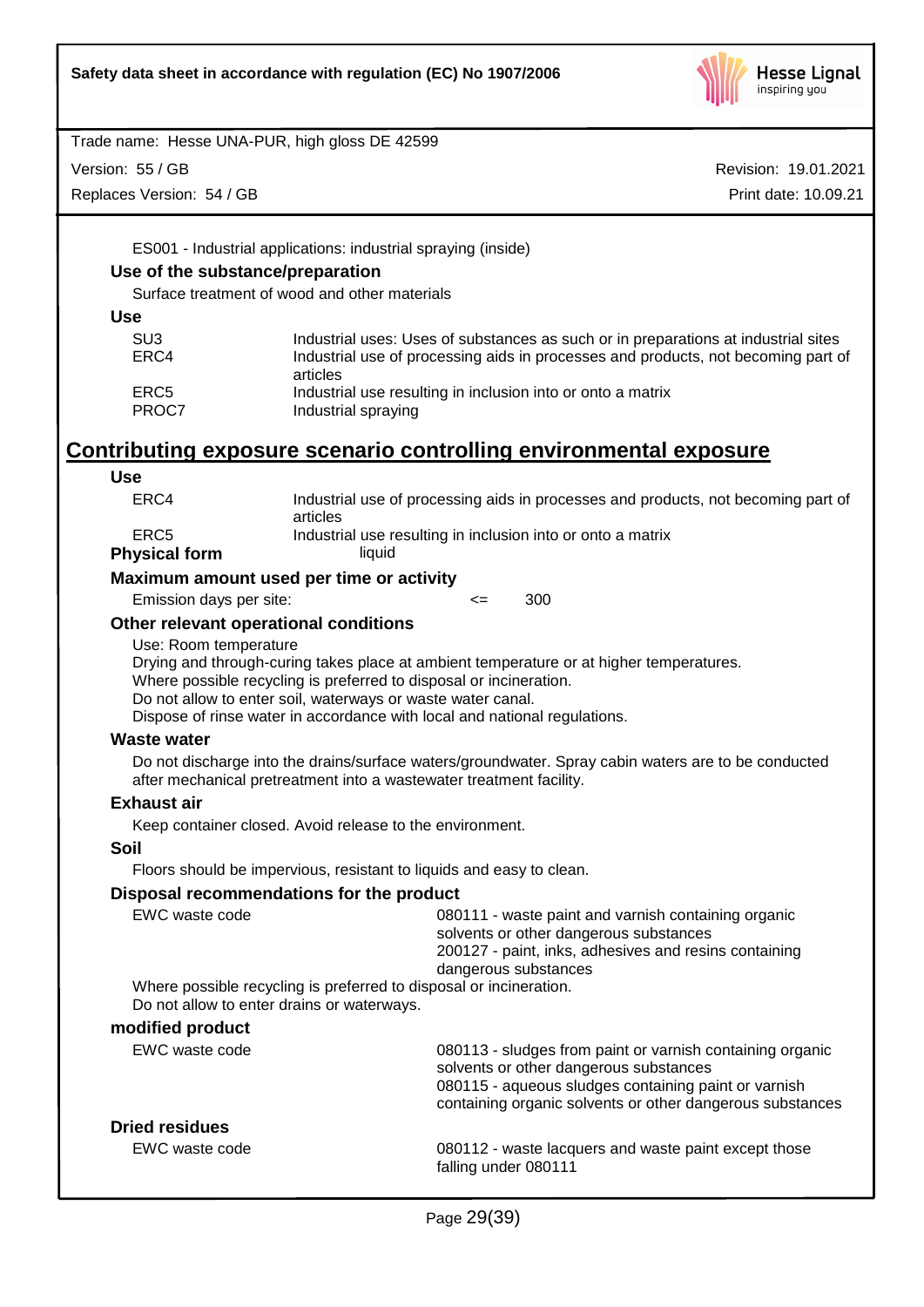

Version: 55 / GB

Replaces Version: 54 / GB

Revision: 19.01.2021 Print date: 10.09.21

## **Disposal recommendations for packaging**

EWC waste code 150110 - packaging containing residues of or contaminated by dangerous substances

Completely emptied packagings can be given for recycling.

## **Contributing exposure scenario controlling worker exposure**

#### **Use**

| SU3           | Industrial uses: Uses of substances as such or in preparations at industrial sites |
|---------------|------------------------------------------------------------------------------------|
| PROC7         | Industrial spraying                                                                |
| Physical form | liquid                                                                             |

#### **Maximum amount used per time or activity**

| Duration of exposure  | <= |     | h/d |
|-----------------------|----|-----|-----|
| Frequency of exposure |    | 220 | d/a |

## **Other relevant operational conditions**

Use: Room temperature

Drying and through-curing takes place at ambient temperature or at higher temperatures. Read attached instructions before use.

## **Product substance and product safety related measures**

Mainly used in closed systems. Apply technical measures to comply with the occupational exposure limits. Where reasonably practicable this should be achieved by the use of local exhaust ventilation and good general extraction. Provide for sufficient ventilation. This can be achieved by local exhaust or general exhaust air collection. Wear a suitable respirator if the ventilation is not sufficient to keep the solvent vapour concentration below the occupational limit values.

#### **Respiratory protection**

Avoid inhalation of vapour and spray mist. Use breathing apparatus if exposed to vapours/dust/aerosol. Recommended Filter type: Respiratory protection mask with combination filter A/P2

## **Hand protection**

Protective gloves complying with EN 374.

Glove material

Multilayer gloves made from<br>Appropriate Material

Fluorinated rubber / butyl-rubber

 $M$ aterial thickness  $> = 0.7$ 

Breakthrough time >= 30

This recommendation is valid only for the product named in this safety data sheet supplied by us, and only for the indicated intended use purposes.

For special purposes, it is recommended to check the resistance to chemicals of the protective gloves mentioned above together with the supplier of these gloves.

The instructions and information provided by the glove manufacturer on use, storage, maintenance and replacement must be followed.

The breakthrough time must be greater than the end use time of the product.

Gloves should be replaced regularly and if there is any sign of damage to the glove material.

The performance or effectiveness of the glove may be reduced by physical/ chemical damage and poor maintenance.

## **Eye protection**

Wear eye glasses with side protection according to EN 166.

## **Body protection**

Wear suitable protective clothing. Remove contaminated clothing and wash it before reuse. Wash hands before breaks and after work.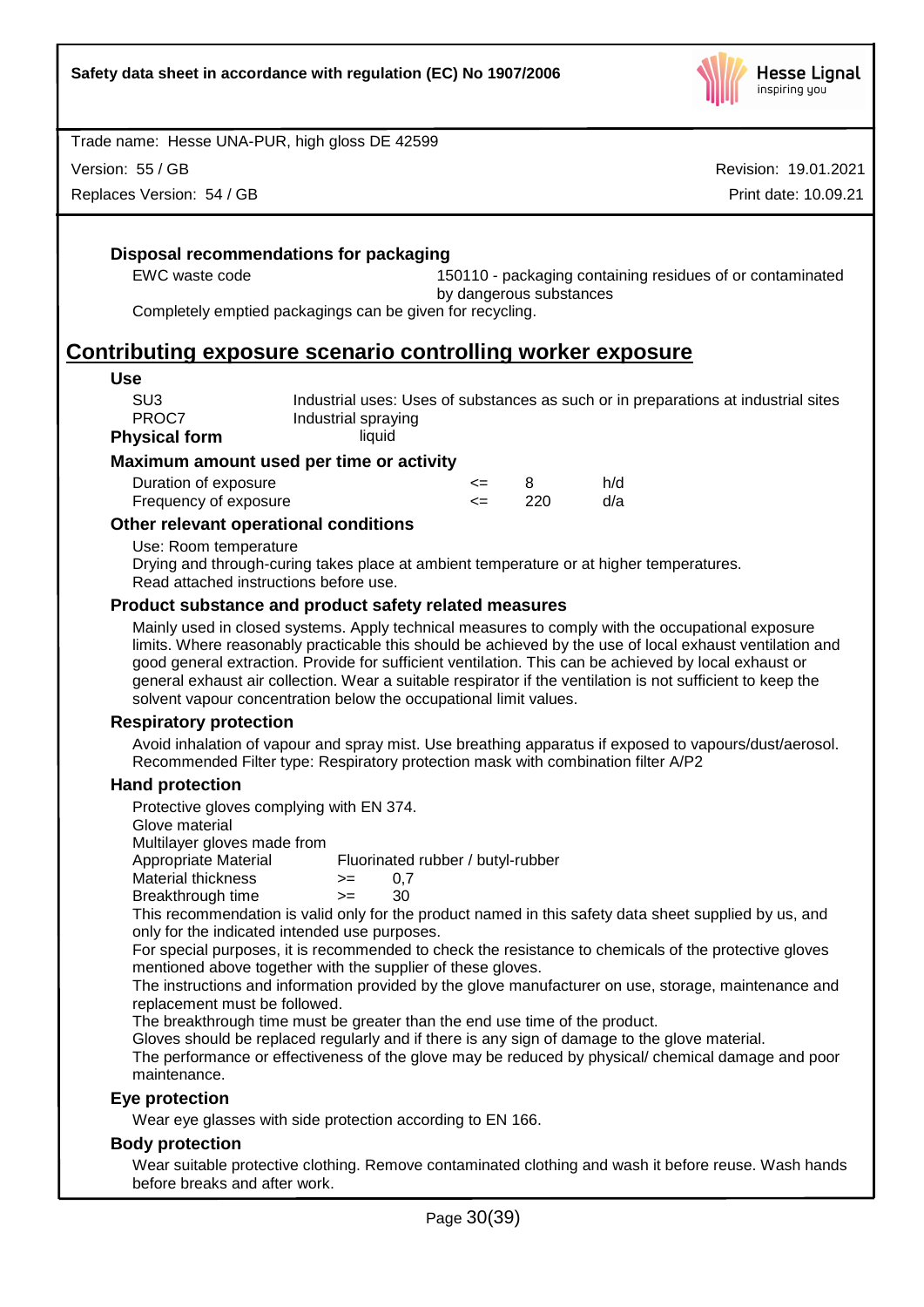

Version: 55 / GB

Replaces Version: 54 / GB

Revision: 19.01.2021 Print date: 10.09.21

## **Exposure estimation and reference to its source**

**Workers (industrial)** PROC PROCT PROCT PROCT

Exposure assessment 60,5 mg/m<sup>3</sup><br>Exposure assessment (method) ECETOC TRA Exposure assessment (method) Risk characterisation ratio (RCR) 0,126 Lead substance n-butyl acetate

#### **Workers (industrial)** PROC PROC10

Exposure assessment 242 mg/m<sup>3</sup> Exposure assessment (method) ECETOC TRA Risk characterisation ratio (RCR) 0,504 Lead substance n-butyl acetate

**Workers (industrial)** PROC PROC10

Exposure assessment<br>
Exposure assessment (method) 
<br>
ECETOC TRA Exposure assessment (method) Risk characterisation ratio (RCR) 0,504 Lead substance n-butyl acetate

## **Workers (industrial)**

PROC PROC13

Exposure assessment  $242$  mg/m<sup>3</sup><br>Exposure assessment (method) ECETOC TRA Exposure assessment (method) Risk characterisation ratio (RCR) 0,504 Lead substance n-butyl acetate

## **Workers (industrial)** PROC PROC13

Exposure assessment <br>
Exposure assessment (method) 
ECETOC TRA Exposure assessment (method) Risk characterisation ratio (RCR) 0,504 Lead substance n-butyl acetate

## **Workers (industrial)**

SU SU3 PROC<sup>PROC</sup> PROCT

Exposure assessment <br>
Exposure assessment (method) 
<br>
ECETOC TRA Exposure assessment (method) Risk characterisation ratio (RCR) 0,05 Lead substance acetone

Assessment method inhalation, long-term - local and systemic Indoor use

Assessment method inhalation, long-term - systemic Indoor use

Assessment method inhalation, long-term - systemic Outdoor use

Assessment method inhalation, long-term - systemic Indoor use

Assessment method inhalation, long-term - systemic Outdoor use

Assessment method inhalation, long-term - systemic Indoor use

Page 31(39)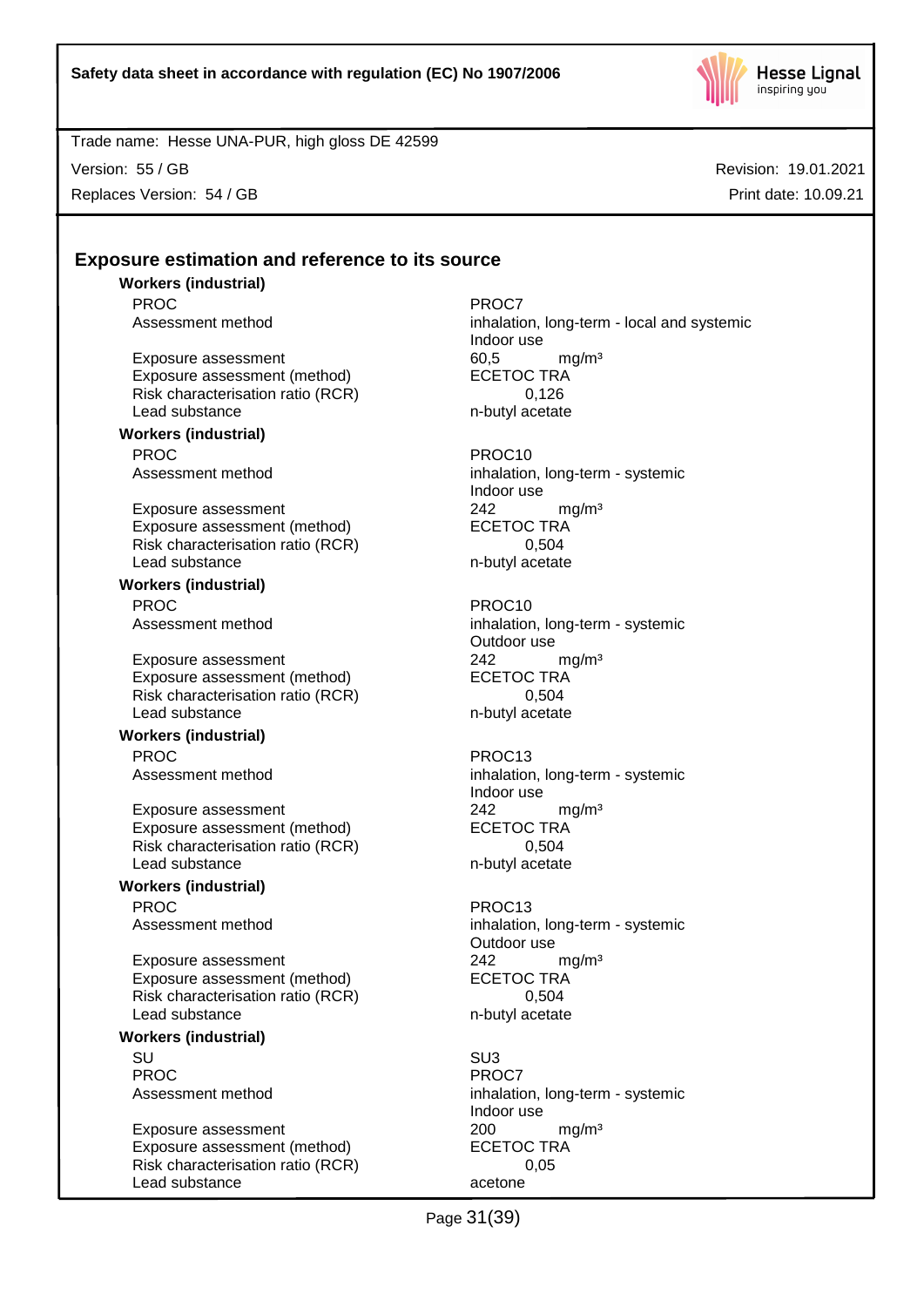

Version: 55 / GB

Replaces Version: 54 / GB

Revision: 19.01.2021 Print date: 10.09.21

**Workers (industrial)** SU SU3 PROC PROCT PROCT PROCT

Exposure assessment details are to the control of the exposure assessment (method) and the ECETOC TRA control of the exponent of the ECETOC TRA control of the exponent of the exponent of the exponent of the exponent of the Exposure assessment (method) Risk characterisation ratio (RCR) 0,01 Lead substance acetone

#### **Workers (industrial)**

SU SU3 PROC PROCTER PROCTER PROCTER PROCTER PROCTER PROCTER PROCTER PROCTER PROCTER PROCTER PROCTER PROCTER PROCTER PROCTER PROCTER PROCTER PROCTER PROCTER PROCTER PROCTER PROCTER PROCTER PROCTER PROCTER PROCTER PROCTER PROCTER P

Exposure assessment 200 mg/m<sup>3</sup> Exposure assessment (method) ECETOC TRA Risk characterisation ratio (RCR) 0,5 Lead substance acetone

## **Workers (industrial)**

SU SU3 PROC PROC10

Exposure assessment 62 mg/kg/d Exposure assessment (method) ECETOC TRA Risk characterisation ratio (RCR) 0,15 Lead substance acetone

#### **Workers (industrial)**

SU SU3 PROC PROC13

Exposure assessment <br>
Exposure assessment (method) 
<br>
ECETOC TRA Exposure assessment (method) Risk characterisation ratio (RCR) 0,5 Lead substance acetone

#### **Workers (industrial)**

SU SU3 PROC PROCTER PROCTER PROCTER PROCTER PROCTER PROCTER PROCTER PROCTER PROCTER PROCTER PROCTER PROCTER PROCTER PROCTER PROCTER PROCTER PROCTER PROCTER PROCTER PROCTER PROCTER PROCTER PROCTER PROCTER PROCTER PROCTER PROCTER P

Exposure assessment details are to the control of the manufacture of the manufacture of the manufacture of the<br>
ECETOC TRA Exposure assessment (method) Risk characterisation ratio (RCR) 0,074 Lead substance acetone

## **Workers (industrial)**

SU SU3 PROC<sup>PROC</sup> PROCT

Risk characterisation ratio (RCR) 0,75

Assessment method dermal, long-term - systemic Indoor use

Assessment method inhalation, long-term - systemic Indoor use

Assessment method dermal, long-term - systemic Indoor use

Assessment method inhalation, long-term - systemic Indoor use

Assessment method dermal, long-term - systemic Indoor use

Assessment method inhalation, long-term - systemic Indoor use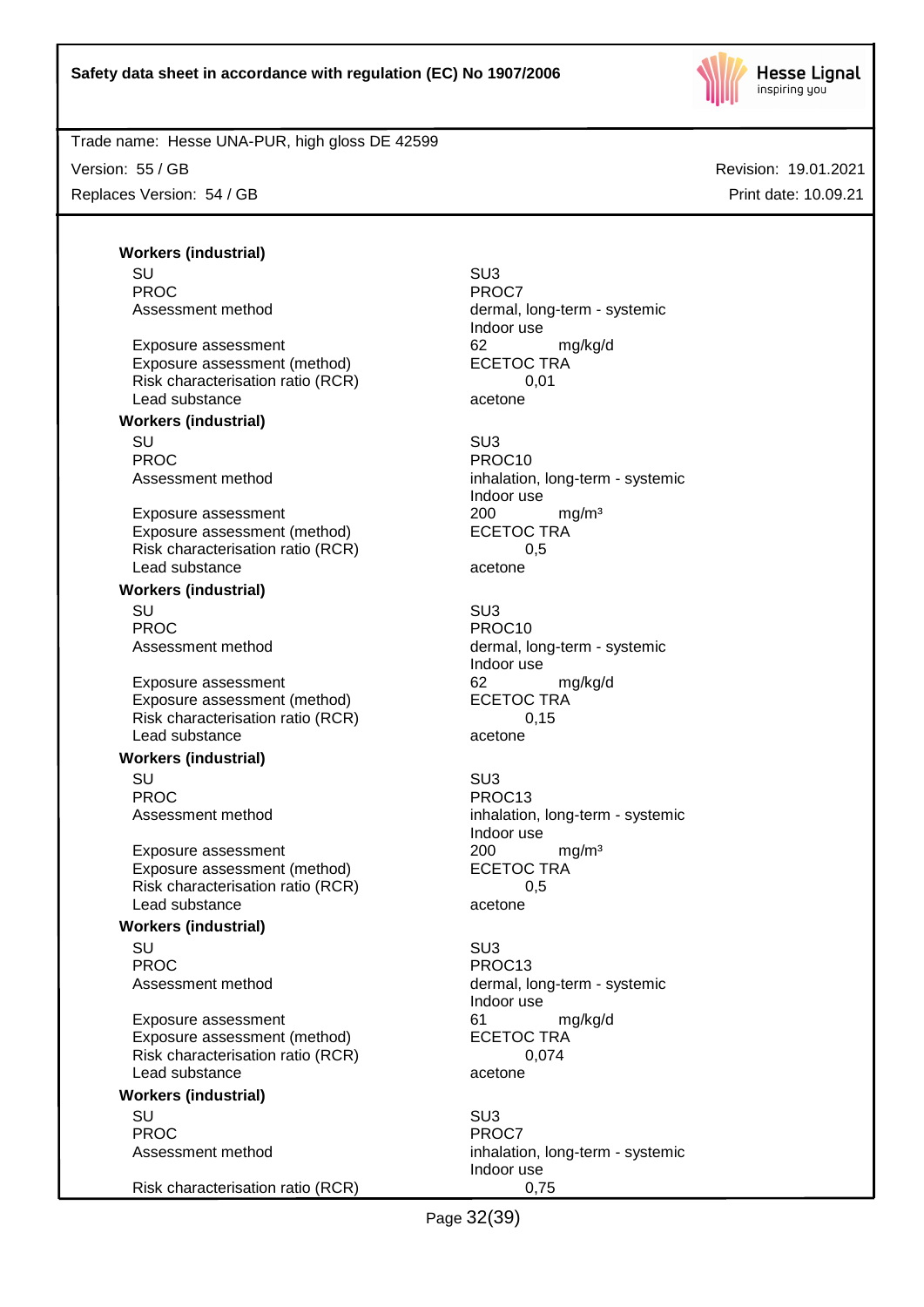

Trade name: Hesse UNA-PUR, high gloss DE 42599

Version: 55 / GB

Replaces Version: 54 / GB

Revision: 19.01.2021 Print date: 10.09.21

**Workers (industrial)** SU SU3 PROC<sup>PROC</sup> PROCT

Risk characterisation ratio (RCR) 0,5 Lead substance and the contract of the 4-methylpentan-2-one

**Workers (industrial)**

SU SU3 PROC<br>Assessment method<br>Assessment method<br>Assessment method

Risk characterisation ratio (RCR) 0,5 Lead substance and the 4-methylpentan-2-one

#### **Workers (industrial)**

SU SU3 PROC PROCTER PROCTER PROCTER PROCTER PROCTER PROCTER PROCTER PROCTER PROCTER PROCTER PROCTER PROCTER PROCTER PROCTER PROCTER PROCTER PROCTER PROCTER PROCTER PROCTER PROCTER PROCTER PROCTER PROCTER PROCTER PROCTER PROCTER P Assessment method dermal, long-term - systemic Risk characterisation ratio (RCR) 0,5 Lead substance example and the 4-methylpentan-2-one

#### **Workers (industrial)**

SU SU3 PROC PROC13 Assessment method inhalation, long-term - systemic Risk characterisation ratio (RCR) 0,5 Lead substance and the 4-methylpentan-2-one

## **Workers (industrial)**

SU SU3 PROC PROC13 Assessment method dermal, long-term - systemic Risk characterisation ratio (RCR) 0,5 Lead substance and the 4-methylpentan-2-one

#### **Workers (industrial)**

SU SU3 PROC<sup>P</sup> PROCT PROCT Assessment method inhalative

Exposure assessment 0,1 mg/m<sup>3</sup> Exposure assessment (method) ECETOC TRA Risk characterisation ratio (RCR) 0,34 Lead substance xylene

### **Workers (industrial)**

SU SU3 PROC PROCTER PROCTER PROCTER PROCTER PROCTER PROCTER PROCTER PROCTER PROCTER PROCTER PROCTER PROCTER PROCTER PROCTER PROCTER PROCTER PROCTER PROCTER PROCTER PROCTER PROCTER PROCTER PROCTER PROCTER PROCTER PROCTER PROCTER P Assessment method inhalative

Exposure assessment 0,05 mg/m<sup>3</sup> Exposure assessment (method) ECETOC TRA Risk characterisation ratio (RCR) 0,172

Lead substance and the 4-methylpentan-2-one

Assessment method dermal, long-term - systemic Indoor use

> inhalation, long-term - systemic Indoor use

Indoor use

Indoor use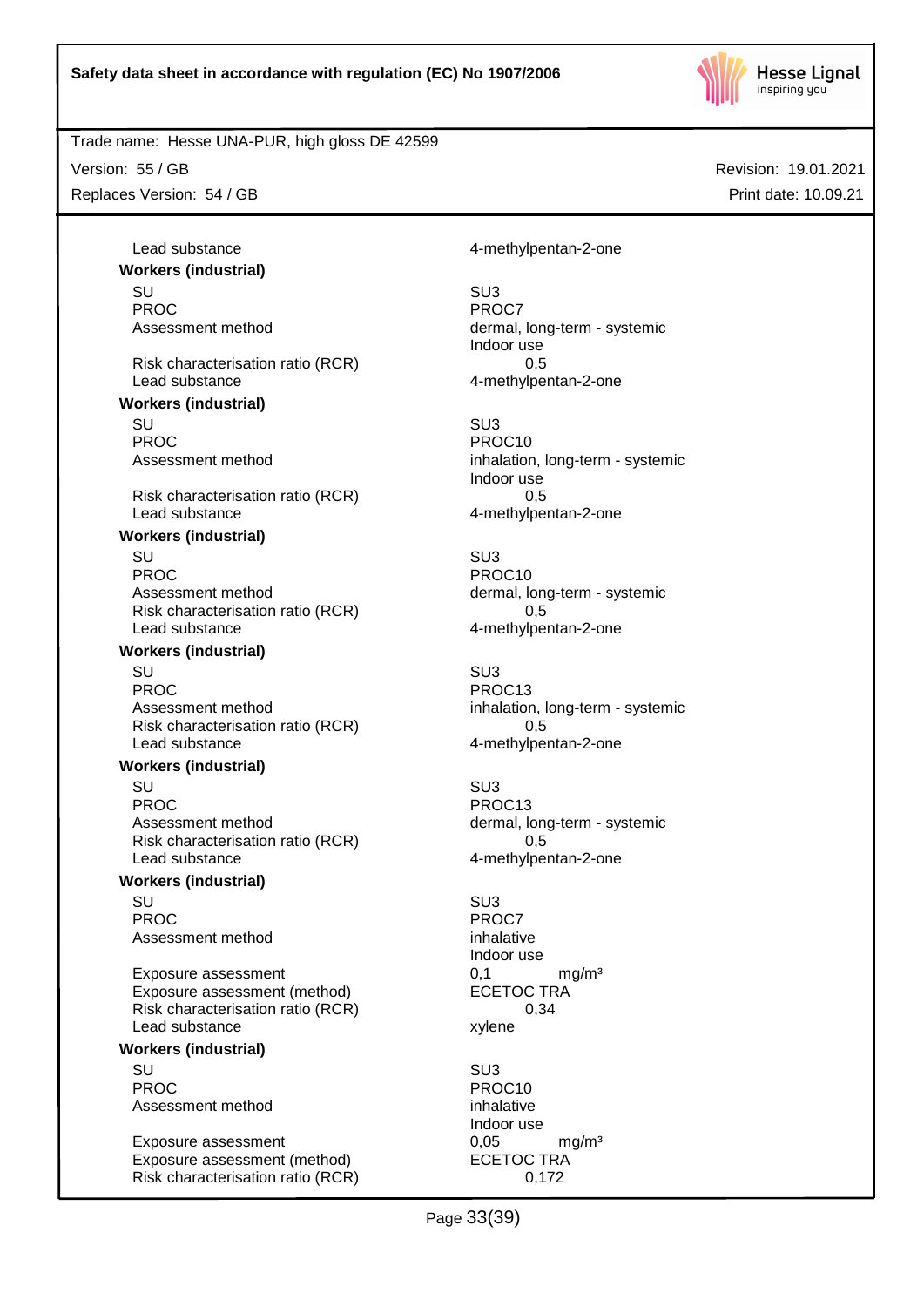

Version: 55 / GB

Replaces Version: 54 / GB

Revision: 19.01.2021 Print date: 10.09.21

Lead substance xylene **Workers (industrial)** SU SU3 PROC PROC13 Assessment method inhalative

Exposure assessment <br>
Exposure assessment (method) 
ECETOC TRA Exposure assessment (method) Risk characterisation ratio (RCR) 0,34 Lead substance xylene

Indoor use

## **Information on estimated exposure and downstream-user guidance**

## **Guidance for Downstream Users**

The downstream user can evaluate whether he operates within the conditions set in the exposure scenario on the basis of the information supplied. This evaluation can be conducted by an expert or using the risk assessment tools recommended by ECHA.

## **Annex to the extended Safety Data Sheet (eSDS)**

#### **Short title of the exposure scenario**

ES003 - Professional uses: Non industrial spraying (inside)

### **Use of the substance/preparation**

Surface treatment of wood and other materials

**Use**

| <b>SU22</b> | Professional uses: Public domain (administration, education, entertainment, |
|-------------|-----------------------------------------------------------------------------|
|             | services, craftsmen)                                                        |
| ERC8a       | Wide dispersive indoor use of processing aids in open systems               |
| ERC8c       | Wide dispersive indoor use resulting in inclusion into or onto a matrix     |
| PROC11      | Non industrial spraying                                                     |

## **Contributing exposure scenario controlling environmental exposure**

#### **Use**

| ERC8a         | Wide dispersive indoor use of processing aids in open systems           |
|---------------|-------------------------------------------------------------------------|
| ERC8c         | Wide dispersive indoor use resulting in inclusion into or onto a matrix |
| Physical form | liauid                                                                  |

#### **Maximum amount used per time or activity**

Emission days per site: <= 250

## **Other relevant operational conditions**

Use: Room temperature

Drying and through-curing takes place at ambient temperature or at higher temperatures. Volatile organic substances will volatilise into the atmospheric air inside.

Where possible recycling is preferred to disposal or incineration.

Do not allow to enter soil, waterways or waste water canal.

Dispose of rinse water in accordance with local and national regulations.

#### **Waste water**

Do not discharge into the drains/surface waters/groundwater. Spray cabin waters are to be conducted after mechanical pretreatment into a wastewater treatment facility.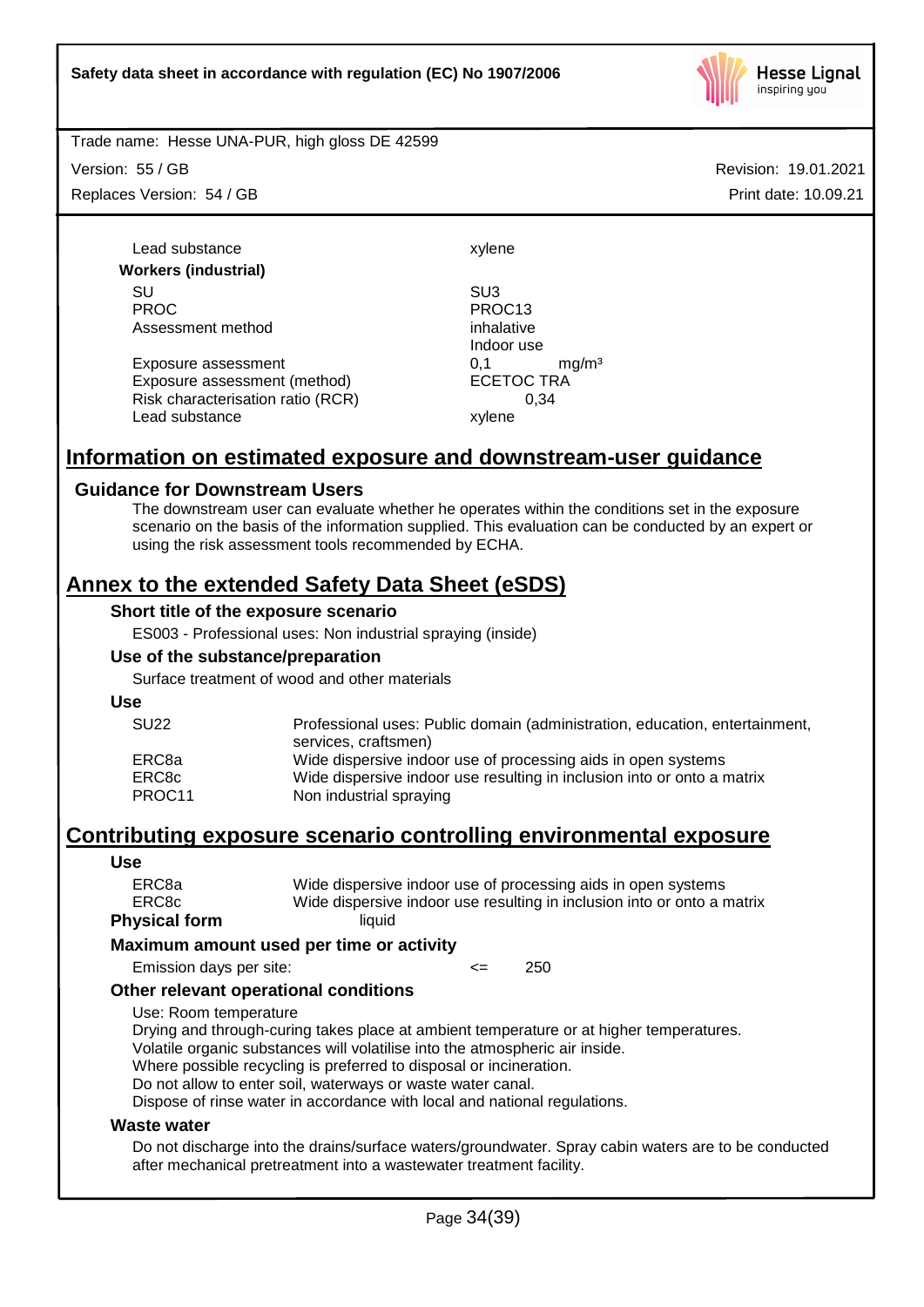

Version: 55 / GB

Replaces Version: 54 / GB

|                                               | Keep container closed. Avoid release to the environment.                                                                                                                                                                 |
|-----------------------------------------------|--------------------------------------------------------------------------------------------------------------------------------------------------------------------------------------------------------------------------|
| <b>Soil</b>                                   |                                                                                                                                                                                                                          |
|                                               | Floors should be impervious, resistant to liquids and easy to clean.                                                                                                                                                     |
|                                               | Disposal recommendations for the product                                                                                                                                                                                 |
| EWC waste code                                | 080111 - waste paint and varnish containing organic<br>solvents or other dangerous substances<br>200127 - paint, inks, adhesives and resins containing<br>dangerous substances                                           |
|                                               | Where possible recycling is preferred to disposal or incineration.<br>Do not allow to enter drains or waterways.                                                                                                         |
| modified product                              |                                                                                                                                                                                                                          |
| EWC waste code                                | 080113 - sludges from paint or varnish containing organic<br>solvents or other dangerous substances<br>080115 - aqueous sludges containing paint or varnish<br>containing organic solvents or other dangerous substances |
| <b>Dried residues</b>                         |                                                                                                                                                                                                                          |
| EWC waste code                                | 080112 - waste lacquers and waste paint except those<br>falling under 080111                                                                                                                                             |
|                                               | Disposal recommendations for packaging                                                                                                                                                                                   |
| EWC waste code                                | 150110 - packaging containing residues of or contaminated                                                                                                                                                                |
|                                               | by dangerous substances<br>Completely emptied packagings can be given for recycling.                                                                                                                                     |
|                                               | <u>Contributing exposure scenario controlling worker exposure (professional)</u>                                                                                                                                         |
|                                               | Short title of the exposure scenario                                                                                                                                                                                     |
|                                               |                                                                                                                                                                                                                          |
|                                               |                                                                                                                                                                                                                          |
| Substance number:CES006                       |                                                                                                                                                                                                                          |
| <b>Use</b><br><b>SU22</b>                     | Professional uses: Public domain (administration, education, entertainment,<br>services, craftsmen)                                                                                                                      |
| PROC11<br><b>Physical form</b>                | Non industrial spraying<br>liquid                                                                                                                                                                                        |
|                                               | Maximum amount used per time or activity                                                                                                                                                                                 |
| Duration of exposure<br>Frequency of exposure | h/d<br>8<br><=<br>220<br>d/a<br>$\leq$                                                                                                                                                                                   |
|                                               | Other relevant operational conditions                                                                                                                                                                                    |
| Use: Room temperature                         | Drying and through-curing takes place at ambient temperature or at higher temperatures.<br>Volatile organic substances will volatilise into the atmospheric air inside.<br>Read attached instructions before use.        |
|                                               | Product substance and product safety related measures                                                                                                                                                                    |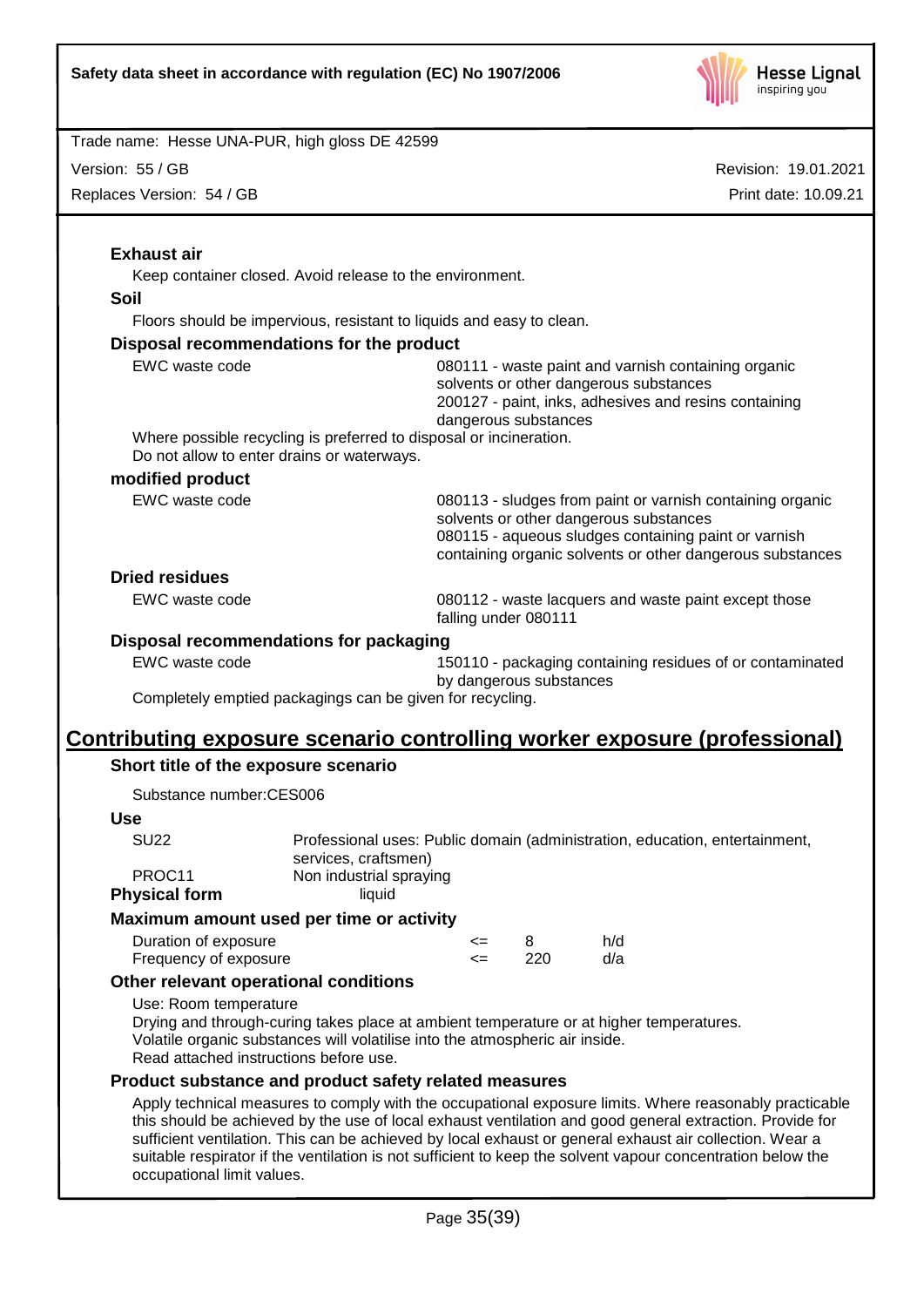

Version: 55 / GB

Replaces Version: 54 / GB

Revision: 19.01.2021 Print date: 10.09.21

## **Respiratory protection**

Avoid inhalation of vapour and spray mist. Use breathing apparatus if exposed to vapours/dust/aerosol. Recommended Filter type: Respiratory protection mask with combination filter A/P2

## **Hand protection**

Protective gloves complying with EN 374. Glove material Multilayer gloves made from Appropriate Material Fluorinated rubber / butyl-rubber Material thickness  $> = 0.7$ Breakthrough time >= 30

This recommendation is valid only for the product named in this safety data sheet supplied by us, and only for the indicated intended use purposes.

For special purposes, it is recommended to check the resistance to chemicals of the protective gloves mentioned above together with the supplier of these gloves.

The instructions and information provided by the glove manufacturer on use, storage, maintenance and replacement must be followed.

The breakthrough time must be greater than the end use time of the product.

Gloves should be replaced regularly and if there is any sign of damage to the glove material.

The performance or effectiveness of the glove may be reduced by physical/ chemical damage and poor maintenance.

## **Eye protection**

Wear eye glasses with side protection according to EN 166.

#### **Body protection**

Wear suitable protective clothing. Remove contaminated clothing and wash it before reuse. Wash hands before breaks and after work.

## **Exposure estimation and reference to its source**

| <b>Workers (professional)</b>     |                                  |
|-----------------------------------|----------------------------------|
| SU                                | <b>SU22</b>                      |
| <b>PROC</b>                       | PROC11                           |
| Assessment method                 | Long-term                        |
|                                   | inhalative                       |
| Exposure assessment               | 242<br>mg/m <sup>3</sup>         |
| Exposure assessment (method)      | <b>ECETOC TRA</b>                |
| Risk characterisation ratio (RCR) | 0,504                            |
| Lead substance                    | n-butyl acetate                  |
| <b>Workers (professional)</b>     |                                  |
| SU                                | <b>SU22</b>                      |
| <b>PROC</b>                       | PROC <sub>10</sub>               |
| Assessment method                 | inhalation, long-term - systemic |
| Exposure assessment               | mg/m <sup>3</sup><br>200         |
| Exposure assessment (method)      | <b>ECETOC TRA</b>                |
| Risk characterisation ratio (RCR) | 0.6                              |
| Lead substance                    | acetone                          |
| Workers (professional)            |                                  |
| SU                                | <b>SU22</b>                      |
| <b>PROC</b>                       | PROC <sub>10</sub>               |
| Assessment method                 | dermal, long-term - systemic     |
| Exposure assessment               | 62<br>mg/kg/d                    |
| Exposure assessment (method)      | ECETOC TRA                       |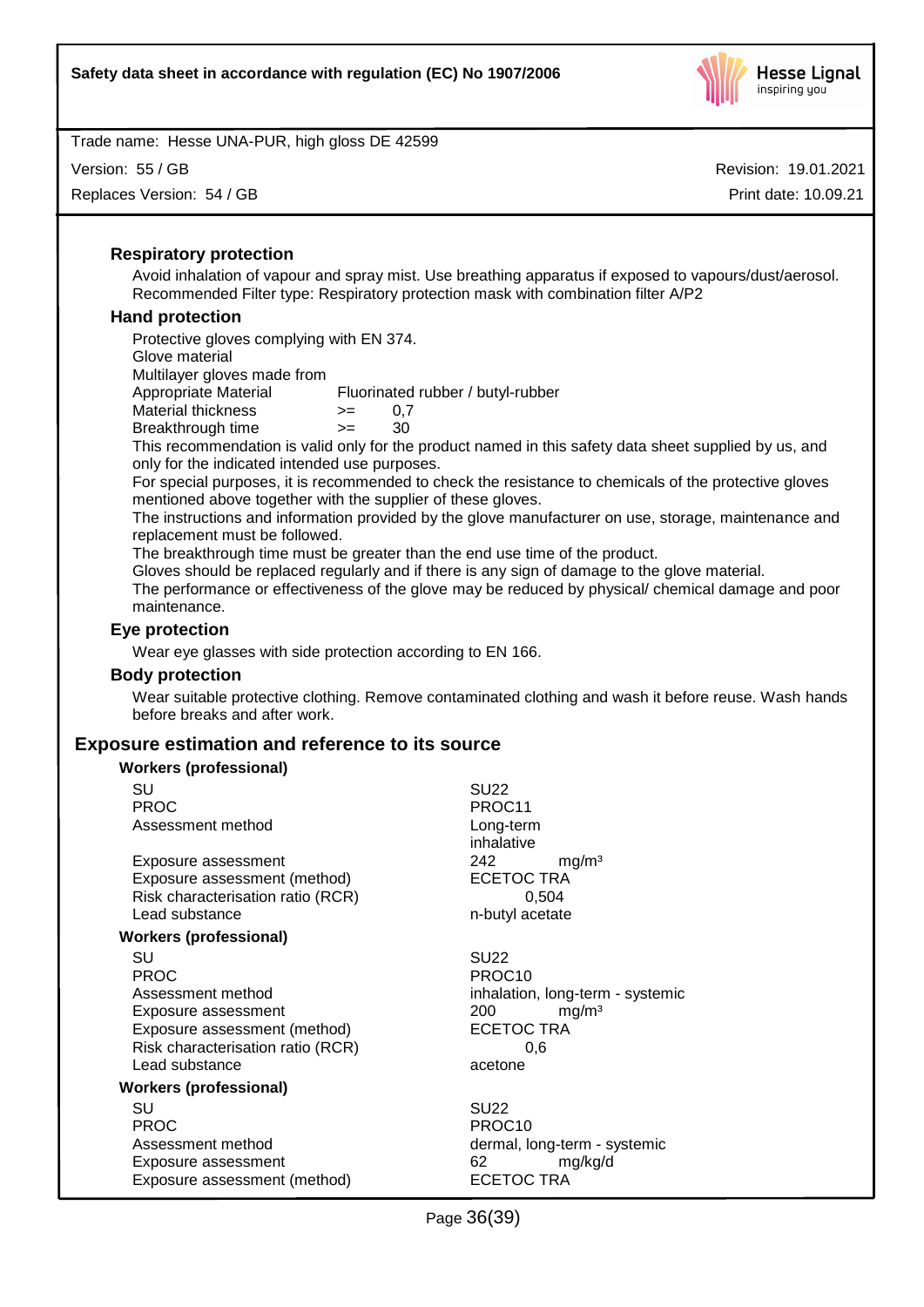

Trade name: Hesse UNA-PUR, high gloss DE 42599

Version: 55 / GB

Replaces Version: 54 / GB

Risk characterisation ratio (RCR) 6,15 Lead substance acetone

#### **Workers (professional)**

SU SU22 PROC PROCTER PROCTER PROCTER PROCTER PROCTER PROCTER PROCTER PROCTER PROCTER PROCTER PROCTER PROCTER PROCTER PROCTER PROCTER PROCTER PROCTER PROCTER PROCTER PROCTER PROCTER PROCTER PROCTER PROCTER PROCTER PROCTER PROCTER P Assessment method inhalation, long-term - systemic Exposure assessment <br>
Exposure assessment (method) 
<br>
ECETOC TRA Exposure assessment (method) Risk characterisation ratio (RCR) 0,4 Lead substance acetone

#### **Workers (professional)**

SU SU22 PROC PROCTER PROCTER PROCTER PROCTER PROCTER PROCTER PROCTER PROCTER PROCTER PROCTER PROCTER PROCTER PROCTER PROCTER PROCTER PROCTER PROCTER PROCTER PROCTER PROCTER PROCTER PROCTER PROCTER PROCTER PROCTER PROCTER PROCTER P Assessment method dermal, long-term - systemic Exposure assessment and the control of the control of the manuform of the manuform of the control of the manufo<br>
ECETOC TRA Exposure assessment (method) Risk characterisation ratio (RCR) 0,01 Lead substance acetone

## **Workers (professional)**

SU SU22 PROC PROC13 Assessment method inhalation, long-term - systemic Exposure assessment different control and the CDC management of the ECETOC TRA control assessment (method) Exposure assessment (method) Risk characterisation ratio (RCR) 0,5 Lead substance acetone

#### **Workers (professional)**

SU SU22

Assessment method dermal, long-term - systemic Exposure assessment and the control of the control of the manufacture of the manufacture of the form of the co<br>
ECETOC TRA Exposure assessment (method) Risk characterisation ratio (RCR) 0,07 Lead substance acetone

## **Workers (professional)**

SU SU22 PROC PROCTES PROCTES PROCTES Assessment method inhalation, long-term - systemic Risk characterisation ratio (RCR) 6.5 Lead substance and the 4-methylpentan-2-one

#### **Workers (professional)**

SU SU22 PROC PROCTER PROCTER PROCTER PROCTER PROCTER PROCTER PROCTER PROCTER PROCTER PROCTER PROCTER PROCTER PROCTER PROCTER PROCTER PROCTER PROCTER PROCTER PROCTER PROCTER PROCTER PROCTER PROCTER PROCTER PROCTER PROCTER PROCTER P Assessment method dermal, long-term - systemic Risk characterisation ratio (RCR) 0,1 Lead substance and the 4-methylpentan-2-one

#### **Workers (professional)** SU SU22

PROC PROCTER PROCTER PROCTER PROCTER PROCTER PROCTER PROCTER PROCTER PROCTER PROCTER PROCTER PROCTER PROCTER PROCTER PROCTER PROCTER PROCTER PROCTER PROCTER PROCTER PROCTER PROCTER PROCTER PROCTER PROCTER PROCTER PROCTER P

PROC PROC13

Assessment method inhalation, long-term - systemic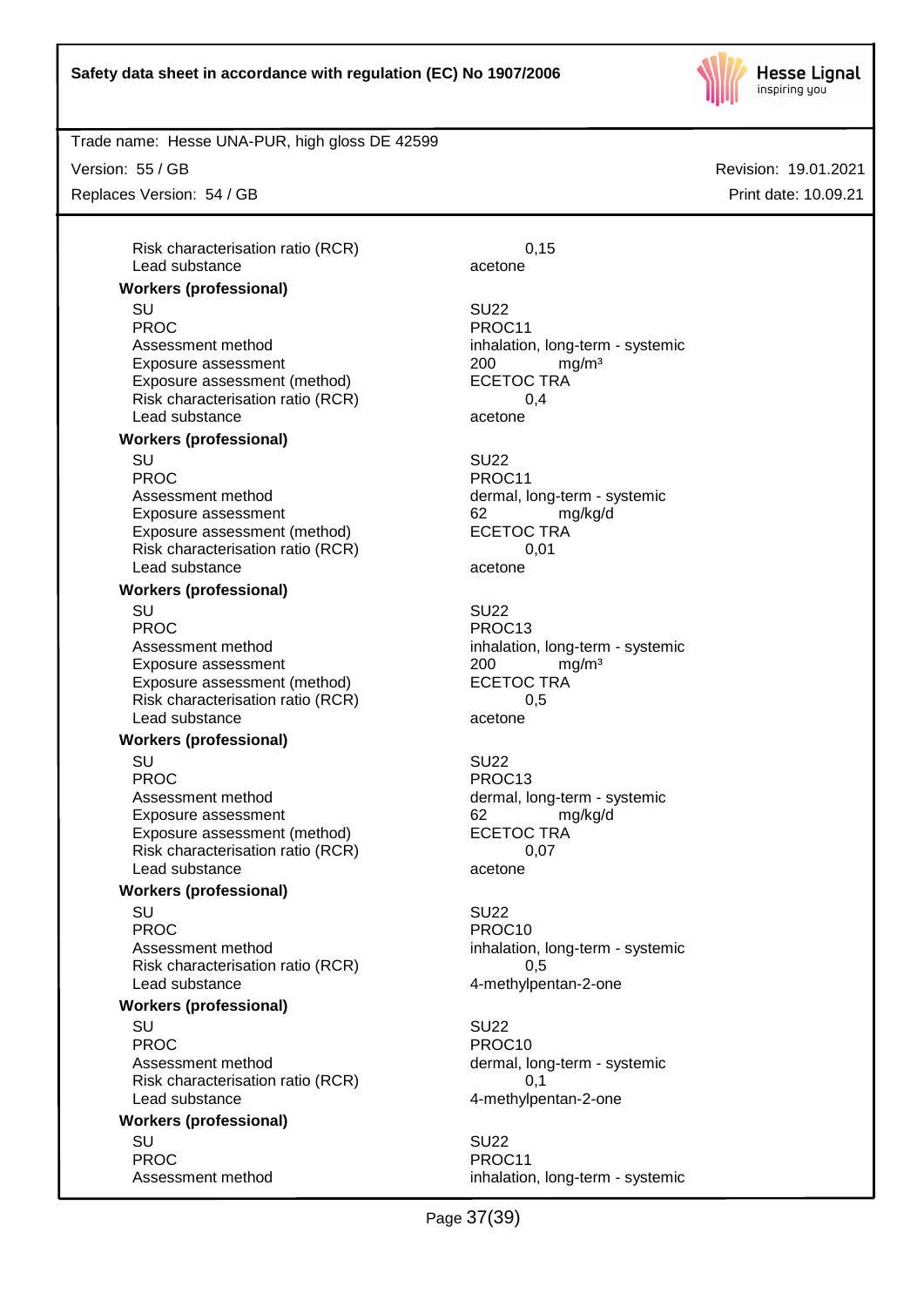

Trade name: Hesse UNA-PUR, high gloss DE 42599

Version: 55 / GB

Replaces Version: 54 / GB

Risk characterisation ratio (RCR) 6.5 Lead substance 4-methylpentan-2-one

## **Workers (professional)**

SU SU22 PROC PROC11 Assessment method dermal, long-term - systemic Risk characterisation ratio (RCR) 0,5 Lead substance example and the 4-methylpentan-2-one

#### **Workers (professional)**

SU SU22 PROC PROC13 Assessment method inhalation, long-term - systemic Risk characterisation ratio (RCR) 0,75 Lead substance and the 4-methylpentan-2-one

## **Workers (professional)**

SU SU22 PROC PROC13 Assessment method dermal, long-term - systemic Risk characterisation ratio (RCR) 0,5 Lead substance and the 4-methylpentan-2-one

## **Workers (professional)**

SU SU22 PROC PROCTES PROCTES Assessment method inhalative

Exposure assessment 
and the exposure assessment (method) 
and the exposure assessment (method) 
ECETOC TRA Exposure assessment (method) Risk characterisation ratio (RCR) 0,172 Lead substance xylene

#### **Workers (professional)**

SU SU22 PROC PROCTER PROC11 Assessment method inhalative

Exposure assessment  $0,1$  mg/m<sup>3</sup><br>Exposure assessment (method) ECETOC TRA Exposure assessment (method) Risk characterisation ratio (RCR) 0,34 Lead substance xylene

#### **Workers (professional)**

SU SU22 PROC PROC13 Assessment method inhalative

Exposure assessment  $0,05$  mg/m<sup>3</sup><br>Exposure assessment (method) ECETOC TRA Exposure assessment (method) Risk characterisation ratio (RCR) 0,172 Lead substance xylene

Indoor use

Indoor use

Indoor use

# **Information on estimated exposure and downstream-user guidance**